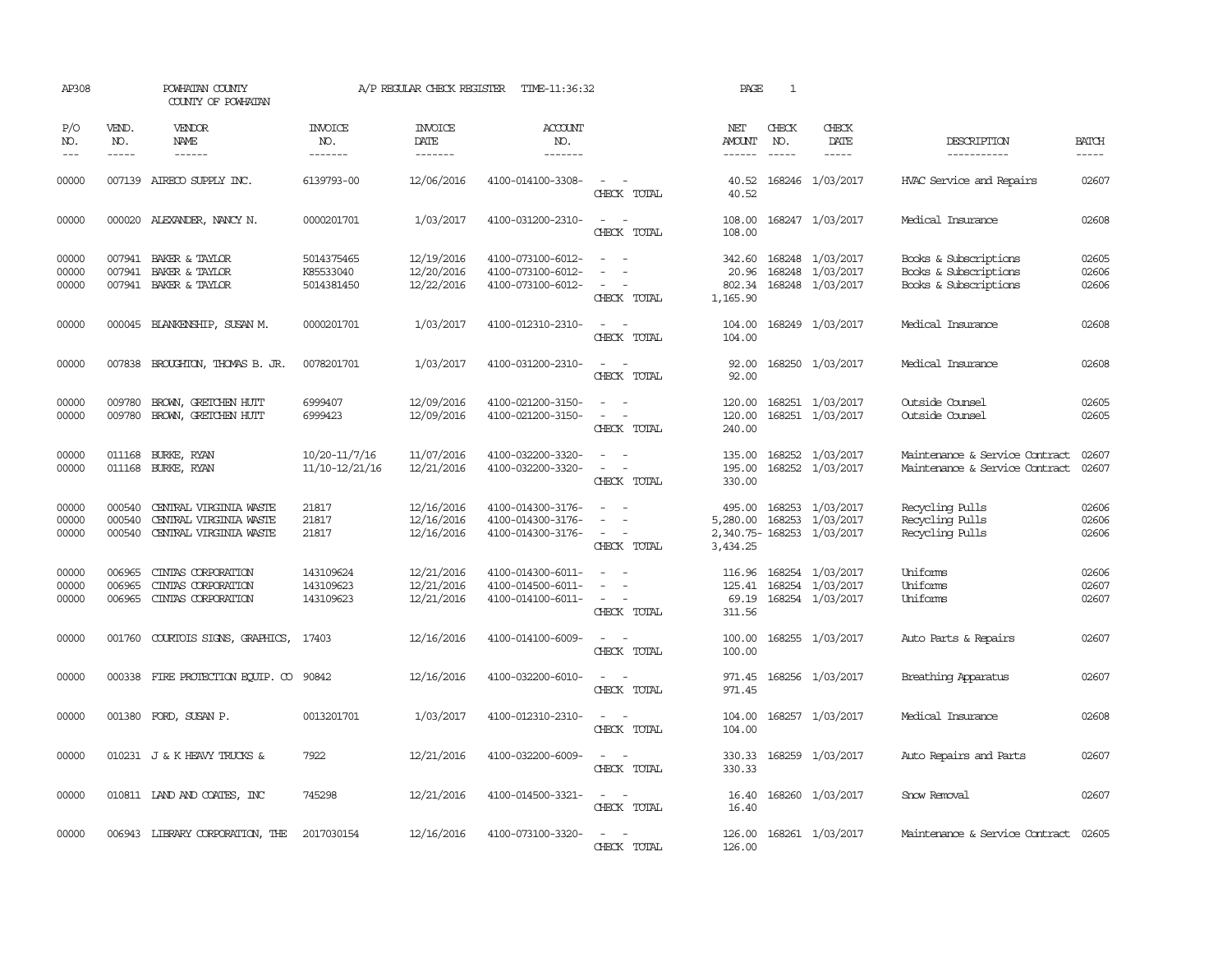| AP308               |                               | POWHATAN COUNTY<br>COUNTY OF POWHATAN |                                  | A/P REGULAR CHECK REGISTER        | TIME-11:36:32                    |                                                                                                                             | PAGE                    | 2            |                                |                                |                             |
|---------------------|-------------------------------|---------------------------------------|----------------------------------|-----------------------------------|----------------------------------|-----------------------------------------------------------------------------------------------------------------------------|-------------------------|--------------|--------------------------------|--------------------------------|-----------------------------|
| P/O<br>NO.<br>$---$ | VEND.<br>NO.<br>$\frac{1}{2}$ | VENDOR<br><b>NAME</b>                 | <b>INVOICE</b><br>NO.<br>------- | <b>INVOICE</b><br>DATE<br>------- | <b>ACCOUNT</b><br>NO.<br>------- |                                                                                                                             | NET<br>AMOUNT<br>------ | CHECK<br>NO. | CHECK<br>DATE<br>$\frac{1}{2}$ | DESCRIPTION<br>-----------     | <b>BATCH</b><br>$- - - - -$ |
| 00000               |                               | 010086 MEDPROUS                       | MC29117                          | 1/01/2017                         | 4100-032200-3320-                | $\overline{\phantom{a}}$<br>CHECK TOTAL                                                                                     | 395.83<br>395.83        |              | 168262 1/03/2017               | Maintenance & Service Contract | 02607                       |
| 00000               |                               | 010646 MURRAY AUTOMOTTVE              | 20249                            | 11/23/2016                        | 4100-032200-6009-                | $\sim$<br>$\sim$<br>CHECK TOTAL                                                                                             | 839.18<br>839.18        |              | 168264 1/03/2017               | Auto Repairs and Parts         | 02607                       |
| 00000               |                               | 009315 OWENS & OWENS                  | 8027491                          | 12/15/2016                        | 4100-021200-3150-                | $\sim$<br>$\sim$<br>CHECK TOTAL                                                                                             | 240.00<br>240.00        |              | 168265 1/03/2017               | Outside Counsel                | 02605                       |
| 00000               |                               | 011646 PEOPLEREADY, INC               | 21705151                         | 12/13/2016                        | 4100-014300-3200-                | $\sim$ 100 $\mu$<br>$\sim$<br>CHECK TOTAL                                                                                   | 310.62<br>310.62        |              | 168266 1/03/2017               | Temporary Labor                | 02606                       |
| 00000               |                               | 001420 PITNEY BOWES, INC.             | 1002638348                       | 12/07/2016                        | 4100-021600-5210-                | $\sim$ $\sim$<br>CHECK TOTAL                                                                                                | 41.82<br>41.82          |              | 168267 1/03/2017               | Postage                        | 02605                       |
| 00000               |                               | 009638 POE, INEZ L                    | 0096201701                       | 1/03/2017                         | 4100-013200-2310-                | $\equiv$<br>$\sim$<br>CHECK TOTAL                                                                                           | 120.00<br>120.00        |              | 168268 1/03/2017               | Medical Insurance              | 02608                       |
| 00000               |                               | 001980 POORE, FRANCES                 | 0019201701                       | 1/03/2017                         | 4100-012100-2310-                | $\sim$ $\sim$<br>CHECK TOTAL                                                                                                | 88.00<br>88.00          |              | 168269 1/03/2017               | Medical Insurance              | 02608                       |
| 00000               |                               | 006043 POWERS, KATHRYN C.             | 0060201701                       | 1/03/2017                         | 4100-021600-2310-                | $\sim$ $\sim$<br>CHECK TOTAL                                                                                                | 120.00<br>120.00        |              | 168270 1/03/2017               | Medical Insurance              | 02608                       |
| 00000               |                               | 006914 POWHATAN AUTO REPAIR           | 855                              | 12/20/2016                        | 4100-034100-6001-                | $\sim$ 100 $\sim$<br>CHECK TOTAL                                                                                            | 444.00<br>444.00        |              | 168271 1/03/2017               | Office Supplies                | 02605                       |
| 00000               |                               | 008294 POWHATAN COUNTY PUBLIC         | 0082201701                       | 1/03/2017                         | 4100-031200-2310-                | $\sim$ $\sim$<br>CHECK TOTAL                                                                                                | 681.50<br>681.50        |              | 168273 1/03/2017               | Medical Insurance              | 02608                       |
| 00000               |                               | 006523 PURCHASE POWER                 | 08561578 12/18                   | 12/18/2016                        | 4100-021600-5210-                | CHECK TOTAL                                                                                                                 | 208.99<br>208.99        |              | 168274 1/03/2017               | Postage                        | 02606                       |
| 00000               |                               | 000620 R.C. GOODWYN & SONS, INC       | 0746190                          | 12/14/2016                        | 4100-014500-3319-                | $\overline{\phantom{a}}$<br>$\sim$<br>CHECK TOTAL                                                                           | 1.66<br>1.66            |              | 168276 1/03/2017               | Equipment Repairs and Maintena | 02607                       |
| 00000               |                               | 010446 R. E. MICHEL COMPANY INC       | 59442300                         | 12/14/2016                        | 4100-014100-3308-                | $\sim$ 100 $\sim$<br>CHECK TOTAL                                                                                            | 119.24<br>119.24        |              | 168277 1/03/2017               | HVAC Service and Repairs       | 02607                       |
| 00000               |                               | 009077 REYNOLDS, SHIRLEY              | 0090201701                       | 1/03/2017                         | 4100-031200-2310-                | $\overline{\phantom{a}}$<br>$\sim$<br>CHECK TOTAL                                                                           | 96.00<br>96.00          |              | 168278 1/03/2017               | Medical Insurance              | 02608                       |
| 00000               |                               | 006921 SEA-CLEAR AQUARIUM             | 4661                             | 12/15/2016                        | 4100-073100-3320-                | $\frac{1}{2} \left( \frac{1}{2} \right) \left( \frac{1}{2} \right) = \frac{1}{2} \left( \frac{1}{2} \right)$<br>CHECK TOTAL | 80.00<br>80.00          |              | 168279 1/03/2017               | Maintenance & Service Contract | 02605                       |
| 00000               |                               | 009460 SETON IDENTIFICATION           | 9332381274                       | 11/01/2016                        | 4100-014100-3310-                | $\sim$ $\sim$<br>CHECK TOTAL                                                                                                | 94.64<br>94.64          |              | 168280 1/03/2017               | Repairs & Maintenance          | 02605                       |
| 00000               |                               | 011677 SHORIRIDGE, JAMES CALEB        | REFUND FEE                       | 12/21/2016                        | 3100-013030-0036-                | CHECK TOTAL                                                                                                                 | 100.00<br>100.00        |              | 168282 1/03/2017               | Private Road Inspections       | 02605                       |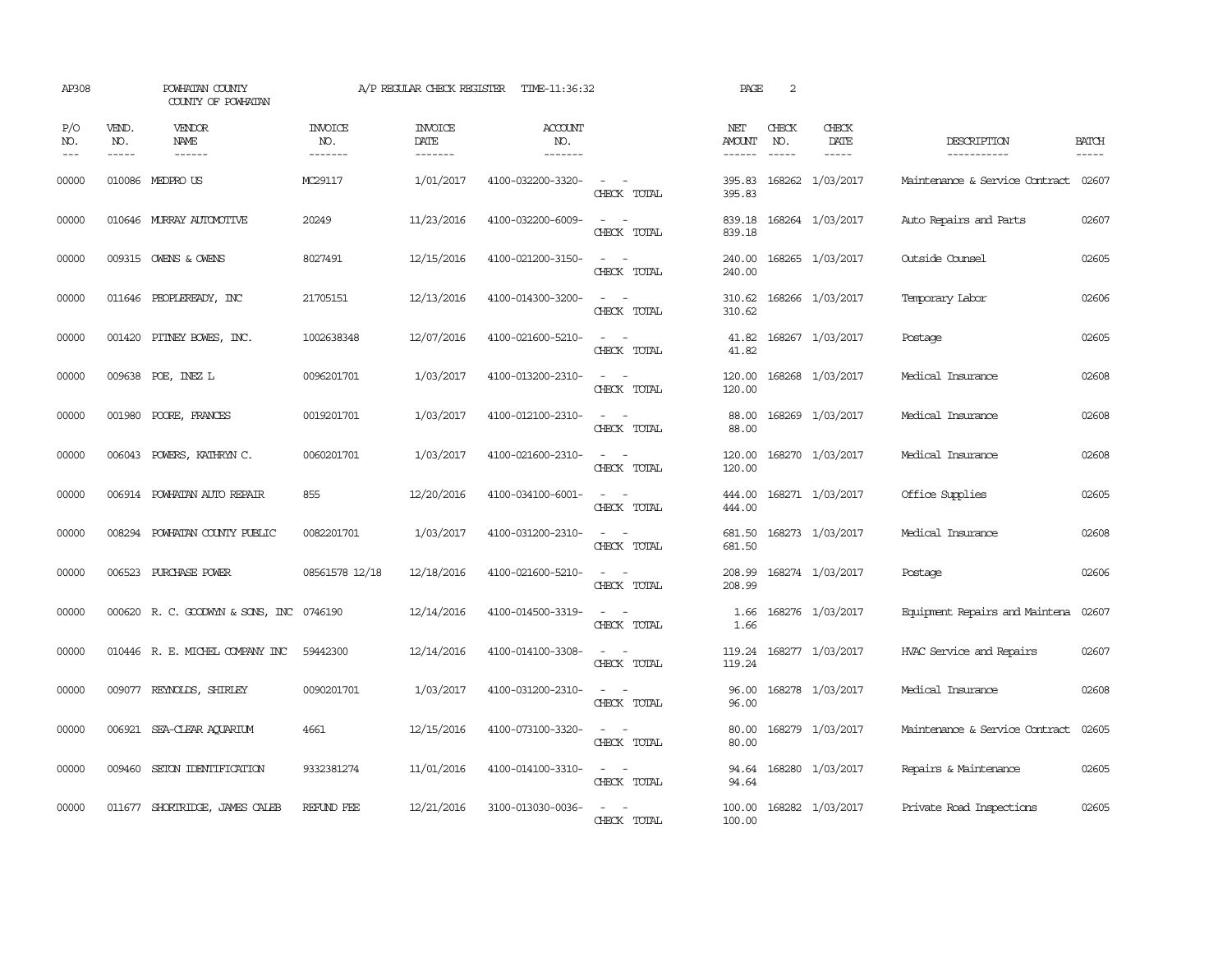| AP308      |              | POWHATAN COUNTY<br>COUNTY OF POWHATAN                  |                   | A/P REGULAR CHECK REGISTER | TIME-11:36:32     |                                                   | PAGE                  | 3             |                             |                              |              |
|------------|--------------|--------------------------------------------------------|-------------------|----------------------------|-------------------|---------------------------------------------------|-----------------------|---------------|-----------------------------|------------------------------|--------------|
| P/O<br>NO. | VEND.<br>NO. | VENDOR<br>NAME                                         | INVOICE<br>NO.    | <b>INVOICE</b><br>DATE     | ACCOUNT<br>NO.    |                                                   | NET<br>AMOUNT         | CHECK<br>NO.  | CHECK<br>DATE               | DESCRIPTION                  | <b>BATCH</b> |
| $---$      | $- - - - -$  | $- - - - - -$                                          | -------           | -------                    | -------           |                                                   | $- - - - - -$         | $- - - - -$   | $- - - - -$                 | -----------                  | $- - - - -$  |
| 00000      |              | 009698 SOUTHSIDE ELECTRIC                              | 63504008 12/16    | 12/16/2016                 | 4100-014600-5110- | $\sim$ $ \sim$<br>CHECK TOTAL                     | 393.55                |               | 393.55 168283 1/03/2017     | Electricity                  | 02607        |
| 00000      | 006594       | SOUTHSIDE ELECTRIC COOP                                | 63504001 12/16    | 12/16/2016                 | 4100-073100-5110- | $\sim$<br>$\sim$                                  |                       |               | 3, 104. 14 168284 1/03/2017 | Electricity                  | 02605        |
| 00000      | 006594       | SOUTHSIDE ELECTRIC COOP                                | 63504004 12/16    | 12/16/2016                 | 4100-035100-5110- | $\overline{\phantom{a}}$<br>$\sim$                | 406.92                | 168284        | 1/03/2017                   | Electricity                  | 02605        |
| 00000      | 006594       | SOUTHSIDE ELECTRIC COOP                                | 63504006 12/16    | 12/16/2016                 | 4100-014600-5110- | $\sim$                                            | 385.63                | 168284        | 1/03/2017                   | Electricity                  | 02607        |
| 00000      |              | 006594 SOUTHSIDE ELECTRIC COOP                         | 63504006 12/16    | 12/16/2016                 | 4100-014600-5110- |                                                   | 216.46                | 168284        | 1/03/2017                   | Electricity                  | 02607        |
| 00000      |              | 006594 SOUTHSIDE ELECTRIC COOP                         | 63504006 12/16    | 12/16/2016                 | 4100-014600-5110- | $\sim$<br>$\sim$                                  |                       | 44.18-168284  | 1/03/2017                   | Electricity                  | 02607        |
| 00000      |              | 006594 SOUTHSIDE ELECTRIC COOP                         | 63504009 12/16    | 12/16/2016                 | 4100-014600-5110- | $\sim$                                            | 1,770.07 168284       |               | 1/03/2017                   | Electricity                  | 02607        |
| 00000      |              | 006594 SOUTHSIDE ELECTRIC COOP                         | 63504010 12/16    | 12/16/2016                 | 4100-014100-5110- |                                                   |                       |               | 72.73 168284 1/03/2017      | Electricity                  | 02607        |
| 00000      |              | 006594 SOUTHSIDE ELECTRIC COOP                         | 63504011 12/16    | 12/16/2016                 | 4100-014100-5110- | $\sim$                                            | 122.19                |               | 168284 1/03/2017            | Electricity                  | 02607        |
|            |              |                                                        |                   |                            |                   | CHECK TOTAL                                       | 6,033.96              |               |                             |                              |              |
| 00000      |              | 006569 STICKELS, RANDAL LEE                            | 0065201701        | 1/03/2017                  | 4100-031200-2310- | $\sim$<br>$\sim$<br>CHECK TOTAL                   | 72.00<br>72.00        |               | 168285 1/03/2017            | Medical Insurance            | 02608        |
| 00000      |              | 007115 STOKES, GARLAND KENNETH                         | 0071201701        | 1/03/2017                  | 4100-031200-2310- | $\overline{\phantom{a}}$                          | 68.00                 |               | 168286 1/03/2017            | Medical Insurance            | 02608        |
|            |              |                                                        |                   |                            |                   | CHECK TOTAL                                       | 68.00                 |               |                             |                              |              |
| 00000      | 000280       | SYDNOR HYDRO, INC.                                     | 71173208 12/16    | 12/16/2016                 | 4100-073100-5140- | $\hspace{0.1mm}-\hspace{0.1mm}$                   | 146.75                |               | 168287 1/03/2017            | Sewer                        | 02606        |
| 00000      | 000280       | SYLNOR HYDRO, INC.                                     | 71173095 12/16    | 12/16/2016                 | 4100-014100-5140- |                                                   | 333.47                | 168287        | 1/03/2017                   | Sewer                        | 02607        |
| 00000      | 000280       | SYLNOR HYDRO, INC.                                     | 71173114 12/16    | 12/16/2016                 | 4100-032220-5130- | $\overline{\phantom{a}}$                          |                       |               | 251.73 168287 1/03/2017     | Water                        | 02607        |
| 00000      | 000280       | SYDNOR HYDRO, INC.                                     | 71173114 12/16    | 12/16/2016                 | 4100-032220-5140- | $\sim$                                            |                       | 298.53 168287 | 1/03/2017                   | Sewer                        | 02607        |
| 00000      | 000280       | SYDNOR HYDRO, INC.                                     | 71173164 12/16    | 12/16/2016                 | 4100-032200-5140- |                                                   | 156.11                | 168287        | 1/03/2017                   | Sewer                        | 02607        |
| 00000      | 000280       | SYDNOR HYDRO, INC.                                     | 71173166 12/16    | 12/16/2016                 | 4100-014100-5140- |                                                   |                       | 373.27 168287 | 1/03/2017                   | Sewer                        | 02607        |
| 00000      | 000280       | SYDNOR HYDRO, INC.                                     | 71173177 12/16    | 12/16/2016                 | 4100-014100-5140- | $\sim$<br>$\overline{\phantom{a}}$                |                       |               | 236.31 168287 1/03/2017     | Sewer                        | 02607        |
| 00000      | 000280       | SYDNOR HYDRO, INC.                                     | 71173177 12/16    | 12/16/2016                 | 4100-031200-5140- | $\overline{\phantom{a}}$                          | 236.31                | 168287        | 1/03/2017                   | Sewer                        | 02607        |
| 00000      | 000280       | SYLNOR HYDRO, INC.                                     | 71173178 12/16    | 12/16/2016                 | 4100-014100-5140- |                                                   |                       | 20.18 168287  | 1/03/2017                   | Sewer                        | 02607        |
| 00000      | 000280       | SYDNOR HYDRO, INC.                                     | 71173178 12/16    | 12/16/2016                 | 4100-031200-5140- | $\sim$                                            | 20.18                 |               | 168287 1/03/2017            | Sewer                        | 02607        |
| 00000      |              | 000280 SYDNOR HYDRO, INC.                              | 71173210 12/16    | 12/16/2016                 | 4100-014100-5140- | $\overline{\phantom{a}}$                          |                       |               | 197.24 168287 1/03/2017     | Sewer                        | 02607        |
|            |              |                                                        |                   |                            |                   | CHECK TOTAL                                       | 2,270.08              |               |                             |                              |              |
| 00000      |              | 006302 VIRGINIA INFORMATION                            | T306566           | 12/22/2016                 | 4100-012510-5260- | CHECK TOTAL                                       | 208.23<br>208.23      |               | 168289 1/03/2017            | Internet Usage               | 02607        |
| 00000      |              | 010158 VIRGINIA LIBRARY                                | 1475              | 12/20/2016                 | 4100-073100-5810- | CHECK TOTAL                                       | 110.00<br>110.00      |               | 168290 1/03/2017            | Dues/Association Memberships | 02605        |
| 00000      |              | 002080 WOODCOCK, LYNN T.                               | 0020201701        | 1/03/2017                  | 4100-031200-2310- | $\overline{\phantom{a}}$<br>CHECK TOTAL           | 108.00<br>108.00      |               | 168291 1/03/2017            | Medical Insurance            | 02608        |
| 00000      | 007941       | BAKER & TAYLOR                                         | B37593580         | 12/19/2016                 | 4100-073100-6012- |                                                   | 20.96                 |               | 168294 1/06/2017            | Books & Subscriptions        | 02609        |
| 00000      | 007941       | BAKER & TAYLOR                                         | 2900818           | 12/07/2016                 | 4100-073100-6012- |                                                   |                       |               | 7.41-168294 1/06/2017       | Books & Subscriptions        | 02609        |
| 00000      |              | 007941 BAKER & TAYLOR                                  | 5014386023        | 12/27/2016                 | 4100-073100-6012- | $\sim$<br>$\overline{\phantom{a}}$<br>CHECK TOTAL | 125.41                |               | 111.86 168294 1/06/2017     | Books & Subscriptions        | 02609        |
| 00000      | 009953       | BB&T GOVERNMENTAL FINANCE                              | 99460016910000112 | 12/23/2016                 | 4100-095101-9400- | $\overline{\phantom{a}}$<br>$\sim$                | 32,502.20             | 168295        | 1/06/2017                   | Fire Truck Lease - Principal | 02609        |
| 00000      | 009953       | BB&T GOVERNMENTAL FTNANCE 99460016910000112 12/23/2016 |                   |                            | 4100-095101-9401- | $\sim$<br>$\overline{\phantom{a}}$<br>CHECK TOTAL | 6,262.88<br>38,765.08 |               | 168295 1/06/2017            | Fire Truck Lease - Interest  | 02609        |
| 00000      |              | 011610 BUSINESS CARD                                   | 12/27/2016        | 12/27/2016                 | 4100-031200-6014- |                                                   |                       |               | .00 168297 1/06/2017        | Other Operating Supplies     | 02612        |
|            |              |                                                        |                   |                            |                   |                                                   |                       |               |                             |                              |              |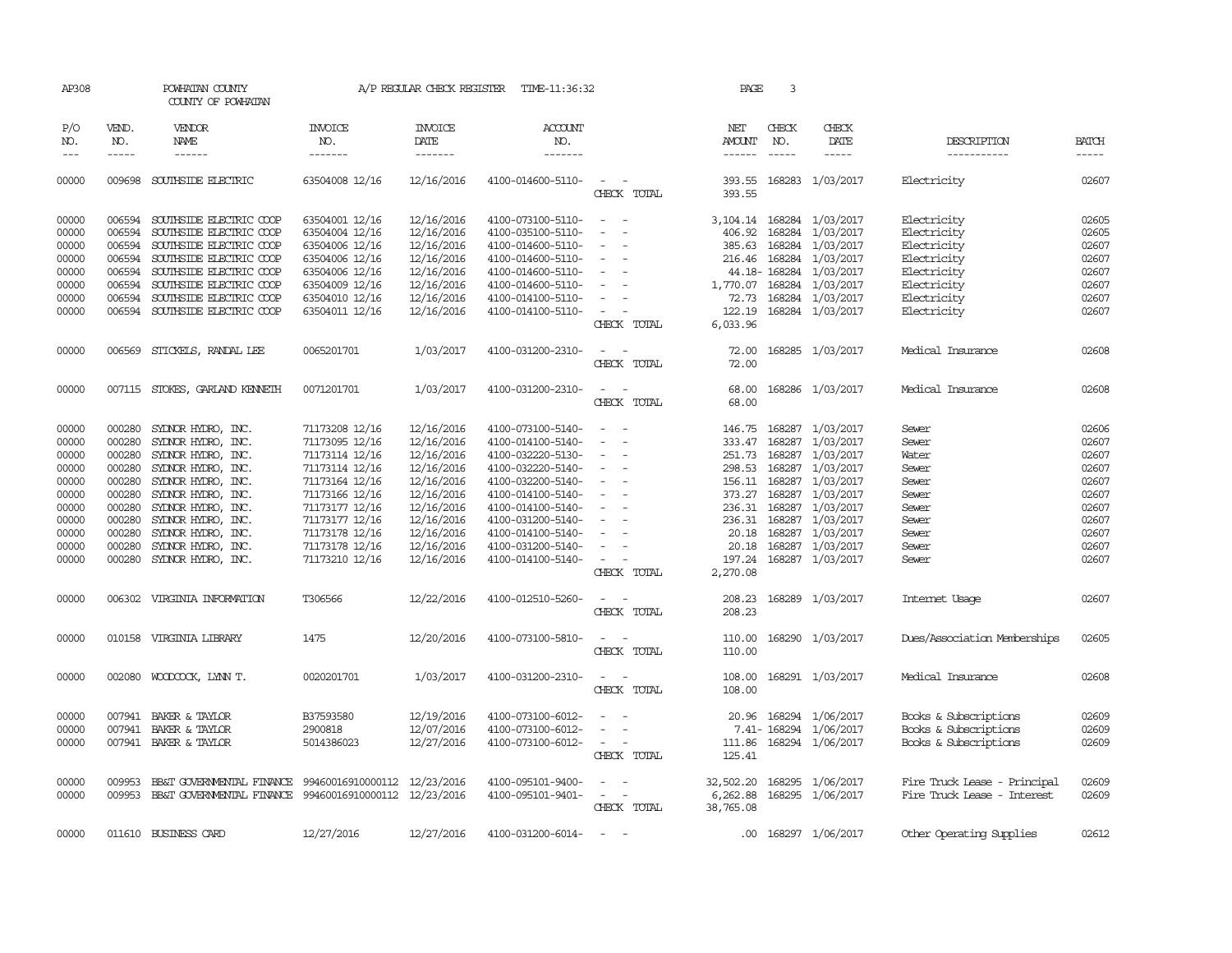| AP308                                     |                  | POWHATAN COUNTY<br>COUNTY OF POWHATAN                                                                                |                                                                    | A/P REGULAR CHECK REGISTER                                         | TIME-11:36:32                                                                                         |                                                     | PAGE                                                | 4            |                                                                                           |                                                                                                                          |                                           |
|-------------------------------------------|------------------|----------------------------------------------------------------------------------------------------------------------|--------------------------------------------------------------------|--------------------------------------------------------------------|-------------------------------------------------------------------------------------------------------|-----------------------------------------------------|-----------------------------------------------------|--------------|-------------------------------------------------------------------------------------------|--------------------------------------------------------------------------------------------------------------------------|-------------------------------------------|
| P/O<br>NO.                                | VEND.<br>NO.     | VENDOR<br><b>NAME</b>                                                                                                | INVOICE<br>NO.                                                     | <b>INVOICE</b><br>DATE                                             | <b>ACCOUNT</b><br>NO.                                                                                 |                                                     | NET<br><b>AMOUNT</b>                                | CHECK<br>NO. | CHECK<br>DATE                                                                             | DESCRIPTION                                                                                                              | <b>BATCH</b>                              |
| $---$                                     | $- - - - -$      | $- - - - - -$                                                                                                        | -------                                                            | -------                                                            | -------                                                                                               |                                                     | $- - - - - -$                                       | $- - - - -$  | -----                                                                                     | -----------                                                                                                              | $- - - - -$                               |
| 00000<br>00000<br>00000<br>00000<br>00000 | 011610<br>011610 | 011610 BUSINESS CARD<br><b>BUSINESS CARD</b><br>011610 BUSINESS CARD<br><b>BUSINESS CARD</b><br>011610 BUSINESS CARD | 12/27/2016<br>12/27/2016<br>12/27/2016<br>12/27/2016<br>12/27/2016 | 12/27/2016<br>12/27/2016<br>12/27/2016<br>12/27/2016<br>12/27/2016 | 4100-031200-6014-<br>4100-031200-6014-<br>4100-031200-6014-<br>4100-031200-6011-<br>4100-031200-6014- | $\equiv$<br>$\overline{\phantom{a}}$<br>CHECK TOTAL | 72.66<br>41.36<br>69.31<br>94.76<br>22.74<br>300.83 | 168297       | 168297 1/06/2017<br>1/06/2017<br>168297 1/06/2017<br>168297 1/06/2017<br>168297 1/06/2017 | Other Operating Supplies<br>Other Operating Supplies<br>Other Operating Supplies<br>Uniforms<br>Other Operating Supplies | 02612<br>02612<br>02612<br>02612<br>02612 |
| 00000                                     |                  | 011611 BUSINESS CARD                                                                                                 | 12/27/2016                                                         | 12/27/2016                                                         | 4100-031200-6009-                                                                                     |                                                     | $.00 \cdot$                                         |              | 168298 1/06/2017                                                                          | Auto Parts/Repairs                                                                                                       | 02613                                     |
| 00000                                     |                  | 011611 BUSINESS CARD                                                                                                 | 12/27/2016                                                         | 12/27/2016                                                         | 4100-031200-6009-                                                                                     | $\equiv$<br>CHECK TOTAL                             | 10.41<br>10.41                                      |              | 168298 1/06/2017                                                                          | Auto Parts/Repairs                                                                                                       | 02613                                     |
| 00000                                     |                  | 000540 CENTRAL VIRGINIA WASTE                                                                                        | 21825                                                              | 12/21/2016                                                         | 4100-014300-3175-                                                                                     | $\sim$<br>$\overline{\phantom{a}}$<br>CHECK TOTAL   | 390.00<br>390.00                                    |              | 168300 1/06/2017                                                                          | Waste Disposal                                                                                                           | 02609                                     |
| 00000                                     |                  | 008195 CHANNING BETE CO., INC.                                                                                       | 53281604RI                                                         | 12/28/2016                                                         | 4100-032200-5815-                                                                                     | $\sim$<br>CHECK TOTAL                               | 77.63<br>77.63                                      |              | 168301 1/06/2017                                                                          | Training/Seminars                                                                                                        | 02609                                     |
| 00000                                     |                  | 006965 CINTAS CORPORATION                                                                                            | 143113296                                                          | 12/28/2016                                                         | 4100-014300-6011-                                                                                     | $\sim$ $ \sim$<br>CHECK TOTAL                       | 116.53<br>116.53                                    |              | 168302 1/06/2017                                                                          | Uniforms                                                                                                                 | 02609                                     |
| 00000                                     |                  | 007341 CLAWS & PAWS ANIMAL CARE                                                                                      | 78712                                                              | 12/15/2016                                                         | 4100-031200-3110-                                                                                     | $\sim$<br>CHECK TOTAL                               | 424.56<br>424.56                                    |              | 168303 1/06/2017                                                                          | Professional Health Services                                                                                             | 02609                                     |
| 00000                                     |                  | 009178 COMCAST                                                                                                       | 012009741512/16                                                    | 12/18/2016                                                         | 4100-073100-5260-                                                                                     | $\equiv$<br>$\sim$<br>CHECK TOTAL                   | 219.90<br>219.90                                    |              | 168304 1/06/2017                                                                          | <b>Internet</b>                                                                                                          | 02609                                     |
| 00000<br>00000                            | 007294           | CUMBERLAND FARM & AUTO<br>007294 CUMBERLAND FARM & AUTO                                                              | 926503<br>927673                                                   | 12/01/2016<br>12/14/2016                                           | 4100-032200-6009-<br>4100-032200-6009-                                                                | CHECK TOTAL                                         | 25.96<br>101.45<br>127.41                           |              | 168305 1/06/2017<br>168305 1/06/2017                                                      | Auto Repairs and Parts<br>Auto Repairs and Parts                                                                         | 02609<br>02609                            |
| 00000                                     | 010079           | DEAL & LACHENEY P.C.                                                                                                 | DECEMBER 2016                                                      | 1/03/2017                                                          | 4100-012210-3150-                                                                                     | CHECK TOTAL                                         | 10,000.00<br>10,000.00                              |              | 168306 1/06/2017                                                                          | Contracted County Attomey                                                                                                | 02609                                     |
| 00000                                     |                  | 006869 GALE GROUP                                                                                                    | 59548403                                                           | 12/22/2016                                                         | 4100-073100-6012-                                                                                     | $\equiv$<br>$\sim$<br>CHECK TOTAL                   | 121.55<br>121.55                                    |              | 168309 1/06/2017                                                                          | Books & Subscriptions                                                                                                    | 02609                                     |
| 00000                                     |                  | 010960 K&K CHEMICALS                                                                                                 | 10679                                                              | 12/14/2016                                                         | 4100-031200-6014-                                                                                     | $\equiv$<br>$\sim$<br>CHECK TOTAL                   | 742.00<br>742.00                                    |              | 168311 1/06/2017                                                                          | Other Operating Supplies                                                                                                 | 02610                                     |
| 00000<br>00000                            | 006489           | MCCLINTOCK SERVICE CENTER<br>006489 MCCLINTOCK SERVICE CENTER 18363                                                  | 18344                                                              | 12/22/2016<br>12/27/2016                                           | 4100-031200-6009-<br>4100-031200-6009-                                                                | $\sim$<br>CHECK TOTAL                               | 339.84<br>396.56<br>736.40                          |              | 168312 1/06/2017<br>168312 1/06/2017                                                      | Auto Parts/Repairs<br>Auto Parts/Repairs                                                                                 | 02610<br>02610                            |
| 00000<br>00000                            | 000205           | MUNICIPAL CODE CORP.<br>000205 MUNICIPAL CODE CORP.                                                                  | 279899<br>279900                                                   | 12/20/2016<br>12/20/2016                                           | 4100-011010-3002-<br>4100-011010-3002-                                                                | $\sim$<br>$\overline{\phantom{0}}$<br>CHECK TOTAL   | 2,227.95<br>126.51<br>2,354.46                      |              | 168313 1/06/2017<br>168313 1/06/2017                                                      | County Code<br>County Code                                                                                               | 02610<br>02610                            |
| 00000                                     |                  | 008079 PAETEC/CAVALIER BUSINESS                                                                                      | 3802785 12/16                                                      | 12/22/2016                                                         | 4100-012510-5230-                                                                                     | CHECK TOTAL                                         | 739.50<br>739.50                                    |              | 168314 1/06/2017                                                                          | Telephone Services                                                                                                       | 02610                                     |
| 00000                                     |                  | 011646 PEOPLEREADY, INC                                                                                              | 21734690                                                           | 12/20/2016                                                         | 4100-014300-3200-                                                                                     | CHFICK<br><b>TOTAL</b>                              | 159.51                                              |              | 159.51 168315 1/06/2017                                                                   | Temporary Labor                                                                                                          | 02610                                     |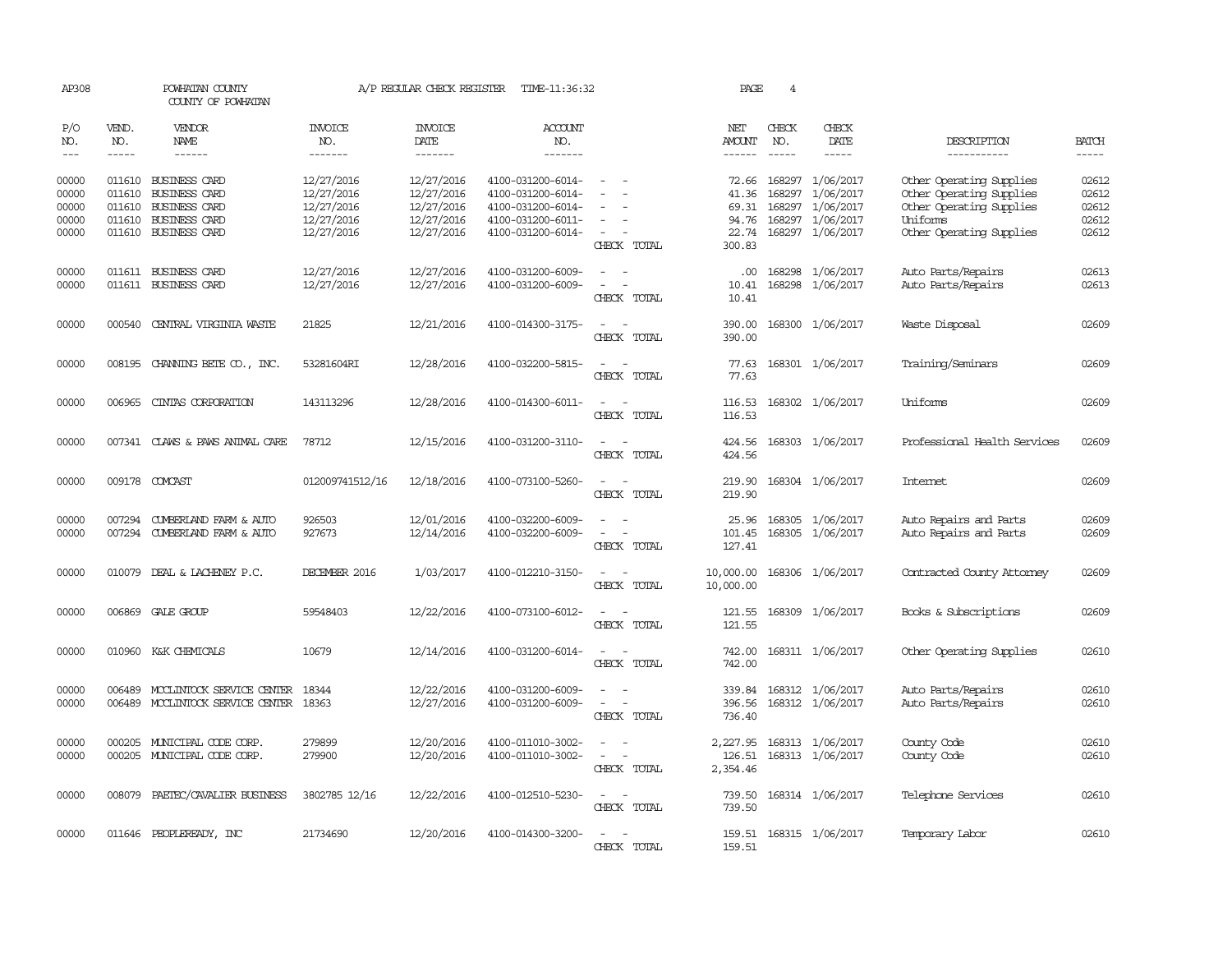| AP308                            |                                      | POWHATAN COUNTY<br>COUNTY OF POWHATAN                                                                        |                                                  | A/P REGULAR CHECK REGISTER                           | TIME-11:36:32                                                                    |                                                                                                                             | PAGE                                           | 5                           |                                                                              |                                                                                         |                                  |
|----------------------------------|--------------------------------------|--------------------------------------------------------------------------------------------------------------|--------------------------------------------------|------------------------------------------------------|----------------------------------------------------------------------------------|-----------------------------------------------------------------------------------------------------------------------------|------------------------------------------------|-----------------------------|------------------------------------------------------------------------------|-----------------------------------------------------------------------------------------|----------------------------------|
| P/O<br>NO.<br>$---$              | VEND.<br>NO.<br>$- - - - -$          | <b>VENDOR</b><br>NAME<br>$- - - - - -$                                                                       | <b>INVOICE</b><br>NO.<br>-------                 | <b>INVOICE</b><br>DATE<br>-------                    | <b>ACCOUNT</b><br>NO.<br>$- - - - - - -$                                         |                                                                                                                             | NET<br>AMOUNT<br>$- - - - - -$                 | CHECK<br>NO.<br>$- - - - -$ | CHECK<br>DATE<br>$- - - - -$                                                 | DESCRIPTION<br>-----------                                                              | <b>BATCH</b><br>-----            |
| 00000<br>00000<br>00000          | 006928<br>006928<br>006928           | POWHATAN COUNTY DEPT. OF<br>POWHATAN COUNTY DEPT. OF<br>POWHATAN COUNTY DEPT. OF                             | ACUA-J.EGAN<br>EMERG CLOTHING<br>GAS CRD WINSTON | 12/28/2016<br>12/14/2016<br>12/14/2016               | 4100-053910-5643-<br>4100-053910-5642-<br>4100-053910-5643-                      | $\overline{\phantom{a}}$<br>CHECK TOTAL                                                                                     | 218.85<br>240.73<br>30.00<br>489.58            |                             | 168316 1/06/2017<br>168316 1/06/2017<br>168316 1/06/2017                     | PCCAA Services - Federal CSBG<br>PCCAA Services - TANF<br>PCCAA Services - Federal CSBG | 02610<br>02610<br>02610          |
| 00000                            |                                      | 008294 POWHATAN COUNTY PUBLIC                                                                                | PAPER 1-4-17                                     | 1/04/2017                                            | 100-000100-0015-                                                                 | $ -$<br>CHECK TOTAL                                                                                                         | 938.40<br>938.40                               |                             | 168317 1/06/2017                                                             | Prepaid Expenses                                                                        | 02610                            |
| 00000                            |                                      | 006474 PROGRESSIVE AUTO WORKS                                                                                | 32814                                            | 12/15/2016                                           | 4100-031200-6009-                                                                | CHECK TOTAL                                                                                                                 | 16.00<br>16.00                                 |                             | 168318 1/06/2017                                                             | Auto Parts/Repairs                                                                      | 02610                            |
| 00000                            | 000780                               | <b>CUILL CORPORATION</b>                                                                                     | 2801028                                          | 12/19/2016                                           | 4100-012310-6001-                                                                | $\frac{1}{2} \left( \frac{1}{2} \right) \left( \frac{1}{2} \right) = \frac{1}{2} \left( \frac{1}{2} \right)$<br>CHECK TOTAL | 147.46<br>147.46                               |                             | 168319 1/06/2017                                                             | Office Supplies                                                                         | 02610                            |
| 00000                            |                                      | 011222 RESPONSIBLE FAIHERS AND                                                                               | JAN'17 PYMT                                      | 1/03/2017                                            | 4100-053910-5643-                                                                | $\frac{1}{2} \left( \frac{1}{2} \right) \left( \frac{1}{2} \right) = \frac{1}{2} \left( \frac{1}{2} \right)$<br>CHECK TOTAL | 2,940.00<br>2,940.00                           |                             | 168320 1/06/2017                                                             | PCCAA Services - Federal CSBG                                                           | 02610                            |
| 00000                            |                                      | 007942 RICHMOND SUBURBAN                                                                                     | I00003545501207                                  | 12/07/2016                                           | 4100-012320-3600-                                                                | $\sim$ $-$<br>$\sim$<br>CHECK TOTAL                                                                                         | 292.50<br>292.50                               |                             | 168321 1/06/2017                                                             | Advertising                                                                             | 02610                            |
| 00000<br>00000<br>00000<br>00000 | 006253<br>006253<br>006253<br>006253 | SALISBURY TIRE & EXHAUST<br>SALISBURY TIRE & EXHAUST<br>SALISBURY TIRE & EXHAUST<br>SALISBURY TIRE & EXHAUST | 91374<br>91398<br>91572<br>91573                 | 12/09/2016<br>12/12/2016<br>12/21/2016<br>12/21/2016 | 4100-031200-6008-<br>4100-031200-6009-<br>4100-031200-6009-<br>4100-031200-6009- | $\equiv$<br>$\overline{\phantom{a}}$<br>CHECK TOTAL                                                                         | 45.33<br>147.39<br>795.93<br>32.01<br>1,020.66 |                             | 168322 1/06/2017<br>168322 1/06/2017<br>168322 1/06/2017<br>168322 1/06/2017 | Gas/Grease/Oil<br>Auto Parts/Repairs<br>Auto Parts/Repairs<br>Auto Parts/Repairs        | 02610<br>02610<br>02610<br>02610 |
| 00000                            |                                      | 011686 SCS BROADBAND                                                                                         | 62401                                            | 11/01/2016                                           | 4100-012510-3140-                                                                | $\frac{1}{2} \left( \frac{1}{2} \right) \left( \frac{1}{2} \right) = \frac{1}{2} \left( \frac{1}{2} \right)$<br>CHECK TOTAL | 16,000.00<br>16,000.00                         |                             | 168323 1/06/2017                                                             | Professional Services                                                                   | 02611                            |
| 00000<br>00000                   | 008654                               | SEAY'S TOWING<br>008654 SEAY'S TOWING                                                                        | UNIT 30 12/21<br>UNIT 30 12/27                   | 12/21/2016<br>12/27/2016                             | 4100-031200-6009-<br>4100-031200-6009-                                           | $\overline{\phantom{a}}$<br>$\sim$<br>$\omega_{\rm{max}}$ and $\omega_{\rm{max}}$<br>CHECK TOTAL                            | 65.00<br>81.00<br>146.00                       |                             | 168324 1/06/2017<br>168324 1/06/2017                                         | Auto Parts/Repairs<br>Auto Parts/Repairs                                                | 02610<br>02610                   |
| 00000<br>00000                   | 001320<br>001320                     | SOUTHERN POLICE<br>SOUTHERN POLICE                                                                           | 188604<br>188613                                 | 12/22/2016<br>12/22/2016                             | 4100-031200-6011-<br>4100-031200-6011-                                           | CHECK TOTAL                                                                                                                 | 20.00<br>120.00<br>140.00                      |                             | 168325 1/06/2017<br>168325 1/06/2017                                         | Uniforms<br>Uniforms                                                                    | 02610<br>02610                   |
| 00000<br>00000                   | 006594                               | SOUTHSIDE ELECTRIC COOP<br>006594 SOUTHSIDE ELECTRIC COOP                                                    | 63504006 12/16A<br>63504008 11/16A               | 12/16/2016<br>11/16/2016                             | 4100-014600-5110-<br>4100-014600-5110-                                           | $\sim$<br>$\omega_{\rm{max}}$ and $\omega_{\rm{max}}$<br>CHECK TOTAL                                                        | 557.91<br>393.55<br>951.46                     |                             | 168326 1/06/2017<br>168326 1/06/2017                                         | Electricity<br>Electricity                                                              | 02615<br>02615                   |
| 00000                            |                                      | 008578 STAPLES BUSINESS AD-                                                                                  | 3324821996                                       | 1/22/2016                                            | 4100-031200-6001-                                                                | $\sim$ $ \sim$<br>CHECK TOTAL                                                                                               | 66.69<br>66.69                                 |                             | 168327 1/06/2017                                                             | Office Supplies                                                                         | 02610                            |
| 00000<br>00000                   |                                      | 000845 TOWN POLICE SUPPLY OF<br>000845 TOWN POLICE SUPPLY OF                                                 | 8503<br>8509                                     | 12/16/2016<br>12/19/2016                             | 4100-031200-6011-<br>4100-031200-6011-                                           | $\sim$<br>$\overline{\phantom{a}}$<br>CHECK TOTAL                                                                           | 54.49<br>101.65<br>156.14                      |                             | 168328 1/06/2017<br>168328 1/06/2017                                         | Uniforms<br>Uniforms                                                                    | 02610<br>02610                   |
| 00000                            |                                      | 008126 VERIZON                                                                                               | 9777596418                                       | 12/23/2016                                           | 4100-032200-5260-                                                                | $\frac{1}{2} \left( \frac{1}{2} \right) \left( \frac{1}{2} \right) = \frac{1}{2} \left( \frac{1}{2} \right)$<br>CHECK TOTAL | 360.09                                         |                             | 360.09 168330 1/06/2017                                                      | Intemet                                                                                 | 02610                            |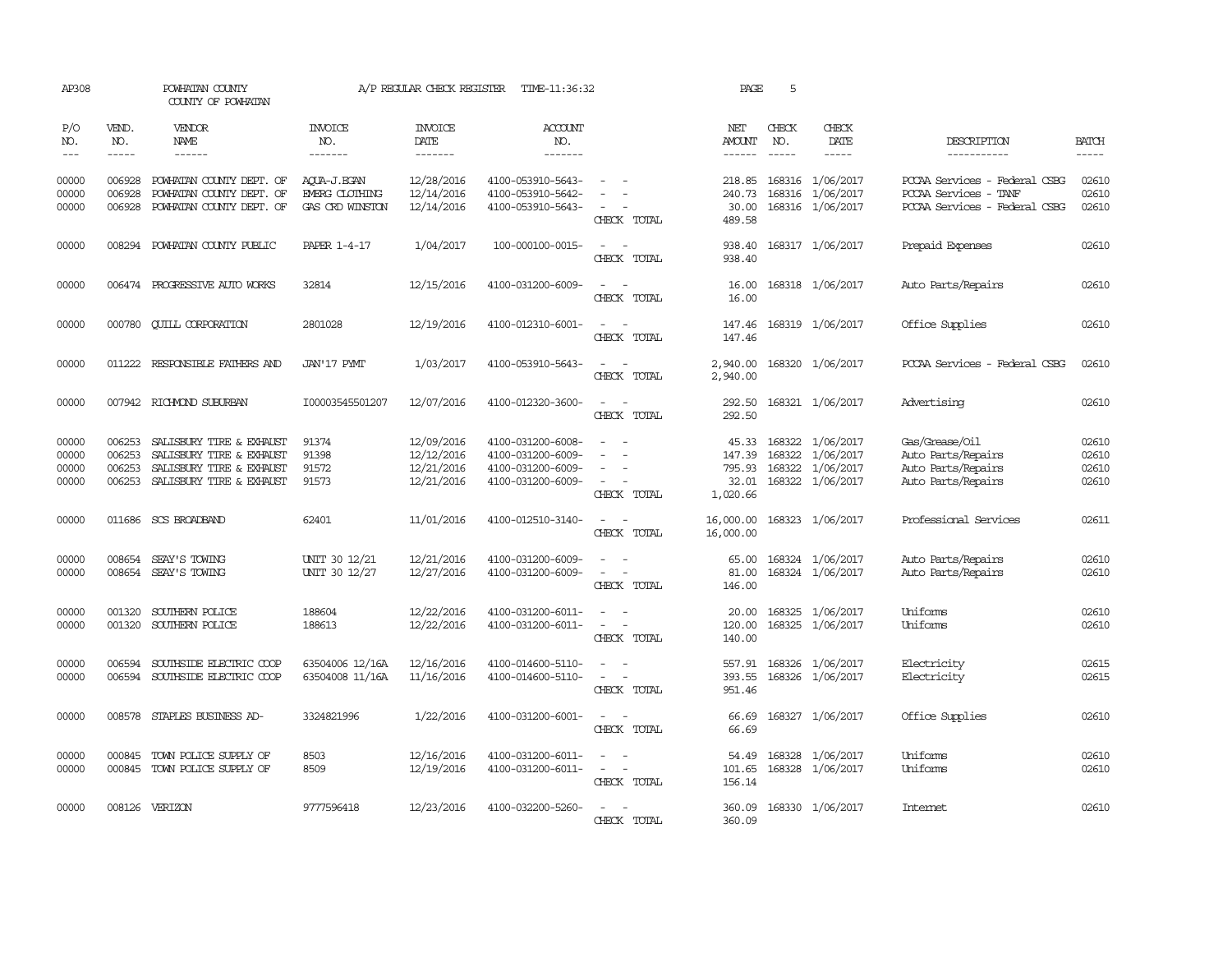| AP308                                                                                                                                                                                                                                                                                                                                                                                                      |                             | POWHATAN COUNTY<br>COUNTY OF POWHATAN                                                         |                                                        | A/P REGULAR CHECK REGISTER                           | TIME-11:36:32                                                                    |                                                                 | PAGE                                        | 6                             |                                                                              |                                                                                                  |                                  |
|------------------------------------------------------------------------------------------------------------------------------------------------------------------------------------------------------------------------------------------------------------------------------------------------------------------------------------------------------------------------------------------------------------|-----------------------------|-----------------------------------------------------------------------------------------------|--------------------------------------------------------|------------------------------------------------------|----------------------------------------------------------------------------------|-----------------------------------------------------------------|---------------------------------------------|-------------------------------|------------------------------------------------------------------------------|--------------------------------------------------------------------------------------------------|----------------------------------|
| P/O<br>NO.<br>$\frac{1}{2} \frac{1}{2} \frac{1}{2} \frac{1}{2} \frac{1}{2} \frac{1}{2} \frac{1}{2} \frac{1}{2} \frac{1}{2} \frac{1}{2} \frac{1}{2} \frac{1}{2} \frac{1}{2} \frac{1}{2} \frac{1}{2} \frac{1}{2} \frac{1}{2} \frac{1}{2} \frac{1}{2} \frac{1}{2} \frac{1}{2} \frac{1}{2} \frac{1}{2} \frac{1}{2} \frac{1}{2} \frac{1}{2} \frac{1}{2} \frac{1}{2} \frac{1}{2} \frac{1}{2} \frac{1}{2} \frac{$ | VEND.<br>NO.<br>$- - - - -$ | VENDOR<br><b>NAME</b><br>$- - - - - -$                                                        | INVOICE<br>NO.<br>-------                              | <b>INVOICE</b><br>DATE<br>--------                   | <b>ACCOUNT</b><br>NO.<br>-------                                                 |                                                                 | NET<br>AMOUNT<br>------                     | CHECK<br>NO.<br>$\frac{1}{2}$ | CHECK<br>DATE<br>$- - - - -$                                                 | DESCRIPTION<br>-----------                                                                       | <b>BATCH</b><br>$- - - - -$      |
| 00000                                                                                                                                                                                                                                                                                                                                                                                                      | 011169                      | VERIZON                                                                                       | 8043780915 1216                                        | 12/25/2016                                           | 4100-032220-5230-                                                                | CHECK TOTAL                                                     | 86.20<br>86.20                              |                               | 168331 1/06/2017                                                             | Telephone System                                                                                 | 02610                            |
| 00000                                                                                                                                                                                                                                                                                                                                                                                                      | 010232                      | VIRGINIA SOLAR TINTING                                                                        | 32623                                                  | 12/27/2016                                           | 4100-031200-6009-                                                                | $\sim$<br>CHECK TOTAL                                           | 225.00<br>225.00                            |                               | 168332 1/06/2017                                                             | Auto Parts/Repairs                                                                               | 02610                            |
| 00000                                                                                                                                                                                                                                                                                                                                                                                                      | 001890 X-ZACT               |                                                                                               | 3480                                                   | 11/28/2016                                           | 4100-031200-6001-                                                                | $\equiv$<br>CHECK TOTAL                                         | 1,125.00<br>1,125.00                        |                               | 168333 1/06/2017                                                             | Office Supplies                                                                                  | 02610                            |
| 00000<br>00000<br>00000                                                                                                                                                                                                                                                                                                                                                                                    | 010688<br>010688            | A&B CLEANING SERVICE, INC.<br>A&B CLEANING SERVICE, INC.<br>010688 A&B CLEANING SERVICE, INC. | 10537<br>10537<br>10537                                | 12/28/2016<br>12/28/2016<br>12/28/2016               | 4100-014100-3180-<br>4100-032210-3180-<br>4100-032220-3180-                      | $\overline{\phantom{a}}$<br>$\sim$<br>CHECK TOTAL               | 5,525.77<br>147.69<br>246.15<br>5,919.61    |                               | 168334 1/12/2017<br>168334 1/12/2017<br>168334 1/12/2017                     | Cleaning Service<br>Cleaning Service<br>Cleaning Service                                         | 02616<br>02616<br>02616          |
| 00000                                                                                                                                                                                                                                                                                                                                                                                                      |                             | 006175 ADAMS OIL COMPANY, INC.                                                                | 5606                                                   | 12/21/2016                                           | 4100-032200-5120-                                                                | $\sim$ $-$<br>$\overline{a}$<br>CHECK TOTAL                     | 237.90<br>237.90                            |                               | 168335 1/12/2017                                                             | Apparatus Fuel                                                                                   | 02616                            |
| 00000                                                                                                                                                                                                                                                                                                                                                                                                      |                             | 011434 AGA JANITORIAL SOLUTIONS,                                                              | 1380                                                   | 12/31/2016                                           | 4100-014100-3180-                                                                | $\sim$<br>CHECK TOTAL                                           | 965.00<br>965.00                            |                               | 168336 1/12/2017                                                             | Cleaning Service                                                                                 | 02616                            |
| 00000                                                                                                                                                                                                                                                                                                                                                                                                      |                             | 007139 AIRECO SUPPLY INC.                                                                     | 6153471-00                                             | 12/14/2016                                           | 4100-014100-3310-                                                                | CHECK TOTAL                                                     | 55.64<br>55.64                              |                               | 168337 1/12/2017                                                             | Repairs & Maintenance                                                                            | 02617                            |
| 00000                                                                                                                                                                                                                                                                                                                                                                                                      |                             | 011692 AMERICAN LIBRARY                                                                       | ALA MEMBERSHIP                                         | 1/04/2017                                            | 4100-073100-5810-                                                                | $\equiv$<br>CHECK TOTAL                                         | 137.00<br>137.00                            |                               | 168338 1/12/2017                                                             | Dues/Association Memberships                                                                     | 02616                            |
| 00000<br>00000<br>00000<br>00000                                                                                                                                                                                                                                                                                                                                                                           | 007941<br>007941<br>007941  | BAKER & TAYLOR<br>BAKER & TAYLOR<br>BAKER & TAYLOR<br>007941 BAKER & TAYLOR                   | K86439640<br>K86483730<br>K86483731<br>5014387447 1216 | 12/28/2016<br>12/28/2016<br>12/28/2016<br>12/28/2016 | 4100-073100-6012-<br>4100-073100-6012-<br>4100-073100-6012-<br>4100-073100-6012- | $\equiv$<br>$\equiv$<br>$\overline{\phantom{a}}$<br>CHECK TOTAL | 20.96<br>17.47<br>20.96<br>283.72<br>343.11 |                               | 168340 1/12/2017<br>168340 1/12/2017<br>168340 1/12/2017<br>168340 1/12/2017 | Books & Subscriptions<br>Books & Subscriptions<br>Books & Subscriptions<br>Books & Subscriptions | 02616<br>02616<br>02616<br>02616 |
| 00000                                                                                                                                                                                                                                                                                                                                                                                                      |                             | 006655 BLOSSMAN GAS COMPANIES                                                                 | 310972                                                 | 12/21/2016                                           | 4100-032220-5120-                                                                | $\sim$<br>CHECK TOTAL                                           | 589.78<br>589.78                            |                               | 168341 1/12/2017                                                             | Fuel                                                                                             | 02616                            |
| 00000                                                                                                                                                                                                                                                                                                                                                                                                      |                             | 011067 BOB & KATHY'S SMALL                                                                    | 122916                                                 | 12/29/2016                                           | 4100-014500-3319-                                                                | $\sim$ 100 $\mu$<br>CHECK TOTAL                                 | 133.00<br>133.00                            |                               | 168342 1/12/2017                                                             | Equipment Repairs and Maintena                                                                   | 02616                            |
| 00000                                                                                                                                                                                                                                                                                                                                                                                                      | 009780                      | BROWN, GRETCHEN HUTT                                                                          | 8097217                                                | 12/29/2016                                           | 4100-021200-3150-                                                                | $\omega_{\rm{max}}$ and $\omega_{\rm{max}}$<br>CHECK TOTAL      | 120.00<br>120.00                            |                               | 168343 1/12/2017                                                             | Outside Counsel                                                                                  | 02617                            |
| 00000<br>00000                                                                                                                                                                                                                                                                                                                                                                                             | 007509<br>007509            | CAPITALIRISTATE<br>CAPITALIRISTATE                                                            | S027670598.001<br>S027670646.001                       | 12/21/2016<br>12/21/2016                             | 4100-032220-3310-<br>4100-014100-6004-                                           | $\equiv$<br>CHECK TOTAL                                         | 129.13<br>28.79<br>157.92                   |                               | 168344 1/12/2017<br>168344 1/12/2017                                         | Repairs & Maintenance<br>Tools and Equipment                                                     | 02617<br>02617                   |
| 00000                                                                                                                                                                                                                                                                                                                                                                                                      |                             | 008276 CENGAGE LEARNING INC.                                                                  | 59566557                                               | 12/29/2016                                           | 4100-073100-6012-                                                                | $ -$<br>CHECK TOTAL                                             | 24.79<br>24.79                              |                               | 168345 1/12/2017                                                             | Books & Subscriptions                                                                            | 02616                            |
| 00000                                                                                                                                                                                                                                                                                                                                                                                                      |                             | 009889 CONDON, ROBERT B.                                                                      | 7727834                                                | 12/30/2016                                           | 4100-021200-3150-                                                                | $\overline{\phantom{a}}$<br>CHECK TOTAL                         | 120.00<br>120.00                            |                               | 168347 1/12/2017                                                             | Outside Counsel                                                                                  | 02617                            |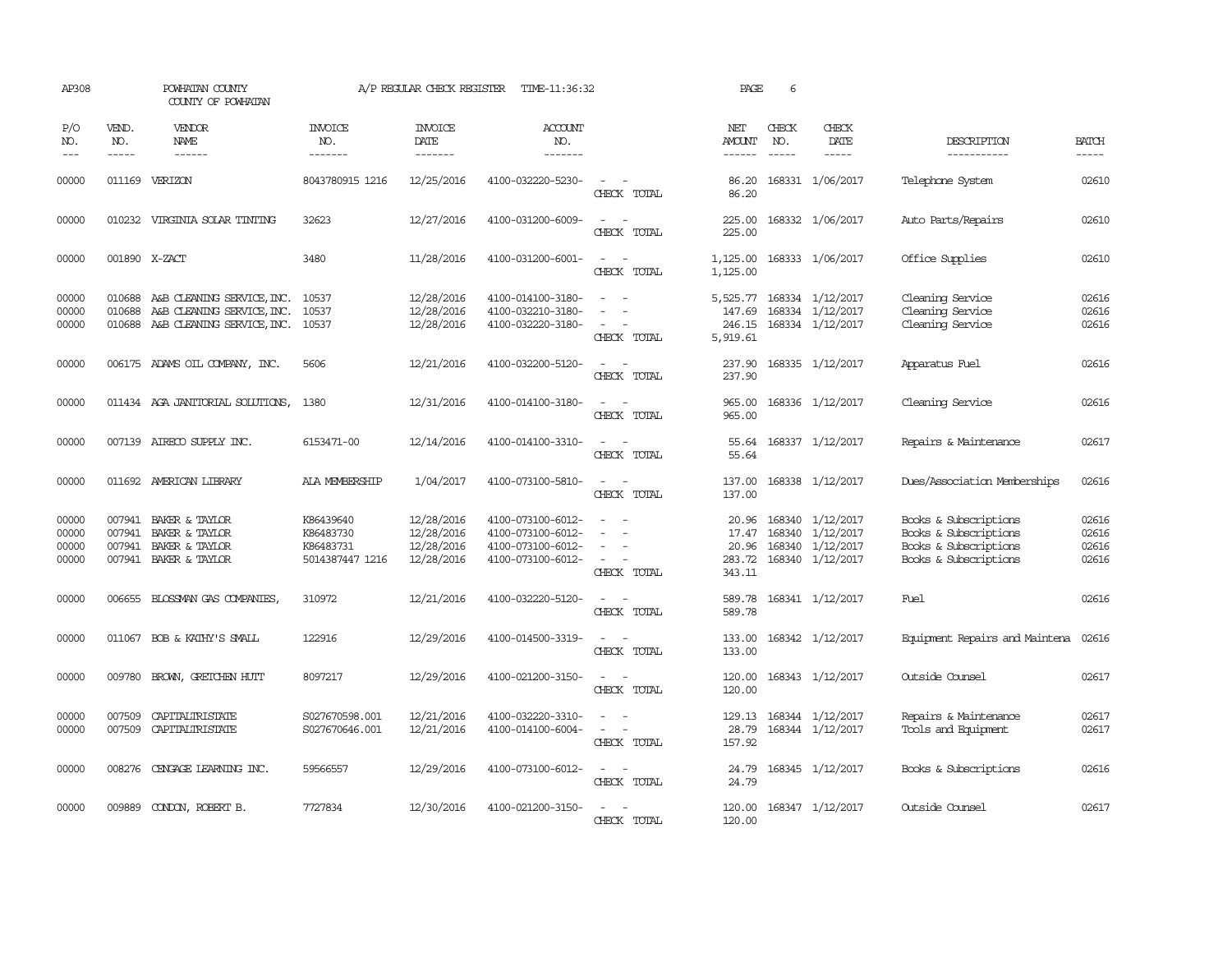| AP308                                     |                               | POWHATAN COUNTY<br>COUNTY OF POWHATAN                                                                                        |                                                | A/P REGULAR CHECK REGISTER                                         | TIME-11:36:32                                                                                         |                                                                                                                             | PAGE                                                | $7\phantom{.0}$               |                                                                                                  |                                                                                                                 |                                           |
|-------------------------------------------|-------------------------------|------------------------------------------------------------------------------------------------------------------------------|------------------------------------------------|--------------------------------------------------------------------|-------------------------------------------------------------------------------------------------------|-----------------------------------------------------------------------------------------------------------------------------|-----------------------------------------------------|-------------------------------|--------------------------------------------------------------------------------------------------|-----------------------------------------------------------------------------------------------------------------|-------------------------------------------|
| P/O<br>NO.<br>$- - -$                     | VEND.<br>NO.<br>$\frac{1}{2}$ | VENDOR<br>NAME<br>$- - - - - -$                                                                                              | <b>INVOICE</b><br>NO.<br>-------               | <b>INVOICE</b><br>DATE<br>--------                                 | <b>ACCOUNT</b><br>NO.<br>-------                                                                      |                                                                                                                             | NET<br>AMOUNT<br>------                             | CHECK<br>NO.<br>$\frac{1}{2}$ | CHECK<br>DATE<br>$- - - - -$                                                                     | DESCRIPTION<br>-----------                                                                                      | <b>BATCH</b><br>$- - - - -$               |
| 00000                                     |                               | 001910 DUNN GAS COMPANY                                                                                                      | 64314                                          | 12/21/2016                                                         | 4100-014100-5120-                                                                                     | $\sim$ 100 $\mu$<br>CHECK TOTAL                                                                                             | 1,913.79<br>1,913.79                                |                               | 168348 1/12/2017                                                                                 | Fuel                                                                                                            | 02616                                     |
| 00000                                     |                               | 009093 FARMVILLE WHOLESALE                                                                                                   | 602496                                         | 12/07/2016                                                         | 4100-031200-3310-                                                                                     | $\sim$<br>$\overline{\phantom{a}}$<br>CHECK TOTAL                                                                           | 102.70<br>102.70                                    |                               | 168350 1/12/2017                                                                                 | Repairs & Maintenance                                                                                           | 02616                                     |
| 00000                                     |                               | 008336 FERGUSON ENTERPRISES INC.                                                                                             | 4063885                                        | 12/08/2016                                                         | 4100-014100-3310-                                                                                     | $ -$<br>CHECK TOTAL                                                                                                         | 67.58<br>67.58                                      |                               | 168351 1/12/2017                                                                                 | Repairs & Maintenance                                                                                           | 02616                                     |
| 00000                                     |                               | 000690 FLATROCK TIRE & AUTO                                                                                                  | 18911                                          | 1/05/2017                                                          | 4100-032200-6009-                                                                                     | $\sim$<br>$\sim$<br>CHECK TOTAL                                                                                             | 148.85<br>148.85                                    |                               | 168352 1/12/2017                                                                                 | Auto Repairs and Parts                                                                                          | 02616                                     |
| 00000                                     | 000570                        | GOOCHLAND-POWHATAN                                                                                                           | 3RD ORIR FY17                                  | 1/03/2017                                                          | 4100-052100-5699-                                                                                     | $\overline{\phantom{a}}$<br>CHECK TOTAL                                                                                     | 65,932.50<br>65,932.50                              |                               | 168353 1/12/2017                                                                                 | County Contribution-CSB                                                                                         | 02617                                     |
| 00000<br>00000                            | 007554<br>007554              | GORDON, DODSON, GORDON AND<br>GORDON, DODSON, GORDON AND                                                                     | 8097322<br>8097324                             | 12/19/2016<br>12/19/2016                                           | 4100-021200-3150-<br>4100-021200-3150-                                                                | $\equiv$<br>$\equiv$<br>CHECK TOTAL                                                                                         | 240.00<br>120.00<br>360.00                          |                               | 168354 1/12/2017<br>168354 1/12/2017                                                             | Outside Counsel<br>Outside Counsel                                                                              | 02617<br>02617                            |
| 00000                                     |                               | 006013 GRAINGER                                                                                                              | 9305788649                                     | 12/13/2016                                                         | 4100-014100-3310-                                                                                     | $\equiv$<br>CHECK TOTAL                                                                                                     | 83.00<br>83.00                                      |                               | 168355 1/12/2017                                                                                 | Repairs & Maintenance                                                                                           | 02616                                     |
| 00000                                     |                               | 006097 HERTZLER FARM & FEED, INC 161006021343                                                                                |                                                | 10/06/2016                                                         | 4100-032200-5815-                                                                                     | $\sim$ 100 $\mu$<br>CHECK TOTAL                                                                                             | 62.50<br>62.50                                      |                               | 168356 1/12/2017                                                                                 | Training/Seminars                                                                                               | 02616                                     |
| 00000<br>00000                            | 010487                        | IBM CORPORATION<br>010487 IBM CORPORATION                                                                                    | 07063FK<br>07063FK                             | 1/01/2017<br>1/01/2017                                             | 4100-095101-9300-<br>4100-095101-9301-                                                                | $\sim$<br>$\sim$<br>$\overline{\phantom{a}}$<br>CHECK TOTAL                                                                 | 794.70<br>59.87<br>854.57                           |                               | 168357 1/12/2017<br>168357 1/12/2017                                                             | AS400 Lease - Principal<br>AS400 Lease - Interest                                                               | 02616<br>02616                            |
| 00000<br>00000<br>00000                   |                               | 010231 J & K HEAVY TRUCKS &<br>010231 J & K HEAVY TRUCKS &<br>010231 J & K HEAVY TRUCKS &                                    | 8016<br>8017<br>8019                           | 1/04/2017<br>1/04/2017<br>1/04/2017                                | 4100-032200-6009-<br>4100-032200-6009-<br>4100-032200-6009-                                           | $\equiv$<br>$\sim$<br>CHECK TOTAL                                                                                           | 16.00<br>357.12<br>52.29<br>425.41                  |                               | 168358 1/12/2017<br>168358 1/12/2017<br>168358 1/12/2017                                         | Auto Repairs and Parts<br>Auto Repairs and Parts<br>Auto Repairs and Parts                                      | 02616<br>02616<br>02616                   |
| 00000<br>00000<br>00000<br>00000<br>00000 | 000166                        | 000166 LUCK STONE CORP.<br>000166 LUCK STONE CORP.<br>LUCK STONE CORP.<br>000166 LUCK STONE CORP.<br>000166 LUCK STONE CORP. | 340786<br>340802<br>340837<br>341344<br>341385 | 12/07/2016<br>12/07/2016<br>12/07/2016<br>12/13/2016<br>12/13/2016 | 4100-014500-3190-<br>4100-014500-3190-<br>4100-014500-3190-<br>4100-014500-3190-<br>4100-014500-3190- | $\equiv$<br>$\equiv$<br>$\equiv$<br>CHECK TOTAL                                                                             | 48.67<br>61.54<br>49.76<br>37.43<br>62.00<br>259.40 |                               | 168359 1/12/2017<br>168359 1/12/2017<br>168359 1/12/2017<br>168359 1/12/2017<br>168359 1/12/2017 | Grounds Maintenance<br>Grounds Maintenance<br>Grounds Maintenance<br>Grounds Maintenance<br>Grounds Maintenance | 02616<br>02616<br>02616<br>02616<br>02616 |
| 00000                                     |                               | 009552 MANSFIELD OIL COMPANY                                                                                                 | SOLCD-269630                                   | 1/03/2017                                                          | 4100-032200-5120-                                                                                     | $\sim$<br>CHECK TOTAL                                                                                                       | 249.26<br>249.26                                    |                               | 168360 1/12/2017                                                                                 | Apparatus Fuel                                                                                                  | 02616                                     |
| 00000                                     |                               | 007136 MOORE, JASON                                                                                                          | 8035260                                        | 12/19/2016                                                         | 4100-021200-3150-                                                                                     | CHECK TOTAL                                                                                                                 | 120.00<br>120.00                                    |                               | 168361 1/12/2017                                                                                 | Outside Counsel                                                                                                 | 02617                                     |
| 00000                                     |                               | 006914 POWHATAN AUTO REPAIR                                                                                                  | 856                                            | 12/28/2016                                                         | 4100-014100-6009-                                                                                     | $\frac{1}{2} \left( \frac{1}{2} \right) \left( \frac{1}{2} \right) = \frac{1}{2} \left( \frac{1}{2} \right)$<br>CHECK TOTAL | 16.00<br>16.00                                      |                               | 168362 1/12/2017                                                                                 | Auto Parts & Repairs                                                                                            | 02617                                     |
| 00000                                     |                               | 007806 POWHATAN LEADERSHIP                                                                                                   | 2017 SPONSOR                                   | 1/05/2017                                                          | 4100-012100-5810-                                                                                     | $\sim$<br>CHECK TOTAL                                                                                                       | 500.00<br>500.00                                    |                               | 168363 1/12/2017                                                                                 | Dues/Association Memberships                                                                                    | 02616                                     |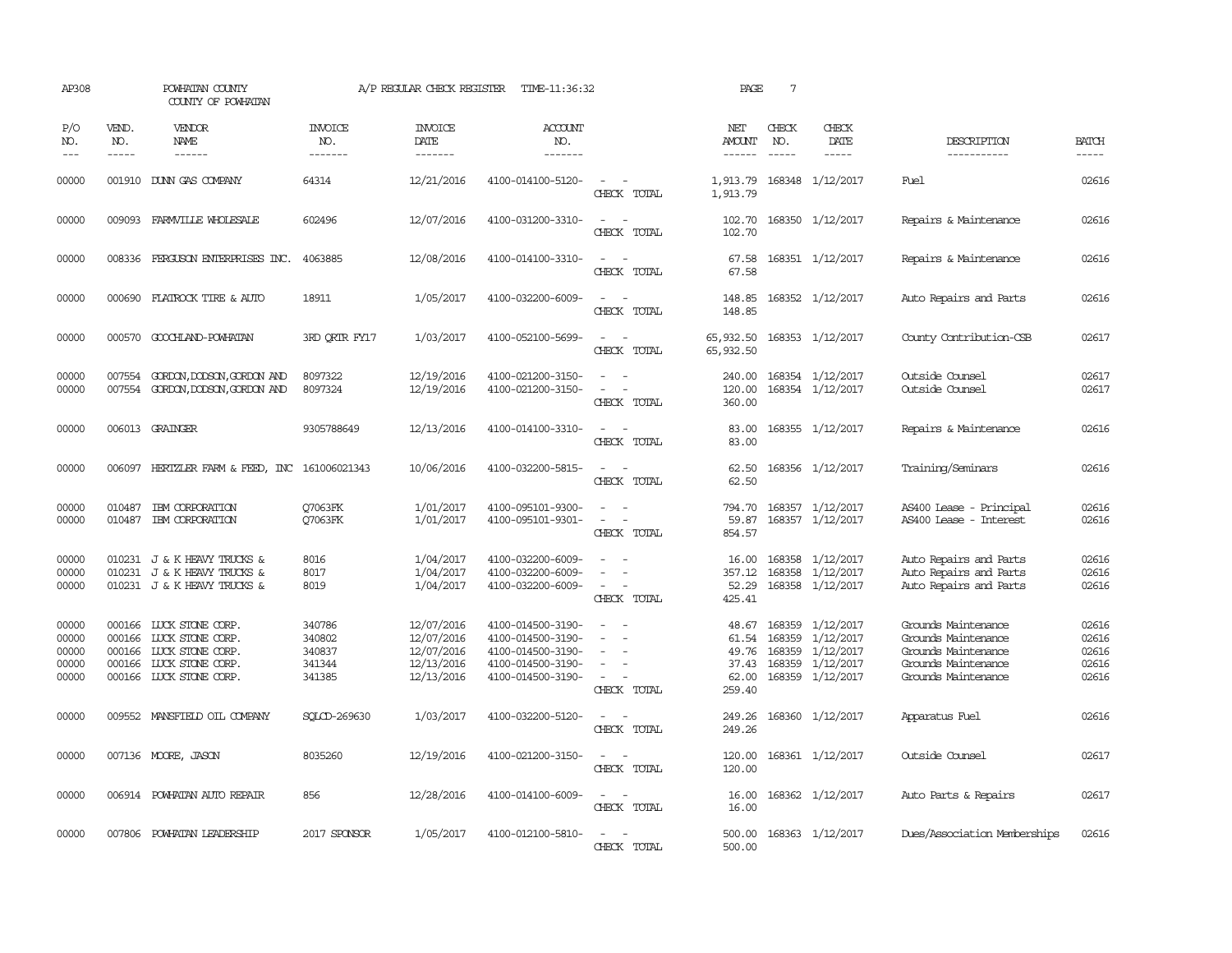| AP308      |              | POWHATAN COUNTY<br>COUNTY OF POWHATAN     |                       | A/P REGULAR CHECK REGISTER | TIME-11:36:32         |                                                          | PAGE                 | 8             |                         |                                |              |
|------------|--------------|-------------------------------------------|-----------------------|----------------------------|-----------------------|----------------------------------------------------------|----------------------|---------------|-------------------------|--------------------------------|--------------|
| P/O<br>NO. | VEND.<br>NO. | VENDOR<br>NAME                            | <b>INVOICE</b><br>NO. | <b>INVOICE</b><br>DATE     | <b>ACCOUNT</b><br>NO. |                                                          | NET<br>AMOUNT        | CHECK<br>NO.  | CHECK<br>DATE           | DESCRIPTION                    | <b>BATCH</b> |
| $---$      | $- - - - -$  | $- - - - - -$                             | -------               | $- - - - - - -$            | -------               |                                                          | $- - - - - -$        | $- - - - -$   | $- - - - -$             | -----------                    | $- - - - -$  |
| 00000      |              | 000620 R.C. GOODWYN & SONS, INC 0744614   |                       | 12/01/2016                 | 4100-014100-3310-     | $\overline{a}$                                           |                      |               | 3.79 168364 1/12/2017   | Repairs & Maintenance          | 02617        |
| 00000      | 000620       | R. C. GOODWYN & SONS, INC                 | 0745185               | 12/06/2016                 | 4100-014100-3310-     | $\sim$                                                   | 14.98                | 168364        | 1/12/2017               | Repairs & Maintenance          | 02617        |
| 00000      | 000620       | R. C. GOODWYN & SONS, INC                 | 0745441               | 12/07/2016                 | 4100-014100-3310-     |                                                          | 6.35                 | 168364        | 1/12/2017               | Repairs & Maintenance          | 02617        |
| 00000      |              | 000620 R.C. GOODWYN & SONS, INC           | 0745605               | 12/08/2016                 | 4100-014500-3190-     | $\overline{\phantom{a}}$                                 | 578.28               |               | 168364 1/12/2017        | Grounds Maintenance            | 02617        |
| 00000      |              | 000620 R. C. GOODWYN & SONS, INC          | 0745931               | 12/12/2016                 | 4100-014100-3310-     |                                                          | 21.98                |               | 168364 1/12/2017        | Repairs & Maintenance          | 02617        |
| 00000      |              | 000620 R. C. GOODWYN & SONS, INC 0746083  |                       | 12/13/2016                 | 4100-014100-3310-     | $\sim$<br>$\overline{\phantom{a}}$<br>CHECK TOTAL        | 9.99<br>635.37       |               | 168364 1/12/2017        | Repairs & Maintenance          | 02617        |
| 00000      | 006579       | RICHMOND ALARM COMPANY                    | 157800                | 1/01/2017                  | 4100-014100-3320-     | $\overline{\phantom{a}}$<br>$\sim$<br>CHECK TOTAL        | 364.00<br>364.00     |               | 168366 1/12/2017        | Maintenance & Service Contract | 02616        |
| 00000      |              | 007942 RICHMOND SUBURBAN                  | I00004288391116       | 11/16/2016                 | 4100-011010-3600-     | $\sim$<br>$\sim$                                         | 204.75               |               | 168367 1/12/2017        | Advertising                    | 02617        |
| 00000      |              | 007942 RICHMOND SUBURBAN                  | I00004288391123       | 11/23/2016                 | 4100-011010-3600-     | $\sim$<br>$\sim$                                         | 204.75               |               | 168367 1/12/2017        | Advertising                    | 02617        |
|            |              |                                           |                       |                            |                       | CHECK TOTAL                                              | 409.50               |               |                         |                                |              |
| 00000      |              | 006485 ROYALL PUMP & WELL CO.             | 45711                 | 12/14/2016                 | 4100-014100-3310-     | $\hspace{0.1mm}-\hspace{0.1mm}$<br>$\sim$<br>CHECK TOTAL | 248.79<br>248.79     |               | 168368 1/12/2017        | Repairs & Maintenance          | 02617        |
| 00000      | 001940       | STANDBY SYSTEMS, INC.                     | 12162974              | 12/16/2016                 | 4100-014100-3320-     | $\overline{a}$<br>$\overline{\phantom{a}}$               | 153.00               | 168370        | 1/12/2017               | Maintenance & Service Contract | 02616        |
| 00000      | 001940       | STANDBY SYSTEMS, INC.                     | 12163046              | 12/28/2016                 | 4100-032200-3310-     |                                                          | 512.18               |               | 168370 1/12/2017        | Equipment Repair               | 02616        |
| 00000      |              | 001940 STANDBY SYSTEMS, INC.              | 12163052              | 12/28/2016                 | 4100-014100-3320-     | $\sim$<br>CHECK TOTAL                                    | 153.00<br>818.18     |               | 168370 1/12/2017        | Maintenance & Service Contract | 02616        |
| 00000      |              | 011188 TECH FIRE & SAFETY                 | 1243                  | 1/06/2017                  | 4100-032200-6011-     | $\sim$ $ \sim$<br>CHECK TOTAL                            | 1,158.58<br>1,158.58 |               | 168372 1/12/2017        | Protective Gear/Uniforms       | 02616        |
| 00000      |              | 006506 THYSSENKRUPP ELEVATOR              | 3002973073            | 1/01/2017                  | 4100-014100-3320-     | $\sim$<br>$\sim$                                         | 1,496.28             |               | 168373 1/12/2017        | Maintenance & Service Contract | 02616        |
|            |              |                                           |                       |                            |                       | CHECK TOTAL                                              | 1,496.28             |               |                         |                                |              |
| 00000      |              | 008125 U.S. BANK                          | 4504314               | 12/23/2016                 | 4100-095101-9150-     |                                                          |                      |               | 550.00 168374 1/12/2017 | Bond Trustee Fees/Arbitrage    | 02617        |
| 00000      |              | 008125 U.S. BANK                          | 4505610               | 12/23/2016                 | 4100-095101-9150-     | $\overline{\phantom{a}}$                                 | 700.00               |               | 168374 1/12/2017        | Bond Trustee Fees/Arbitrage    | 02617        |
|            |              |                                           |                       |                            |                       | CHECK TOTAL                                              | 1,250.00             |               |                         |                                |              |
| 00000      |              | 008126 VERIZON                            | 9777586274            | 12/23/2016                 | 4100-032200-5260-     | $\sim$<br>CHECK TOTAL                                    | 50.30<br>50.30       |               | 168375 1/12/2017        | <b>Internet</b>                | 02616        |
| 00000      | 011169       | VERIZON                                   | 8045981340 1216       | 12/28/2016                 | 4100-021100-5230-     |                                                          | 46.05                |               | 168376 1/12/2017        | Telephone Services             | 02616        |
| 00000      | 011169       | VERIZON                                   | 8045986057 1216       | 12/28/2016                 | 4100-031210-5230-     | $\overline{\phantom{a}}$                                 | 327.99               |               | 168376 1/12/2017        | Telephone Services             | 02616        |
| 00000      |              | 011169 VERIZON                            | 8045986057 1216       | 12/28/2016                 | 4100-031200-5230-     | $\sim$<br>CHECK TOTAL                                    | 72.32<br>446.36      |               | 168376 1/12/2017        | Telephone Services             | 02616        |
| 00000      |              | 008710 VIRGINIA BUSINESS SYSTEMS 19907008 |                       | 12/26/2016                 | 4100-012100-3320-     | $\sim$ $\sim$<br>CHECK TOTAL                             | 201.00<br>201.00     |               | 168377 1/12/2017        | Maintenance & Service Contract | 02616        |
| 00000      |              | 006175 ADAMS OIL COMPANY, INC.            | 06307                 | 1/06/2017                  | 4100-014500-6008-     | $\overline{\phantom{a}}$                                 | 10.40                | 168380        | 1/20/2017               | Gas/Grease/Oil                 | 02618        |
| 00000      |              | 006175 ADAMS OIL COMPANY, INC.            | 06632                 | 1/05/2017                  | 4100-014500-6008-     | $\sim$                                                   | 18.20                | 168380        | 1/20/2017               | Gas/Grease/Oil                 | 02618        |
| 00000      |              | 006175 ADAMS OIL COMPANY, INC.            | 5960                  | 12/21/2016                 | 4100-031210-5120-     | $\sim$                                                   |                      | 118.54 168380 | 1/20/2017               | Fuel - Towers                  | 02623        |
| 00000      |              | 006175 ADAMS OIL COMPANY, INC.            | 5966                  | 12/27/2016                 | 4100-031210-5120-     | $\sim$<br>$\overline{\phantom{a}}$<br>CHECK TOTAL        | 94.17<br>241.31      |               | 168380 1/20/2017        | Fuel - Towers                  | 02623        |
| 00000      |              | 007758 ADVANCE AUTO PARTS                 | 6819634354575         | 12/08/2016                 | 4100-032200-6009-     |                                                          |                      |               | 94.78 168381 1/20/2017  | Auto Repairs and Parts         | 02623        |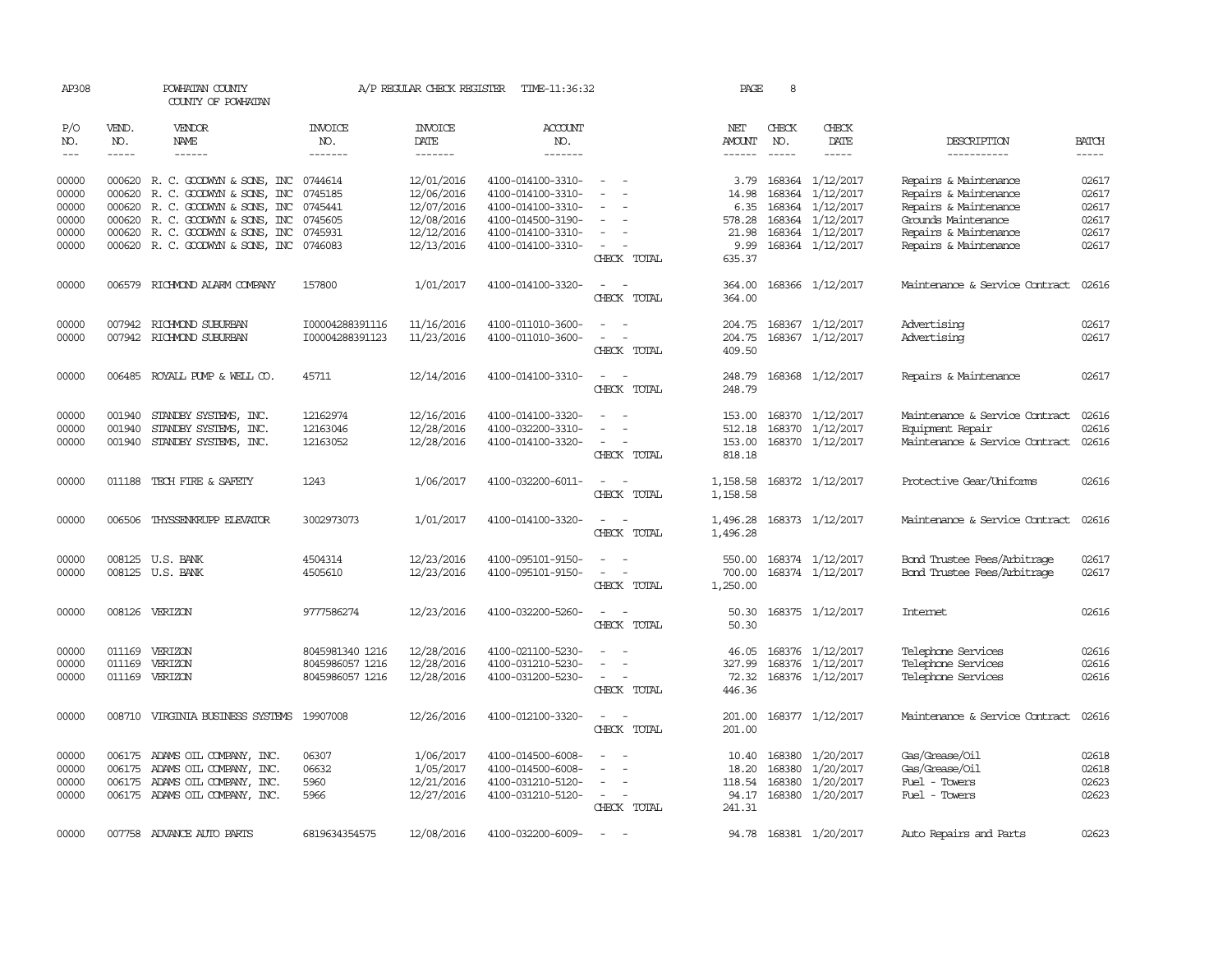| AP308                       |                       | POWHATAN COUNTY<br>COUNTY OF POWHATAN                     |                                       | A/P REGULAR CHECK REGISTER          | TIME-11:36:32                                               |                                                      | PAGE                                 | 9                           |                                            |                                                                         |                         |
|-----------------------------|-----------------------|-----------------------------------------------------------|---------------------------------------|-------------------------------------|-------------------------------------------------------------|------------------------------------------------------|--------------------------------------|-----------------------------|--------------------------------------------|-------------------------------------------------------------------------|-------------------------|
| P/O<br>NO.<br>$\frac{1}{2}$ | VEND.<br>NO.<br>----- | VENDOR<br>NAME<br>------                                  | <b>INVOICE</b><br>NO.<br>-------      | <b>INVOICE</b><br>DATE<br>-------   | <b>ACCOUNT</b><br>NO.<br>-------                            |                                                      | NET<br>AMOUNT<br>------              | CHECK<br>NO.<br>$- - - - -$ | CHECK<br>DATE<br>$- - - - -$               | DESCRIPTION<br>-----------                                              | <b>BATCH</b><br>-----   |
| 00000<br>00000              | 007758<br>007758      | ADVANCE AUTO PARTS<br>ADVANCE AUTO PARTS                  | 6819635355292<br>6819636455966        | 12/18/2016<br>12/29/2016            | 4100-032200-6009-<br>4100-032200-6009-                      | $\overline{\phantom{a}}$<br>CHECK TOTAL              | 160.45<br>16.98<br>272.21            |                             | 168381 1/20/2017<br>168381 1/20/2017       | Auto Repairs and Parts<br>Auto Repairs and Parts                        | 02623<br>02623          |
| 00000                       |                       | 011585 ATLANTIC TACTICAL, INC.                            | SI-80580933                           | 1/05/2017                           | 4100-031200-6010-                                           |                                                      | 457.95                               |                             | 168384 1/20/2017                           | Amunition                                                               | 02623                   |
|                             |                       |                                                           |                                       |                                     |                                                             | CHECK TOTAL                                          | 457.95                               |                             |                                            |                                                                         |                         |
| 00000<br>00000<br>00000     | 007941<br>007941      | BAKER & TAYLOR<br>BAKER & TAYLOR<br>007941 BAKER & TAYLOR | K87330420<br>5014395630<br>5014402791 | 1/05/2017<br>1/07/2017<br>1/10/2017 | 4100-073100-6012-<br>4100-073100-6012-<br>4100-073100-6012- | $\overline{\phantom{a}}$<br>CHECK TOTAL              | 6.98<br>643.93<br>353.53<br>1,004.44 | 168385<br>168385            | 1/20/2017<br>1/20/2017<br>168385 1/20/2017 | Books & Subscriptions<br>Books & Subscriptions<br>Books & Subscriptions | 02618<br>02618<br>02618 |
| 00000                       | 008668                | BANK OF AMERICA                                           | 01/02/2017                            | 1/02/2017                           | 4100-073100-6014-                                           |                                                      | .00.                                 |                             | 168386 1/20/2017                           | Library Supplies                                                        | 02626                   |
| 00000                       | 008668                | BANK OF AMERICA                                           | 01/02/2017                            | 1/02/2017                           | 4100-073100-6014-                                           | $\overline{\phantom{a}}$                             | 84.95                                | 168386                      | 1/20/2017                                  | Library Supplies                                                        | 02626                   |
| 00000<br>00000              | 008668<br>008668      | BANK OF AMERICA<br>BANK OF AMERICA                        | 01/02/2017<br>01/02/2017              | 1/02/2017<br>1/02/2017              | 4100-014100-6004-<br>4100-073100-6001-                      |                                                      | 448.97<br>48.22                      | 168386                      | 1/20/2017<br>168386 1/20/2017              | Tools and Equipment<br>Office Supplies                                  | 02626<br>02626          |
| 00000                       | 008668                | BANK OF AMERICA                                           | 01/02/2017                            | 1/02/2017                           | 4100-073100-6014-                                           |                                                      | 22.11                                |                             | 168386 1/20/2017                           | Library Supplies                                                        | 02626                   |
| 00000                       | 008668                | BANK OF AMERICA                                           | 01/02/2017                            | 1/02/2017                           | 4100-012100-5540-                                           | $\equiv$                                             | 60.00                                | 168386                      | 1/20/2017                                  | Conference & Training                                                   | 02626                   |
| 00000                       | 008668                | BANK OF AMERICA                                           | 01/02/2017                            | 1/02/2017                           | 4100-012410-3321-                                           | $\equiv$                                             | 21.35                                | 168386                      | 1/20/2017                                  | BAI.NET Credit Card Fees                                                | 02626                   |
| 00000                       | 008668                | BANK OF AMERICA                                           | 01/02/2017                            | 1/02/2017                           | 4100-032200-5540-                                           |                                                      | 281.26                               | 168386                      | 1/20/2017                                  | Travel - Convention & Educatio                                          | 02626                   |
| 00000                       | 008668                | BANK OF AMERICA                                           | 01/02/2017                            | 1/02/2017                           | 4100-032200-5540-                                           | $\equiv$                                             | 25.00                                | 168386                      | 1/20/2017                                  | Travel - Convention & Educatio                                          | 02626                   |
| 00000                       | 008668                | BANK OF AMERICA                                           | 01/02/2017                            | 1/02/2017                           | 4100-032200-5540-                                           | $\equiv$                                             | 25.00                                | 168386                      | 1/20/2017                                  | Travel - Convention & Educatio                                          | 02626                   |
| 00000                       | 008668                | BANK OF AMERICA                                           | 01/02/2017                            | 1/02/2017                           | 4100-013200-5210-                                           |                                                      | 47.00                                | 168386                      | 1/20/2017                                  | Postage                                                                 | 02626                   |
| 00000<br>00000              | 008668<br>008668      | BANK OF AMERICA<br>BANK OF AMERICA                        | 01/02/2017                            | 1/02/2017                           | 4100-073100-5210-<br>4100-073100-5210-                      | $\overline{\phantom{a}}$<br>$\overline{\phantom{a}}$ | 11.76<br>7.08                        | 168386<br>168386            | 1/20/2017                                  | Postage                                                                 | 02626<br>02626          |
| 00000                       | 008668                | BANK OF AMERICA                                           | 01/02/2017<br>01/02/2017              | 1/02/2017<br>1/02/2017              | 4100-073100-5210-                                           | $\equiv$                                             | 12.22                                |                             | 1/20/2017<br>168386 1/20/2017              | Postage<br>Postage                                                      | 02626                   |
| 00000                       | 008668                | BANK OF AMERICA                                           | 01/02/2017                            | 1/02/2017                           | 4100-073100-5210-                                           |                                                      | 2.94                                 | 168386                      | 1/20/2017                                  | Postage                                                                 | 02626                   |
| 00000                       | 008668                | BANK OF AMERICA                                           | 01/02/2017                            | 1/02/2017                           | 4100-073100-5210-                                           | $\overline{\phantom{a}}$                             | 6.34                                 | 168386                      | 1/20/2017                                  | Postage                                                                 | 02626                   |
| 00000                       | 008668                | BANK OF AMERICA                                           | 01/02/2017                            | 1/02/2017                           | 4100-032200-5130-                                           | $\sim$                                               | 40.75                                | 168386                      | 1/20/2017                                  | Water                                                                   | 02626                   |
| 00000                       | 008668                | BANK OF AMERICA                                           | 01/02/2017                            | 1/02/2017                           | 4100-073100-6001-                                           |                                                      | 119.68                               | 168386                      | 1/20/2017                                  | Office Supplies                                                         | 02626                   |
| 00000                       | 008668                | BANK OF AMERICA                                           | 01/02/2017                            | 1/02/2017                           | 4100-073100-6001-                                           | $\overline{\phantom{a}}$                             | 4.99                                 |                             | 168386 1/20/2017                           | Office Supplies                                                         | 02626                   |
| 00000                       | 008668                | BANK OF AMERICA                                           | 01/02/2017                            | 1/02/2017                           | 4100-073100-6001-                                           |                                                      |                                      | 4.18-168386                 | 1/20/2017                                  | Office Supplies                                                         | 02626                   |
| 00000                       | 008668                | BANK OF AMERICA                                           | 01/02/2017                            | 1/02/2017                           | 4100-083500-6014-                                           |                                                      | 24.50                                | 168386                      | 1/20/2017                                  | Other Operating Supplies                                                | 02626                   |
| 00000                       | 008668                | BANK OF AMERICA                                           | 01/02/2017                            | 1/02/2017                           | 4100-012510-6002-                                           |                                                      | 14.06                                |                             | 168386 1/20/2017                           | Computer Equipment-non-capital                                          | 02626                   |
| 00000<br>00000              | 008668<br>008668      | BANK OF AMERICA<br>BANK OF AMERICA                        | 01/02/2017                            | 1/02/2017<br>1/02/2017              | 4100-012510-6002-<br>4100-012510-6002-                      | $\equiv$<br>$\equiv$                                 | 50.85<br>39.03                       | 168386                      | 168386 1/20/2017                           | Computer Equipment-non-capital                                          | 02626<br>02626          |
| 00000                       | 008668                | BANK OF AMERICA                                           | 01/02/2017<br>01/02/2017              | 1/02/2017                           | 4100-012510-6002-                                           |                                                      | 23.02                                | 168386                      | 1/20/2017<br>1/20/2017                     | Computer Equipment-non-capital<br>Computer Equipment-non-capital        | 02626                   |
| 00000                       | 008668                | BANK OF AMERICA                                           | 01/02/2017                            | 1/02/2017                           | 4100-035500-6003-                                           | $\equiv$                                             | 126.10                               | 168386                      | 1/20/2017                                  | EOC Relocation                                                          | 02626                   |
| 00000                       | 008668                | BANK OF AMERICA                                           | 01/02/2017                            | 1/02/2017                           | 4100-035500-6003-                                           |                                                      |                                      | 109.48-168386               | 1/20/2017                                  | EOC Relocation                                                          | 02626                   |
| 00000                       | 008668                | BANK OF AMERICA                                           | 01/02/2017                            | 1/02/2017                           | 4100-035500-6003-                                           |                                                      |                                      | 3.97 168386                 | 1/20/2017                                  | EOC Relocation                                                          | 02626                   |
| 00000                       | 008668                | BANK OF AMERICA                                           | 01/02/2017                            | 1/02/2017                           | 4100-035500-6003-                                           | $\equiv$                                             | 53.11                                | 168386                      | 1/20/2017                                  | ECC Relocation                                                          | 02626                   |
| 00000                       | 008668                | BANK OF AMERICA                                           | 01/02/2017                            | 1/02/2017                           | 4100-035500-6003-                                           |                                                      |                                      | 53.11-168386                | 1/20/2017                                  | EOC Relocation                                                          | 02626                   |
| 00000                       | 008668                | BANK OF AMERICA                                           | 01/02/2017                            | 1/02/2017                           | 4100-035500-6014-                                           | $\overline{\phantom{a}}$                             | 76.53                                | 168386                      | 1/20/2017                                  | Other Operating Supplies                                                | 02626                   |
| 00000                       | 008668                | BANK OF AMERICA                                           | 01/02/2017                            | 1/02/2017                           | 4100-073100-6014-                                           |                                                      | 19.85                                | 168386                      | 1/20/2017                                  | Library Supplies                                                        | 02626                   |
| 00000                       | 008668                | BANK OF AMERICA                                           | 01/02/2017                            | 1/02/2017                           | 4100-073100-6014-                                           | $\overline{\phantom{a}}$                             | 182.03                               |                             | 168386 1/20/2017                           | Library Supplies                                                        | 02626                   |
| 00000                       | 008668                | BANK OF AMERICA                                           | 01/02/2017                            | 1/02/2017                           | 4100-014100-3310-                                           |                                                      | 16.34                                | 168386                      | 1/20/2017                                  | Repairs & Maintenance                                                   | 02626                   |
| 00000                       | 008668<br>008668      | BANK OF AMERICA<br>BANK OF AMERICA                        | 01/02/2017                            | 1/02/2017                           | 4100-083500-6014-<br>4100-032200-5540-                      | $\sim$                                               | 24.99<br>50.00                       | 168386                      | 1/20/2017                                  | Other Operating Supplies                                                | 02626<br>02626          |
| 00000<br>00000              | 008668                | BANK OF AMERICA                                           | 01/02/2017<br>01/02/2017              | 1/02/2017<br>1/02/2017              | 4100-081100-5810-                                           |                                                      | 78.00                                | 168386                      | 168386 1/20/2017<br>1/20/2017              | Travel - Convention & Educatio<br>Dues/Association Memberships          | 02626                   |
| 00000                       | 008668                | BANK OF AMERICA                                           | 01/02/2017                            | 1/02/2017                           | 4100-035500-6014-                                           | $\overline{\phantom{a}}$                             | 47.39                                |                             | 168386 1/20/2017                           | Other Operating Supplies                                                | 02626                   |
| 00000                       | 008668                | BANK OF AMERICA                                           | 01/02/2017                            | 1/02/2017                           | 4100-012310-5510-                                           | $\equiv$                                             | 30.25                                |                             | 168386 1/20/2017                           | Travel/Mileage/Parking/Tolls                                            | 02626                   |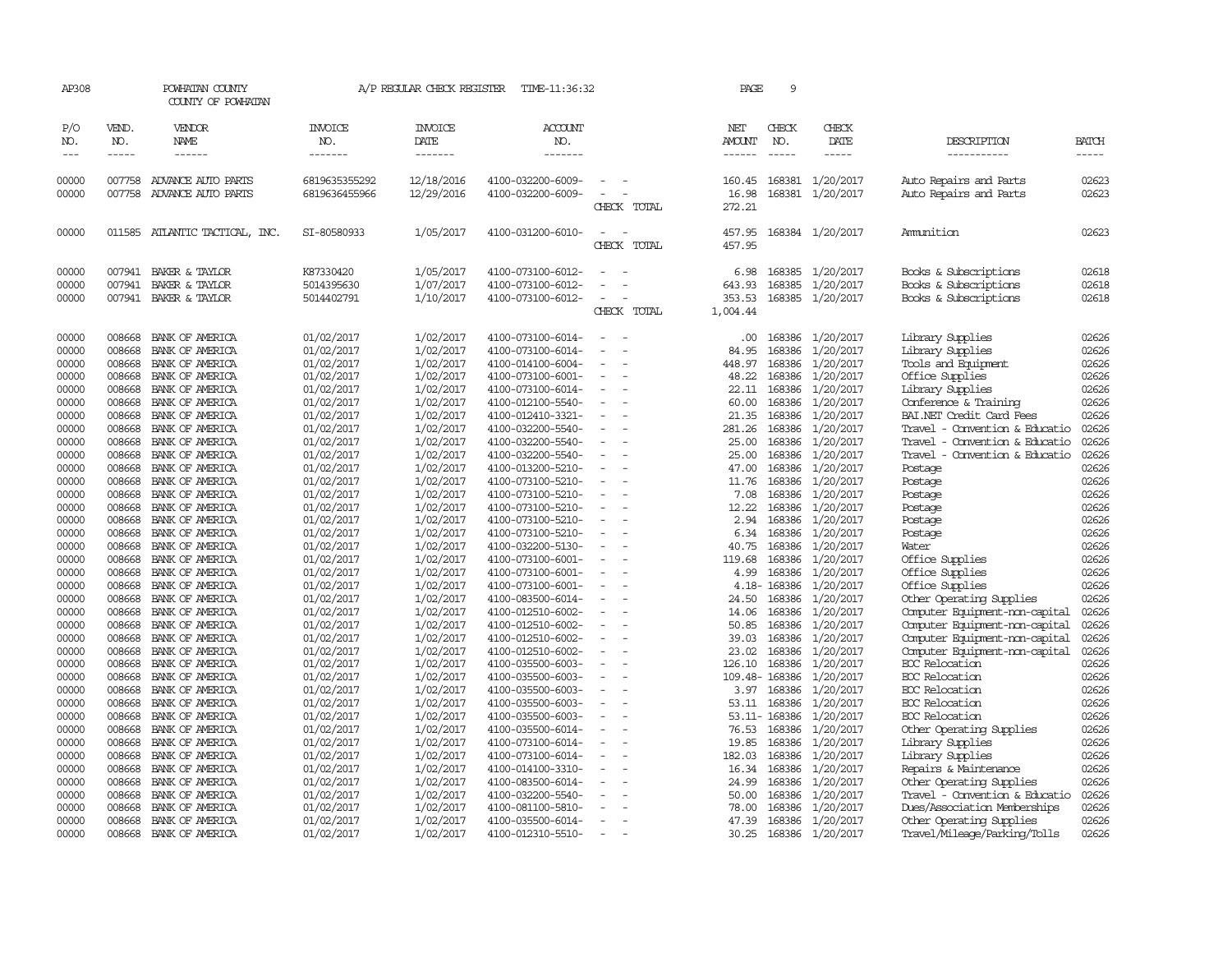| AP308         |        | POWHATAN COUNTY<br>COUNTY OF POWHATAN |                | A/P REGULAR CHECK REGISTER | TIME-11:36:32     |                          |             | <b>PAGE</b>   | 10            |                  |                                |              |
|---------------|--------|---------------------------------------|----------------|----------------------------|-------------------|--------------------------|-------------|---------------|---------------|------------------|--------------------------------|--------------|
| P/O           | VEND.  | VENDOR                                | <b>INVOICE</b> | <b>INVOICE</b>             | ACCOUNT           |                          |             | NET           | CHECK         | CHECK            |                                |              |
| NO.           | NO.    | NAME                                  | NO.            | DATE                       | NO.               |                          |             | <b>AMOUNT</b> | NO.           | DATE             | DESCRIPTION                    | <b>BATCH</b> |
| $\frac{1}{2}$ | -----  | $- - - - - -$                         | -------        | -------                    | -------           |                          |             | ------        | $\frac{1}{2}$ | $- - - - -$      | -----------                    | -----        |
| 00000         | 008668 | BANK OF AMERICA                       | 01/02/2017     | 1/02/2017                  | 4100-073100-6012- |                          |             | 15.00         | 168386        | 1/20/2017        | Books & Subscriptions          | 02626        |
| 00000         | 008668 | BANK OF AMERICA                       | 01/02/2017     | 1/02/2017                  | 4100-012200-5810- |                          |             | 35.00         | 168386        | 1/20/2017        | Dues/Association Memberships   | 02626        |
| 00000         | 008668 | BANK OF AMERICA                       | 01/02/2017     | 1/02/2017                  | 4100-034100-6001- | $\overline{\phantom{a}}$ |             | 49.00         | 168386        | 1/20/2017        | Office Supplies                | 02626        |
| 00000         | 008668 | BANK OF AMERICA                       | 01/02/2017     | 1/02/2017                  | 4100-073100-5540- |                          |             | 75.00         | 168386        | 1/20/2017        | Conferences & Training         | 02626        |
| 00000         | 008668 | BANK OF AMERICA                       | 01/02/2017     | 1/02/2017                  | 4100-012220-5810- |                          |             | 30.00         | 168386        | 1/20/2017        | Dues/Association Membership    | 02626        |
| 00000         | 008668 | BANK OF AMERICA                       | 01/02/2017     | 1/02/2017                  | 4100-012220-5810- |                          |             | 30.00         | 168386        | 1/20/2017        | Dues/Association Membership    | 02626        |
| 00000         | 008668 | BANK OF AMERICA                       | 01/02/2017     | 1/02/2017                  | 4100-032200-6011- | $\overline{\phantom{a}}$ |             | 151.59        | 168386        | 1/20/2017        | Protective Gear/Uniforms       | 02626        |
| 00000         | 008668 | BANK OF AMERICA                       | 01/02/2017     | 1/02/2017                  | 4100-032200-6001- |                          |             | $16.75-$      | 168386        | 1/20/2017        | Stationery/Office Supplies     | 02626        |
| 00000         | 008668 | BANK OF AMERICA                       | 01/02/2017     | 1/02/2017                  | 4100-012510-5230- |                          |             | 7.80          | 168386        | 1/20/2017        | Telephone Services             | 02626        |
| 00000         | 008668 | BANK OF AMERICA                       | 01/02/2017     | 1/02/2017                  | 4100-012510-5230- |                          |             | 62.80         | 168386        | 1/20/2017        | Telephone Services             | 02626        |
| 00000         | 008668 | BANK OF AMERICA                       | 01/02/2017     | 1/02/2017                  | 4100-012510-5230- | $\overline{\phantom{a}}$ |             | 5.60          | 168386        | 1/20/2017        | Telephone Services             | 02626        |
| 00000         | 008668 | BANK OF AMERICA                       | 01/02/2017     | 1/02/2017                  | 4100-012100-5540- |                          |             | 450.00        | 168386        | 1/20/2017        | Conference & Training          | 02626        |
| 00000         | 008668 | BANK OF AMERICA                       | 01/02/2017     | 1/02/2017                  | 4100-073100-6002- |                          |             | 45.00         | 168386        | 1/20/2017        | Computer Equipment-non-capital | 02626        |
| 00000         | 008668 | BANK OF AMERICA                       | 01/02/2017     | 1/02/2017                  | 4100-012310-6001- |                          |             | 114.24        | 168386        | 1/20/2017        | Office Supplies                | 02626        |
| 00000         | 008668 | BANK OF AMERICA                       | 01/02/2017     | 1/02/2017                  | 4100-014100-3310- | $\sim$                   |             | 125.00        | 168386        | 1/20/2017        | Repairs & Maintenance          | 02626        |
| 00000         | 008668 | BANK OF AMERICA                       | 01/02/2017     | 1/02/2017                  | 4100-014100-3310- |                          |             | 105.00        | 168386        | 1/20/2017        | Repairs & Maintenance          | 02626        |
| 00000         | 008668 | BANK OF AMERICA                       | 01/02/2017     | 1/02/2017                  | 4100-014500-3321- |                          |             | 498.42        | 168386        | 1/20/2017        | Snow Removal                   | 02626        |
| 00000         | 008668 | BANK OF AMERICA                       | 01/02/2017     | 1/02/2017                  | 4100-012100-5530- |                          |             | 6.00          | 168386        | 1/20/2017        | Business Meetings              | 02626        |
| 00000         | 008668 | BANK OF AMERICA                       | 01/02/2017     | 1/02/2017                  | 4100-014300-6100- |                          |             | 164.60        | 168386        | 1/20/2017        | Personal Protective Equipment  | 02626        |
|               |        |                                       |                |                            |                   |                          | CHECK TOTAL | 3,916.17      |               |                  |                                |              |
| 00000         | 006655 | BLOSSMAN GAS COMPANIES                | 508602         | 12/20/2016                 | 4100-032210-5120- |                          |             | 627.62        | 168388        | 1/20/2017        | Fuel                           | 02618        |
| 00000         | 006655 | BLOSSMAN GAS COMPANIES,               | 508601         | 12/20/2016                 | 4100-035100-5120- |                          |             | 395.42        | 168388        | 1/20/2017        | Fuel                           | 02623        |
| 00000         | 006655 | BLOSSMAN GAS COMPANIES,               | 508837         | 1/03/2017                  | 4100-035100-5120- |                          |             | 243.58        | 168388        | 1/20/2017        | Fuel                           | 02623        |
| 00000         | 006655 | BLOSSMAN GAS COMPANIES,               | 508959         | 1/10/2017                  | 4100-035100-5120- |                          |             | 268.40        |               | 168388 1/20/2017 | Fuel                           | 02623        |
|               |        |                                       |                |                            |                   |                          | CHECK TOTAL | 1,535.02      |               |                  |                                |              |
| 00000         | 008713 | BLUE RIDGE RESCUE                     | 40164          | 1/06/2017                  | 4100-032200-6011- | $\overline{\phantom{a}}$ |             | 1,649.15      |               | 168389 1/20/2017 | Protective Gear/Uniforms       | 02623        |
|               |        |                                       |                |                            |                   |                          | CHECK TOTAL | 1,649.15      |               |                  |                                |              |
| 00000         |        | 009991 BMS DIRECT                     | 110848P        | 1/13/2017                  | 4100-012410-5210- | $\overline{\phantom{a}}$ |             | 2,510.00      |               | 168390 1/20/2017 | Postage                        | 02623        |
|               |        |                                       |                |                            |                   |                          | CHECK TOTAL | 2,510.00      |               |                  |                                |              |
| 00000         | 011439 | <b>BUSINESS CARD</b>                  | 12/27/2016     | 12/27/2016                 | 4100-031200-5210- | $\overline{\phantom{a}}$ |             | .00.          |               | 168391 1/20/2017 | Postage                        | 02627        |
| 00000         | 011439 | <b>BUSINESS CARD</b>                  | 12/27/2016     | 12/27/2016                 | 4100-031200-5210- |                          |             | 12.65         | 168391        | 1/20/2017        | Postage                        | 02627        |
| 00000         | 011439 | <b>BUSINESS CARD</b>                  | 12/27/2016     | 12/27/2016                 | 4100-031200-5210- | $\sim$                   |             | 15.99         |               | 168391 1/20/2017 | Postage                        | 02627        |
| 00000         | 011439 | <b>BUSINESS CARD</b>                  | 12/27/2016     | 12/27/2016                 | 4100-031200-5210- |                          |             | 100.00        | 168391        | 1/20/2017        | Postage                        | 02627        |
| 00000         | 011439 | BUSINESS CARD                         | 12/27/2016     | 12/27/2016                 | 4100-031710-5210- | $\overline{\phantom{a}}$ |             | 15.99         |               | 168391 1/20/2017 | Postage                        | 02627        |
| 00000         | 011439 | <b>BUSINESS CARD</b>                  | 12/27/2016     | 12/27/2016                 | 4100-031200-6001- |                          |             | 38.44         | 168391        | 1/20/2017        | Office Supplies                | 02627        |
| 00000         | 011439 | <b>BUSINESS CARD</b>                  | 12/27/2016     | 12/27/2016                 | 4100-031200-6001- |                          |             | 82.97         |               | 168391 1/20/2017 | Office Supplies                | 02627        |
| 00000         | 011439 | <b>BUSINESS CARD</b>                  | 12/27/2016     | 12/27/2016                 | 4100-031200-6001- |                          |             | 31.56         | 168391        | 1/20/2017        | Office Supplies                | 02627        |
| 00000         | 011439 | BUSINESS CARD                         | 12/27/2016     | 12/27/2016                 | 4100-031200-6014- | $\sim$                   |             | 18.49         |               | 168391 1/20/2017 | Other Operating Supplies       | 02627        |
| 00000         | 011439 | <b>BUSINESS CARD</b>                  | 12/27/2016     | 12/27/2016                 | 4100-031200-6001- |                          |             | 16.32         | 168391        | 1/20/2017        | Office Supplies                | 02627        |
| 00000         | 011439 | <b>BUSINESS CARD</b>                  | 12/27/2016     | 12/27/2016                 | 4100-035100-6014- |                          |             | 291.27        |               | 168391 1/20/2017 | Other Operating Supplies       | 02627        |
| 00000         | 011439 | <b>BUSINESS CARD</b>                  | 12/27/2016     | 12/27/2016                 | 4100-031200-5540- |                          |             | 850.00        |               | 168391 1/20/2017 | Conferences & Training         | 02627        |
| 00000         | 011439 | <b>BUSINESS CARD</b>                  | 12/27/2016     | 12/27/2016                 | 4100-031200-5810- | $\sim$                   |             | 100.00        | 168391        | 1/20/2017        | Dues/Association Memberships   | 02627        |
| 00000         | 011439 | <b>BUSINESS CARD</b>                  | 12/27/2016     | 12/27/2016                 | 4100-031200-5810- | $\sim$                   |             | 100.00        | 168391        | 1/20/2017        | Dues/Association Memberships   | 02627        |
| 00000         |        | 011439 BUSINESS CARD                  | 12/27/2016     | 12/27/2016                 | 4100-035100-6022- | $\equiv$                 |             | 224.54        |               | 168391 1/20/2017 | Dog Food/Supplies              | 02627        |
|               |        |                                       |                |                            |                   |                          | CHECK TOTAL | 1,898.22      |               |                  |                                |              |
| 00000         | 008276 | CENGAGE LEARNING INC.                 | 59616216       | 1/06/2017                  | 4100-073100-6012- |                          |             | 28.79         |               | 168392 1/20/2017 | Books & Subscriptions          | 02618        |
|               |        |                                       |                |                            |                   |                          | CHECK TOTAL | 28.79         |               |                  |                                |              |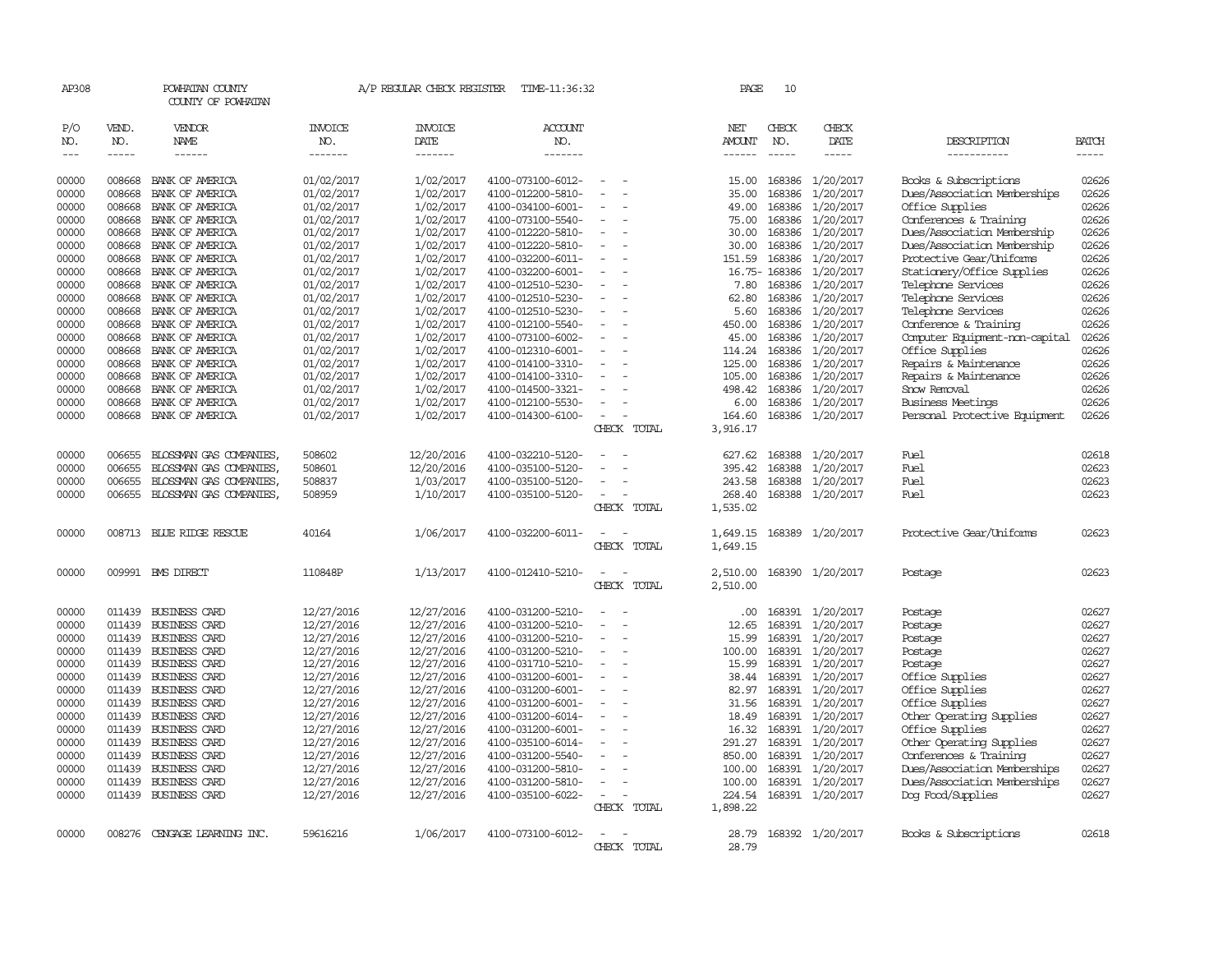| <b>INVOICE</b><br><b>INVOICE</b><br><b>ACCOUNT</b><br>CHECK<br>P/O<br>VEND.<br>VENDOR<br>NET<br>CHECK<br>DATE<br>DATE<br>NO.<br>NAME<br>NO.<br>NO.<br>NO.<br>NO.<br>AMOUNT<br>$- - - - -$<br>$- - - - - -$<br>-------<br>-------<br>-------<br>$- - - - -$<br>-----<br>$\frac{1}{2}$<br>$- - - - - -$<br>12/07/2016<br>00000<br>000540<br>CENTRAL VIRGINIA WASTE<br>21777<br>4100-014600-3185-<br>288.37<br>168393<br>1/20/2017<br>Trash Removal<br>$\hspace{0.1mm}-\hspace{0.1mm}$<br>00000<br>000540<br>CENTRAL VIRGINIA WASTE<br>21777<br>12/07/2016<br>4100-014100-3185-<br>192.25<br>168393<br>1/20/2017<br>Trash Removal<br>21777<br>12/07/2016<br>168393<br>1/20/2017<br>Trash Removal<br>00000<br>000540<br>CENTRAL VIRGINIA WASTE<br>4100-035100-3185-<br>32.04<br>$\overline{\phantom{a}}$<br>000540<br>CENTRAL VIRGINIA WASTE<br>12/07/2016<br>32.04<br>168393<br>1/20/2017<br>Trash Removal<br>00000<br>21777<br>4100-073100-3185-<br>$\overline{\phantom{a}}$<br>1/20/2017<br>00000<br>000540<br>CENTRAL VIRGINIA WASTE<br>21777<br>12/07/2016<br>4100-032210-3185-<br>7.40<br>168393<br>Trash Removal<br>12/07/2016<br>1/20/2017<br>00000<br>000540<br>CENTRAL VIRGINIA WASTE<br>21777<br>4100-032220-3185-<br>16.02<br>168393<br>Trash Removal<br>$\sim$<br>CENTRAL VIRGINIA WASTE<br>21833<br>1/09/2017<br>168393 1/20/2017<br>Recycling Pulls<br>00000<br>000540<br>4100-014300-3176-<br>110.78<br>$\overline{\phantom{a}}$<br>CHECK TOTAL<br>678.90<br>00000<br>010808 CERULLO, ROBERT<br>769378991161853<br>9/14/2016<br>4100-012100-5540-<br>60.00<br>168394 1/20/2017<br>Conference & Training<br>$\sim$<br>$\overline{\phantom{a}}$<br>CHECK TOTAL<br>60.00<br>12/28/2016<br>1/20/2017<br>Uniforms<br>00000<br>006965<br>CINIAS CORPORATION<br>143113295<br>4100-014100-6011-<br>69.58<br>168395<br>$\overline{\phantom{a}}$<br>Uniforms<br>00000<br>006965<br>CINIAS CORPORATION<br>143113295<br>12/28/2016<br>4100-014500-6011-<br>75.04<br>168395<br>1/20/2017<br>CINIAS CORPORATION<br>1/04/2017<br>168395<br>1/20/2017<br>Uniforms<br>00000<br>006965<br>143116974<br>4100-014500-6011-<br>72.09<br>$\overline{\phantom{a}}$<br>1/04/2017<br>168395<br>1/20/2017<br>Uniforms<br>00000<br>006965<br>CINIAS CORPORATION<br>143116974<br>4100-014100-6011-<br>69.58<br>$\overline{\phantom{a}}$<br>1/11/2017<br>168395<br>1/20/2017<br>Uniforms<br>00000<br>006965<br>CINIAS CORPORATION<br>143120626<br>4100-014100-6011-<br>69.58<br>$\overline{\phantom{a}}$<br>1/11/2017<br>1/20/2017<br>Uniforms<br>00000<br>006965<br>CINIAS CORPORATION<br>143120626<br>4100-014500-6011-<br>72.09<br>168395<br>00000<br>006965<br>CINIAS CORPORATION<br>1/04/2017<br>4100-014300-6011-<br>116.53<br>168395<br>1/20/2017<br>Uniforms<br>143116975<br>1/11/2017<br>168395 1/20/2017<br>Uniforms<br>00000<br>006965<br>CINIAS CORPORATION<br>143120627<br>4100-014300-6011-<br>119.48<br>$\sim$<br>CHECK TOTAL<br>663.97<br>010764 CIVICPLUS<br>162139<br>2/12/2017<br>4100-012510-8205-<br>168396 1/20/2017<br>00000<br>20,224.92<br>Hosting Fees<br>CHECK TOTAL<br>20,224.92<br>12/05/2016<br>168397 1/20/2017<br>00000<br>CLAWS & PAWS ANIMAL CARE<br>78538<br>4100-035100-3110-<br>007341<br>22.00<br>$\sim$<br>78816<br>00000<br>007341 CLAWS & PAWS ANIMAL CARE<br>12/27/2016<br>4100-035100-3110-<br>$\overline{\phantom{a}}$<br>348.86<br>168397 1/20/2017<br>370.86<br>CHECK TOTAL<br>1/01/2017<br>168398 1/20/2017<br>00000<br>010949 COMCAST<br>49414760<br>4100-012510-5260-<br>1,127.00<br>Internet Usage<br>CHECK TOTAL<br>1,127.00<br>1/01/2017<br>00000<br>033130 COUNTY OF HENRICO<br>129759<br>4100-033400-3840-<br>18,344.56<br>168400 1/20/2017<br>Detention of Juveniles<br>CHECK TOTAL<br>18,344.56<br>00000<br>006042 DEPT. OF MOTOR VEHICLES<br>16365693<br>12/30/2016<br>4100-012410-3320-<br>820.00<br>168401 1/20/2017<br>CHECK TOTAL<br>820.00<br>00000<br>008787 DW<br>16365692<br>12/30/2016<br>4100-031200-6014-<br>168402 1/20/2017<br>10.00<br>$\sim$<br>$\sim$<br>10.00<br>CHECK TOTAL | <b>BATCH</b><br>DESCRIPTION<br>-----------<br>$- - - - -$<br>02618<br>02618<br>02618<br>02618<br>02618<br>02618<br>02623<br>02618 |
|---------------------------------------------------------------------------------------------------------------------------------------------------------------------------------------------------------------------------------------------------------------------------------------------------------------------------------------------------------------------------------------------------------------------------------------------------------------------------------------------------------------------------------------------------------------------------------------------------------------------------------------------------------------------------------------------------------------------------------------------------------------------------------------------------------------------------------------------------------------------------------------------------------------------------------------------------------------------------------------------------------------------------------------------------------------------------------------------------------------------------------------------------------------------------------------------------------------------------------------------------------------------------------------------------------------------------------------------------------------------------------------------------------------------------------------------------------------------------------------------------------------------------------------------------------------------------------------------------------------------------------------------------------------------------------------------------------------------------------------------------------------------------------------------------------------------------------------------------------------------------------------------------------------------------------------------------------------------------------------------------------------------------------------------------------------------------------------------------------------------------------------------------------------------------------------------------------------------------------------------------------------------------------------------------------------------------------------------------------------------------------------------------------------------------------------------------------------------------------------------------------------------------------------------------------------------------------------------------------------------------------------------------------------------------------------------------------------------------------------------------------------------------------------------------------------------------------------------------------------------------------------------------------------------------------------------------------------------------------------------------------------------------------------------------------------------------------------------------------------------------------------------------------------------------------------------------------------------------------------------------------------------------------------------------------------------------------------------------------------------------------------------------------------------------------------------------------------------------------------------------------------------------------------------------------------------------------------------------------------------------------------------------------------------------------------------------------------------------------------------------------------------------------------------------------------------------------------------------------------------------------------------------------------------------------------------------------------------------------------------------------------------------------------|-----------------------------------------------------------------------------------------------------------------------------------|
|                                                                                                                                                                                                                                                                                                                                                                                                                                                                                                                                                                                                                                                                                                                                                                                                                                                                                                                                                                                                                                                                                                                                                                                                                                                                                                                                                                                                                                                                                                                                                                                                                                                                                                                                                                                                                                                                                                                                                                                                                                                                                                                                                                                                                                                                                                                                                                                                                                                                                                                                                                                                                                                                                                                                                                                                                                                                                                                                                                                                                                                                                                                                                                                                                                                                                                                                                                                                                                                                                                                                                                                                                                                                                                                                                                                                                                                                                                                                                                                                                                       |                                                                                                                                   |
|                                                                                                                                                                                                                                                                                                                                                                                                                                                                                                                                                                                                                                                                                                                                                                                                                                                                                                                                                                                                                                                                                                                                                                                                                                                                                                                                                                                                                                                                                                                                                                                                                                                                                                                                                                                                                                                                                                                                                                                                                                                                                                                                                                                                                                                                                                                                                                                                                                                                                                                                                                                                                                                                                                                                                                                                                                                                                                                                                                                                                                                                                                                                                                                                                                                                                                                                                                                                                                                                                                                                                                                                                                                                                                                                                                                                                                                                                                                                                                                                                                       |                                                                                                                                   |
|                                                                                                                                                                                                                                                                                                                                                                                                                                                                                                                                                                                                                                                                                                                                                                                                                                                                                                                                                                                                                                                                                                                                                                                                                                                                                                                                                                                                                                                                                                                                                                                                                                                                                                                                                                                                                                                                                                                                                                                                                                                                                                                                                                                                                                                                                                                                                                                                                                                                                                                                                                                                                                                                                                                                                                                                                                                                                                                                                                                                                                                                                                                                                                                                                                                                                                                                                                                                                                                                                                                                                                                                                                                                                                                                                                                                                                                                                                                                                                                                                                       |                                                                                                                                   |
|                                                                                                                                                                                                                                                                                                                                                                                                                                                                                                                                                                                                                                                                                                                                                                                                                                                                                                                                                                                                                                                                                                                                                                                                                                                                                                                                                                                                                                                                                                                                                                                                                                                                                                                                                                                                                                                                                                                                                                                                                                                                                                                                                                                                                                                                                                                                                                                                                                                                                                                                                                                                                                                                                                                                                                                                                                                                                                                                                                                                                                                                                                                                                                                                                                                                                                                                                                                                                                                                                                                                                                                                                                                                                                                                                                                                                                                                                                                                                                                                                                       |                                                                                                                                   |
|                                                                                                                                                                                                                                                                                                                                                                                                                                                                                                                                                                                                                                                                                                                                                                                                                                                                                                                                                                                                                                                                                                                                                                                                                                                                                                                                                                                                                                                                                                                                                                                                                                                                                                                                                                                                                                                                                                                                                                                                                                                                                                                                                                                                                                                                                                                                                                                                                                                                                                                                                                                                                                                                                                                                                                                                                                                                                                                                                                                                                                                                                                                                                                                                                                                                                                                                                                                                                                                                                                                                                                                                                                                                                                                                                                                                                                                                                                                                                                                                                                       |                                                                                                                                   |
|                                                                                                                                                                                                                                                                                                                                                                                                                                                                                                                                                                                                                                                                                                                                                                                                                                                                                                                                                                                                                                                                                                                                                                                                                                                                                                                                                                                                                                                                                                                                                                                                                                                                                                                                                                                                                                                                                                                                                                                                                                                                                                                                                                                                                                                                                                                                                                                                                                                                                                                                                                                                                                                                                                                                                                                                                                                                                                                                                                                                                                                                                                                                                                                                                                                                                                                                                                                                                                                                                                                                                                                                                                                                                                                                                                                                                                                                                                                                                                                                                                       |                                                                                                                                   |
|                                                                                                                                                                                                                                                                                                                                                                                                                                                                                                                                                                                                                                                                                                                                                                                                                                                                                                                                                                                                                                                                                                                                                                                                                                                                                                                                                                                                                                                                                                                                                                                                                                                                                                                                                                                                                                                                                                                                                                                                                                                                                                                                                                                                                                                                                                                                                                                                                                                                                                                                                                                                                                                                                                                                                                                                                                                                                                                                                                                                                                                                                                                                                                                                                                                                                                                                                                                                                                                                                                                                                                                                                                                                                                                                                                                                                                                                                                                                                                                                                                       |                                                                                                                                   |
|                                                                                                                                                                                                                                                                                                                                                                                                                                                                                                                                                                                                                                                                                                                                                                                                                                                                                                                                                                                                                                                                                                                                                                                                                                                                                                                                                                                                                                                                                                                                                                                                                                                                                                                                                                                                                                                                                                                                                                                                                                                                                                                                                                                                                                                                                                                                                                                                                                                                                                                                                                                                                                                                                                                                                                                                                                                                                                                                                                                                                                                                                                                                                                                                                                                                                                                                                                                                                                                                                                                                                                                                                                                                                                                                                                                                                                                                                                                                                                                                                                       |                                                                                                                                   |
|                                                                                                                                                                                                                                                                                                                                                                                                                                                                                                                                                                                                                                                                                                                                                                                                                                                                                                                                                                                                                                                                                                                                                                                                                                                                                                                                                                                                                                                                                                                                                                                                                                                                                                                                                                                                                                                                                                                                                                                                                                                                                                                                                                                                                                                                                                                                                                                                                                                                                                                                                                                                                                                                                                                                                                                                                                                                                                                                                                                                                                                                                                                                                                                                                                                                                                                                                                                                                                                                                                                                                                                                                                                                                                                                                                                                                                                                                                                                                                                                                                       |                                                                                                                                   |
|                                                                                                                                                                                                                                                                                                                                                                                                                                                                                                                                                                                                                                                                                                                                                                                                                                                                                                                                                                                                                                                                                                                                                                                                                                                                                                                                                                                                                                                                                                                                                                                                                                                                                                                                                                                                                                                                                                                                                                                                                                                                                                                                                                                                                                                                                                                                                                                                                                                                                                                                                                                                                                                                                                                                                                                                                                                                                                                                                                                                                                                                                                                                                                                                                                                                                                                                                                                                                                                                                                                                                                                                                                                                                                                                                                                                                                                                                                                                                                                                                                       |                                                                                                                                   |
|                                                                                                                                                                                                                                                                                                                                                                                                                                                                                                                                                                                                                                                                                                                                                                                                                                                                                                                                                                                                                                                                                                                                                                                                                                                                                                                                                                                                                                                                                                                                                                                                                                                                                                                                                                                                                                                                                                                                                                                                                                                                                                                                                                                                                                                                                                                                                                                                                                                                                                                                                                                                                                                                                                                                                                                                                                                                                                                                                                                                                                                                                                                                                                                                                                                                                                                                                                                                                                                                                                                                                                                                                                                                                                                                                                                                                                                                                                                                                                                                                                       |                                                                                                                                   |
|                                                                                                                                                                                                                                                                                                                                                                                                                                                                                                                                                                                                                                                                                                                                                                                                                                                                                                                                                                                                                                                                                                                                                                                                                                                                                                                                                                                                                                                                                                                                                                                                                                                                                                                                                                                                                                                                                                                                                                                                                                                                                                                                                                                                                                                                                                                                                                                                                                                                                                                                                                                                                                                                                                                                                                                                                                                                                                                                                                                                                                                                                                                                                                                                                                                                                                                                                                                                                                                                                                                                                                                                                                                                                                                                                                                                                                                                                                                                                                                                                                       | 02618                                                                                                                             |
|                                                                                                                                                                                                                                                                                                                                                                                                                                                                                                                                                                                                                                                                                                                                                                                                                                                                                                                                                                                                                                                                                                                                                                                                                                                                                                                                                                                                                                                                                                                                                                                                                                                                                                                                                                                                                                                                                                                                                                                                                                                                                                                                                                                                                                                                                                                                                                                                                                                                                                                                                                                                                                                                                                                                                                                                                                                                                                                                                                                                                                                                                                                                                                                                                                                                                                                                                                                                                                                                                                                                                                                                                                                                                                                                                                                                                                                                                                                                                                                                                                       | 02618                                                                                                                             |
|                                                                                                                                                                                                                                                                                                                                                                                                                                                                                                                                                                                                                                                                                                                                                                                                                                                                                                                                                                                                                                                                                                                                                                                                                                                                                                                                                                                                                                                                                                                                                                                                                                                                                                                                                                                                                                                                                                                                                                                                                                                                                                                                                                                                                                                                                                                                                                                                                                                                                                                                                                                                                                                                                                                                                                                                                                                                                                                                                                                                                                                                                                                                                                                                                                                                                                                                                                                                                                                                                                                                                                                                                                                                                                                                                                                                                                                                                                                                                                                                                                       | 02618                                                                                                                             |
|                                                                                                                                                                                                                                                                                                                                                                                                                                                                                                                                                                                                                                                                                                                                                                                                                                                                                                                                                                                                                                                                                                                                                                                                                                                                                                                                                                                                                                                                                                                                                                                                                                                                                                                                                                                                                                                                                                                                                                                                                                                                                                                                                                                                                                                                                                                                                                                                                                                                                                                                                                                                                                                                                                                                                                                                                                                                                                                                                                                                                                                                                                                                                                                                                                                                                                                                                                                                                                                                                                                                                                                                                                                                                                                                                                                                                                                                                                                                                                                                                                       | 02618                                                                                                                             |
|                                                                                                                                                                                                                                                                                                                                                                                                                                                                                                                                                                                                                                                                                                                                                                                                                                                                                                                                                                                                                                                                                                                                                                                                                                                                                                                                                                                                                                                                                                                                                                                                                                                                                                                                                                                                                                                                                                                                                                                                                                                                                                                                                                                                                                                                                                                                                                                                                                                                                                                                                                                                                                                                                                                                                                                                                                                                                                                                                                                                                                                                                                                                                                                                                                                                                                                                                                                                                                                                                                                                                                                                                                                                                                                                                                                                                                                                                                                                                                                                                                       | 02618                                                                                                                             |
|                                                                                                                                                                                                                                                                                                                                                                                                                                                                                                                                                                                                                                                                                                                                                                                                                                                                                                                                                                                                                                                                                                                                                                                                                                                                                                                                                                                                                                                                                                                                                                                                                                                                                                                                                                                                                                                                                                                                                                                                                                                                                                                                                                                                                                                                                                                                                                                                                                                                                                                                                                                                                                                                                                                                                                                                                                                                                                                                                                                                                                                                                                                                                                                                                                                                                                                                                                                                                                                                                                                                                                                                                                                                                                                                                                                                                                                                                                                                                                                                                                       | 02618                                                                                                                             |
|                                                                                                                                                                                                                                                                                                                                                                                                                                                                                                                                                                                                                                                                                                                                                                                                                                                                                                                                                                                                                                                                                                                                                                                                                                                                                                                                                                                                                                                                                                                                                                                                                                                                                                                                                                                                                                                                                                                                                                                                                                                                                                                                                                                                                                                                                                                                                                                                                                                                                                                                                                                                                                                                                                                                                                                                                                                                                                                                                                                                                                                                                                                                                                                                                                                                                                                                                                                                                                                                                                                                                                                                                                                                                                                                                                                                                                                                                                                                                                                                                                       | 02623                                                                                                                             |
|                                                                                                                                                                                                                                                                                                                                                                                                                                                                                                                                                                                                                                                                                                                                                                                                                                                                                                                                                                                                                                                                                                                                                                                                                                                                                                                                                                                                                                                                                                                                                                                                                                                                                                                                                                                                                                                                                                                                                                                                                                                                                                                                                                                                                                                                                                                                                                                                                                                                                                                                                                                                                                                                                                                                                                                                                                                                                                                                                                                                                                                                                                                                                                                                                                                                                                                                                                                                                                                                                                                                                                                                                                                                                                                                                                                                                                                                                                                                                                                                                                       | 02623                                                                                                                             |
|                                                                                                                                                                                                                                                                                                                                                                                                                                                                                                                                                                                                                                                                                                                                                                                                                                                                                                                                                                                                                                                                                                                                                                                                                                                                                                                                                                                                                                                                                                                                                                                                                                                                                                                                                                                                                                                                                                                                                                                                                                                                                                                                                                                                                                                                                                                                                                                                                                                                                                                                                                                                                                                                                                                                                                                                                                                                                                                                                                                                                                                                                                                                                                                                                                                                                                                                                                                                                                                                                                                                                                                                                                                                                                                                                                                                                                                                                                                                                                                                                                       |                                                                                                                                   |
|                                                                                                                                                                                                                                                                                                                                                                                                                                                                                                                                                                                                                                                                                                                                                                                                                                                                                                                                                                                                                                                                                                                                                                                                                                                                                                                                                                                                                                                                                                                                                                                                                                                                                                                                                                                                                                                                                                                                                                                                                                                                                                                                                                                                                                                                                                                                                                                                                                                                                                                                                                                                                                                                                                                                                                                                                                                                                                                                                                                                                                                                                                                                                                                                                                                                                                                                                                                                                                                                                                                                                                                                                                                                                                                                                                                                                                                                                                                                                                                                                                       | 02618                                                                                                                             |
|                                                                                                                                                                                                                                                                                                                                                                                                                                                                                                                                                                                                                                                                                                                                                                                                                                                                                                                                                                                                                                                                                                                                                                                                                                                                                                                                                                                                                                                                                                                                                                                                                                                                                                                                                                                                                                                                                                                                                                                                                                                                                                                                                                                                                                                                                                                                                                                                                                                                                                                                                                                                                                                                                                                                                                                                                                                                                                                                                                                                                                                                                                                                                                                                                                                                                                                                                                                                                                                                                                                                                                                                                                                                                                                                                                                                                                                                                                                                                                                                                                       | 02623<br>Professional Health Services                                                                                             |
|                                                                                                                                                                                                                                                                                                                                                                                                                                                                                                                                                                                                                                                                                                                                                                                                                                                                                                                                                                                                                                                                                                                                                                                                                                                                                                                                                                                                                                                                                                                                                                                                                                                                                                                                                                                                                                                                                                                                                                                                                                                                                                                                                                                                                                                                                                                                                                                                                                                                                                                                                                                                                                                                                                                                                                                                                                                                                                                                                                                                                                                                                                                                                                                                                                                                                                                                                                                                                                                                                                                                                                                                                                                                                                                                                                                                                                                                                                                                                                                                                                       | Professional Health Services<br>02623                                                                                             |
|                                                                                                                                                                                                                                                                                                                                                                                                                                                                                                                                                                                                                                                                                                                                                                                                                                                                                                                                                                                                                                                                                                                                                                                                                                                                                                                                                                                                                                                                                                                                                                                                                                                                                                                                                                                                                                                                                                                                                                                                                                                                                                                                                                                                                                                                                                                                                                                                                                                                                                                                                                                                                                                                                                                                                                                                                                                                                                                                                                                                                                                                                                                                                                                                                                                                                                                                                                                                                                                                                                                                                                                                                                                                                                                                                                                                                                                                                                                                                                                                                                       |                                                                                                                                   |
|                                                                                                                                                                                                                                                                                                                                                                                                                                                                                                                                                                                                                                                                                                                                                                                                                                                                                                                                                                                                                                                                                                                                                                                                                                                                                                                                                                                                                                                                                                                                                                                                                                                                                                                                                                                                                                                                                                                                                                                                                                                                                                                                                                                                                                                                                                                                                                                                                                                                                                                                                                                                                                                                                                                                                                                                                                                                                                                                                                                                                                                                                                                                                                                                                                                                                                                                                                                                                                                                                                                                                                                                                                                                                                                                                                                                                                                                                                                                                                                                                                       |                                                                                                                                   |
|                                                                                                                                                                                                                                                                                                                                                                                                                                                                                                                                                                                                                                                                                                                                                                                                                                                                                                                                                                                                                                                                                                                                                                                                                                                                                                                                                                                                                                                                                                                                                                                                                                                                                                                                                                                                                                                                                                                                                                                                                                                                                                                                                                                                                                                                                                                                                                                                                                                                                                                                                                                                                                                                                                                                                                                                                                                                                                                                                                                                                                                                                                                                                                                                                                                                                                                                                                                                                                                                                                                                                                                                                                                                                                                                                                                                                                                                                                                                                                                                                                       | 02618                                                                                                                             |
|                                                                                                                                                                                                                                                                                                                                                                                                                                                                                                                                                                                                                                                                                                                                                                                                                                                                                                                                                                                                                                                                                                                                                                                                                                                                                                                                                                                                                                                                                                                                                                                                                                                                                                                                                                                                                                                                                                                                                                                                                                                                                                                                                                                                                                                                                                                                                                                                                                                                                                                                                                                                                                                                                                                                                                                                                                                                                                                                                                                                                                                                                                                                                                                                                                                                                                                                                                                                                                                                                                                                                                                                                                                                                                                                                                                                                                                                                                                                                                                                                                       |                                                                                                                                   |
|                                                                                                                                                                                                                                                                                                                                                                                                                                                                                                                                                                                                                                                                                                                                                                                                                                                                                                                                                                                                                                                                                                                                                                                                                                                                                                                                                                                                                                                                                                                                                                                                                                                                                                                                                                                                                                                                                                                                                                                                                                                                                                                                                                                                                                                                                                                                                                                                                                                                                                                                                                                                                                                                                                                                                                                                                                                                                                                                                                                                                                                                                                                                                                                                                                                                                                                                                                                                                                                                                                                                                                                                                                                                                                                                                                                                                                                                                                                                                                                                                                       | 02618                                                                                                                             |
|                                                                                                                                                                                                                                                                                                                                                                                                                                                                                                                                                                                                                                                                                                                                                                                                                                                                                                                                                                                                                                                                                                                                                                                                                                                                                                                                                                                                                                                                                                                                                                                                                                                                                                                                                                                                                                                                                                                                                                                                                                                                                                                                                                                                                                                                                                                                                                                                                                                                                                                                                                                                                                                                                                                                                                                                                                                                                                                                                                                                                                                                                                                                                                                                                                                                                                                                                                                                                                                                                                                                                                                                                                                                                                                                                                                                                                                                                                                                                                                                                                       |                                                                                                                                   |
|                                                                                                                                                                                                                                                                                                                                                                                                                                                                                                                                                                                                                                                                                                                                                                                                                                                                                                                                                                                                                                                                                                                                                                                                                                                                                                                                                                                                                                                                                                                                                                                                                                                                                                                                                                                                                                                                                                                                                                                                                                                                                                                                                                                                                                                                                                                                                                                                                                                                                                                                                                                                                                                                                                                                                                                                                                                                                                                                                                                                                                                                                                                                                                                                                                                                                                                                                                                                                                                                                                                                                                                                                                                                                                                                                                                                                                                                                                                                                                                                                                       | Maintenance & Service Contract<br>02623                                                                                           |
|                                                                                                                                                                                                                                                                                                                                                                                                                                                                                                                                                                                                                                                                                                                                                                                                                                                                                                                                                                                                                                                                                                                                                                                                                                                                                                                                                                                                                                                                                                                                                                                                                                                                                                                                                                                                                                                                                                                                                                                                                                                                                                                                                                                                                                                                                                                                                                                                                                                                                                                                                                                                                                                                                                                                                                                                                                                                                                                                                                                                                                                                                                                                                                                                                                                                                                                                                                                                                                                                                                                                                                                                                                                                                                                                                                                                                                                                                                                                                                                                                                       |                                                                                                                                   |
|                                                                                                                                                                                                                                                                                                                                                                                                                                                                                                                                                                                                                                                                                                                                                                                                                                                                                                                                                                                                                                                                                                                                                                                                                                                                                                                                                                                                                                                                                                                                                                                                                                                                                                                                                                                                                                                                                                                                                                                                                                                                                                                                                                                                                                                                                                                                                                                                                                                                                                                                                                                                                                                                                                                                                                                                                                                                                                                                                                                                                                                                                                                                                                                                                                                                                                                                                                                                                                                                                                                                                                                                                                                                                                                                                                                                                                                                                                                                                                                                                                       |                                                                                                                                   |
|                                                                                                                                                                                                                                                                                                                                                                                                                                                                                                                                                                                                                                                                                                                                                                                                                                                                                                                                                                                                                                                                                                                                                                                                                                                                                                                                                                                                                                                                                                                                                                                                                                                                                                                                                                                                                                                                                                                                                                                                                                                                                                                                                                                                                                                                                                                                                                                                                                                                                                                                                                                                                                                                                                                                                                                                                                                                                                                                                                                                                                                                                                                                                                                                                                                                                                                                                                                                                                                                                                                                                                                                                                                                                                                                                                                                                                                                                                                                                                                                                                       | 02618<br>Other Operating Supplies                                                                                                 |
| 0432180008 1/17<br>1/04/2017<br>4100-014600-5110-<br>1/20/2017<br>Electricity<br>00000<br>000860<br>DOMINION VIRGINIA POWER<br>39.80<br>168403                                                                                                                                                                                                                                                                                                                                                                                                                                                                                                                                                                                                                                                                                                                                                                                                                                                                                                                                                                                                                                                                                                                                                                                                                                                                                                                                                                                                                                                                                                                                                                                                                                                                                                                                                                                                                                                                                                                                                                                                                                                                                                                                                                                                                                                                                                                                                                                                                                                                                                                                                                                                                                                                                                                                                                                                                                                                                                                                                                                                                                                                                                                                                                                                                                                                                                                                                                                                                                                                                                                                                                                                                                                                                                                                                                                                                                                                                        |                                                                                                                                   |
| 1/04/2017<br>1/20/2017<br>Electricity<br>DOMINION VIRGINIA POWER<br>0863807277 1/17<br>4100-014600-5110-<br>7.86<br>168403<br>00000<br>000860<br>$\sim$<br>$\sim$                                                                                                                                                                                                                                                                                                                                                                                                                                                                                                                                                                                                                                                                                                                                                                                                                                                                                                                                                                                                                                                                                                                                                                                                                                                                                                                                                                                                                                                                                                                                                                                                                                                                                                                                                                                                                                                                                                                                                                                                                                                                                                                                                                                                                                                                                                                                                                                                                                                                                                                                                                                                                                                                                                                                                                                                                                                                                                                                                                                                                                                                                                                                                                                                                                                                                                                                                                                                                                                                                                                                                                                                                                                                                                                                                                                                                                                                     | 02619                                                                                                                             |
| 1498464559 1/17<br>1/04/2017<br>168403<br>1/20/2017<br>Electricity<br>00000<br>000860<br>DOMINION VIRGINIA POWER<br>4100-014600-5110-<br>6.59<br>$\overline{\phantom{a}}$                                                                                                                                                                                                                                                                                                                                                                                                                                                                                                                                                                                                                                                                                                                                                                                                                                                                                                                                                                                                                                                                                                                                                                                                                                                                                                                                                                                                                                                                                                                                                                                                                                                                                                                                                                                                                                                                                                                                                                                                                                                                                                                                                                                                                                                                                                                                                                                                                                                                                                                                                                                                                                                                                                                                                                                                                                                                                                                                                                                                                                                                                                                                                                                                                                                                                                                                                                                                                                                                                                                                                                                                                                                                                                                                                                                                                                                             | 02619                                                                                                                             |
| 000860<br>1982170001 1/17<br>1/04/2017<br>168403<br>1/20/2017<br>Electricity<br>00000<br>DOMINION VIRGINIA POWER<br>4100-014100-5110-<br>11.47                                                                                                                                                                                                                                                                                                                                                                                                                                                                                                                                                                                                                                                                                                                                                                                                                                                                                                                                                                                                                                                                                                                                                                                                                                                                                                                                                                                                                                                                                                                                                                                                                                                                                                                                                                                                                                                                                                                                                                                                                                                                                                                                                                                                                                                                                                                                                                                                                                                                                                                                                                                                                                                                                                                                                                                                                                                                                                                                                                                                                                                                                                                                                                                                                                                                                                                                                                                                                                                                                                                                                                                                                                                                                                                                                                                                                                                                                        | 02619                                                                                                                             |
| 000860<br>DOMINION VIRGINIA POWER<br>2142337506 1/17<br>1/04/2017<br>168403<br>1/20/2017<br>Electricity<br>00000<br>4100-014600-5110-<br>6.59<br>$\sim$<br>$\sim$                                                                                                                                                                                                                                                                                                                                                                                                                                                                                                                                                                                                                                                                                                                                                                                                                                                                                                                                                                                                                                                                                                                                                                                                                                                                                                                                                                                                                                                                                                                                                                                                                                                                                                                                                                                                                                                                                                                                                                                                                                                                                                                                                                                                                                                                                                                                                                                                                                                                                                                                                                                                                                                                                                                                                                                                                                                                                                                                                                                                                                                                                                                                                                                                                                                                                                                                                                                                                                                                                                                                                                                                                                                                                                                                                                                                                                                                     | 02619                                                                                                                             |
| 1/04/2017<br>00000<br>000860<br>DOMINION VIRGINIA POWER<br>2312285006 1/17<br>4100-014100-5110-<br>281.15<br>168403<br>1/20/2017<br>Electricity                                                                                                                                                                                                                                                                                                                                                                                                                                                                                                                                                                                                                                                                                                                                                                                                                                                                                                                                                                                                                                                                                                                                                                                                                                                                                                                                                                                                                                                                                                                                                                                                                                                                                                                                                                                                                                                                                                                                                                                                                                                                                                                                                                                                                                                                                                                                                                                                                                                                                                                                                                                                                                                                                                                                                                                                                                                                                                                                                                                                                                                                                                                                                                                                                                                                                                                                                                                                                                                                                                                                                                                                                                                                                                                                                                                                                                                                                       | 02619                                                                                                                             |
| 1/04/2017<br>242.99<br>168403<br>1/20/2017<br>00000<br>000860<br>DOMINION VIRGINIA POWER<br>1223507334 1/17<br>4100-014300-5110-<br>Electricity                                                                                                                                                                                                                                                                                                                                                                                                                                                                                                                                                                                                                                                                                                                                                                                                                                                                                                                                                                                                                                                                                                                                                                                                                                                                                                                                                                                                                                                                                                                                                                                                                                                                                                                                                                                                                                                                                                                                                                                                                                                                                                                                                                                                                                                                                                                                                                                                                                                                                                                                                                                                                                                                                                                                                                                                                                                                                                                                                                                                                                                                                                                                                                                                                                                                                                                                                                                                                                                                                                                                                                                                                                                                                                                                                                                                                                                                                       | 02619                                                                                                                             |
| 168403 1/20/2017<br>00000<br>000860 DOMINION VIRGINIA POWER<br>1221667833 1/17<br>1/04/2017<br>4100-031210-5110-<br>219.42<br>$\equiv$                                                                                                                                                                                                                                                                                                                                                                                                                                                                                                                                                                                                                                                                                                                                                                                                                                                                                                                                                                                                                                                                                                                                                                                                                                                                                                                                                                                                                                                                                                                                                                                                                                                                                                                                                                                                                                                                                                                                                                                                                                                                                                                                                                                                                                                                                                                                                                                                                                                                                                                                                                                                                                                                                                                                                                                                                                                                                                                                                                                                                                                                                                                                                                                                                                                                                                                                                                                                                                                                                                                                                                                                                                                                                                                                                                                                                                                                                                | 02623                                                                                                                             |
| 815.87<br>CHECK TOTAL                                                                                                                                                                                                                                                                                                                                                                                                                                                                                                                                                                                                                                                                                                                                                                                                                                                                                                                                                                                                                                                                                                                                                                                                                                                                                                                                                                                                                                                                                                                                                                                                                                                                                                                                                                                                                                                                                                                                                                                                                                                                                                                                                                                                                                                                                                                                                                                                                                                                                                                                                                                                                                                                                                                                                                                                                                                                                                                                                                                                                                                                                                                                                                                                                                                                                                                                                                                                                                                                                                                                                                                                                                                                                                                                                                                                                                                                                                                                                                                                                 | 02624<br>Electricity - Comunications H                                                                                            |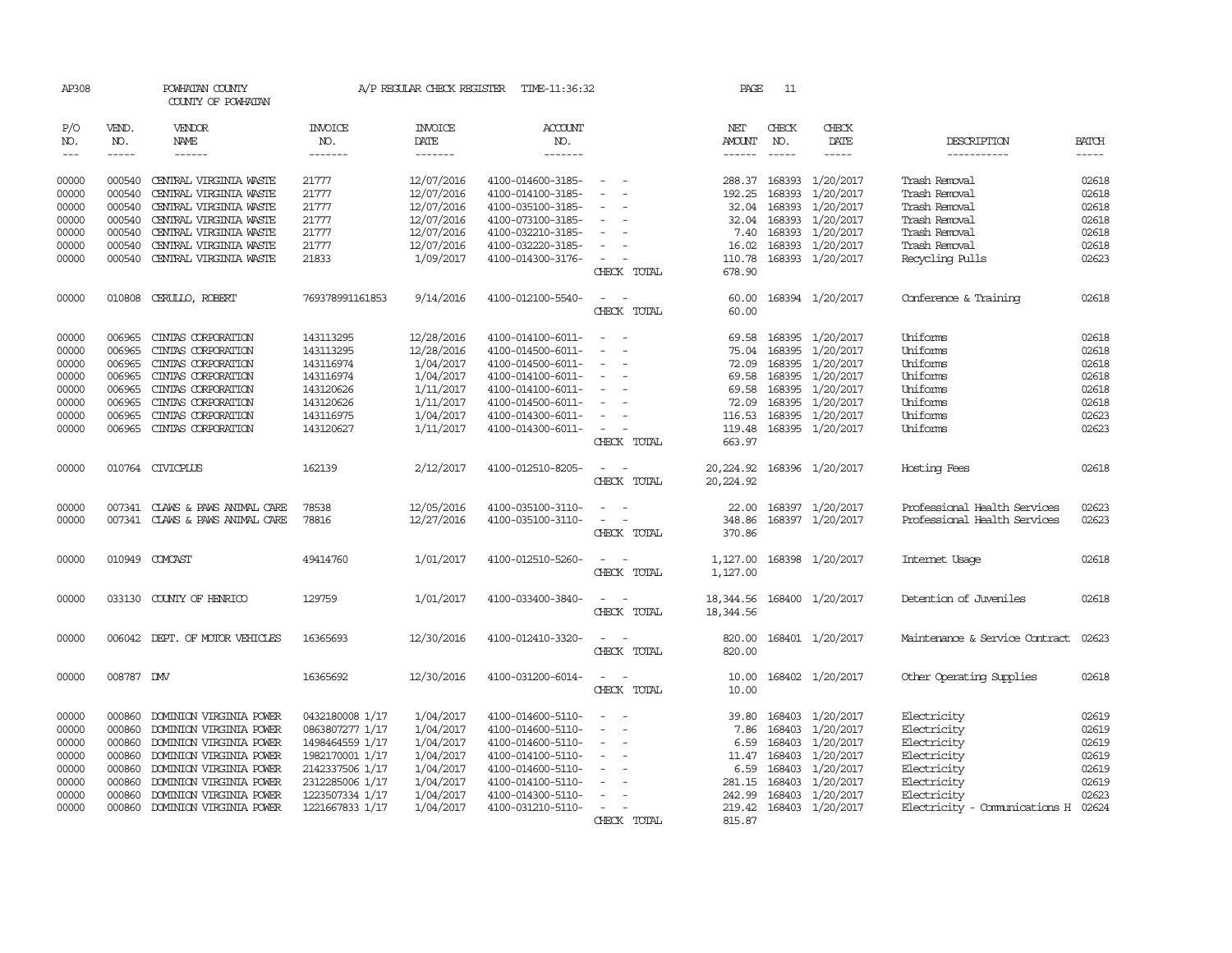| AP308               |              | POWHATAN COUNTY<br>COUNTY OF POWHATAN |                                  | A/P REGULAR CHECK REGISTER        | TIME-11:36:32                    |                                                      | PAGE                           | 12                                                                                                                                                                                                                                                                                                                                                                                                           |                           |                                      |                             |
|---------------------|--------------|---------------------------------------|----------------------------------|-----------------------------------|----------------------------------|------------------------------------------------------|--------------------------------|--------------------------------------------------------------------------------------------------------------------------------------------------------------------------------------------------------------------------------------------------------------------------------------------------------------------------------------------------------------------------------------------------------------|---------------------------|--------------------------------------|-----------------------------|
| P/O<br>NO.<br>$---$ | VEND.<br>NO. | VENDOR<br>NAME<br>$- - - - - -$       | <b>INVOICE</b><br>NO.<br>------- | <b>INVOICE</b><br>DATE<br>------- | <b>ACCOUNT</b><br>NO.<br>------- |                                                      | NET<br>AMOUNT<br>$- - - - - -$ | CHECK<br>NO.<br>$\frac{1}{2} \frac{1}{2} \frac{1}{2} \frac{1}{2} \frac{1}{2} \frac{1}{2} \frac{1}{2} \frac{1}{2} \frac{1}{2} \frac{1}{2} \frac{1}{2} \frac{1}{2} \frac{1}{2} \frac{1}{2} \frac{1}{2} \frac{1}{2} \frac{1}{2} \frac{1}{2} \frac{1}{2} \frac{1}{2} \frac{1}{2} \frac{1}{2} \frac{1}{2} \frac{1}{2} \frac{1}{2} \frac{1}{2} \frac{1}{2} \frac{1}{2} \frac{1}{2} \frac{1}{2} \frac{1}{2} \frac{$ | CHECK<br>DATE             | DESCRIPTION<br>-----------           | <b>BATCH</b><br>$- - - - -$ |
| 00000               | 000860       | DOMINION VIRGINIA POWER               | 2346327501 1/17                  | 1/04/2017                         | 4100-014100-5110-                | $\overline{\phantom{a}}$                             |                                |                                                                                                                                                                                                                                                                                                                                                                                                              | 1,597.46 168404 1/20/2017 | Electricity                          | 02619                       |
| 00000               | 000860       | DOMINION VIRGINIA POWER               | 2346327501 1/17                  | 1/04/2017                         | 4100-031200-5110-                | $\overline{\phantom{a}}$                             | 1,597.46                       | 168404                                                                                                                                                                                                                                                                                                                                                                                                       | 1/20/2017                 | Electricity                          | 02619                       |
| 00000               | 000860       | DOMINION VIRGINIA POWER               | 2352270009 1/17                  | 1/04/2017                         | 4100-014100-5110-                | $\sim$                                               | 299.93                         |                                                                                                                                                                                                                                                                                                                                                                                                              | 168404 1/20/2017          | Electricity                          | 02619                       |
| 00000               | 000860       | DOMINION VIRGINIA POWER               | 2442170003 1/17                  | 1/04/2017                         | 4100-014100-5110-                | $\sim$                                               | 2,042.14                       | 168404                                                                                                                                                                                                                                                                                                                                                                                                       | 1/20/2017                 | Electricity                          | 02619                       |
| 00000               | 000860       | DOMINION VIRGINIA POWER               | 2462222502 1/17                  | 1/04/2017                         | 4100-014100-5110-                | $\sim$                                               | 3,535.27                       |                                                                                                                                                                                                                                                                                                                                                                                                              | 168404 1/20/2017          | Electricity                          | 02619                       |
| 00000               | 000860       | DOMINION VIRGINIA POWER               | 2476067034 1/17                  | 1/04/2017                         | 4100-014100-5110-                | $\overline{\phantom{a}}$<br>$\overline{\phantom{a}}$ | 258.28                         |                                                                                                                                                                                                                                                                                                                                                                                                              | 168404 1/20/2017          | Electricity                          | 02619                       |
| 00000               | 000860       | DOMINION VIRGINIA POWER               | 2912605595 1/17                  | 1/04/2017                         | 4100-014100-5110-                | $\overline{\phantom{a}}$                             | 125.36                         | 168404                                                                                                                                                                                                                                                                                                                                                                                                       | 1/20/2017                 | Electricity                          | 02619                       |
| 00000               | 000860       | DOMINION VIRGINIA POWER               | 2972120006 1/17                  | 1/04/2017                         | 4100-014100-5110-                |                                                      | 1,598.20                       |                                                                                                                                                                                                                                                                                                                                                                                                              | 168404 1/20/2017          | Electricity                          | 02619                       |
| 00000               | 000860       | DOMINION VIRGINIA POWER               | 3451094936 1/17                  | 1/04/2017                         | 4100-014600-5110-                | $\sim$<br>$\sim$                                     | 6.59                           |                                                                                                                                                                                                                                                                                                                                                                                                              | 168404 1/20/2017          | Electricity                          | 02619                       |
|                     |              |                                       |                                  |                                   |                                  | CHECK TOTAL                                          | 11,060.69                      |                                                                                                                                                                                                                                                                                                                                                                                                              |                           |                                      |                             |
| 00000               | 000860       | DOMINION VIRGINIA POWER               | 3507951824 1/17                  | 1/04/2017                         | 4100-014600-5110-                | $\equiv$<br>$\overline{\phantom{a}}$                 | 7.44                           | 168405                                                                                                                                                                                                                                                                                                                                                                                                       | 1/20/2017                 | Electricity                          | 02619                       |
| 00000               | 000860       | DOMINION VIRGINIA POWER               | 4691491015 1/17                  | 1/04/2017                         | 4100-014600-5110-                | $\sim$<br>$\sim$                                     | 6.59                           | 168405                                                                                                                                                                                                                                                                                                                                                                                                       | 1/20/2017                 | Electricity                          | 02619                       |
| 00000               | 000860       | DOMINION VIRGINIA POWER               | 4732217502 1/17                  | 1/04/2017                         | 4100-014600-5110-                |                                                      |                                | 29.45 168405                                                                                                                                                                                                                                                                                                                                                                                                 | 1/20/2017                 | Electricity                          | 02619                       |
| 00000               | 000860       | DOMINION VIRGINIA POWER               | 5652237503 1/17                  | 1/04/2017                         | 4100-014600-5110-                | $\overline{\phantom{a}}$                             | 6.67                           | 168405                                                                                                                                                                                                                                                                                                                                                                                                       | 1/20/2017                 | Electricity                          | 02619                       |
| 00000               | 000860       | DOMINION VIRGINIA POWER               | 6024003557 1/17                  | 1/05/2017                         | 4100-014100-5110-                | $\overline{\phantom{a}}$                             | 25.09                          | 168405                                                                                                                                                                                                                                                                                                                                                                                                       | 1/20/2017                 | Electricity                          | 02619                       |
| 00000               | 000860       | DOMINION VIRGINIA POWER               | 7765134072 1216                  | 12/29/2016                        | 4100-014100-5110-                |                                                      | 640.90                         | 168405                                                                                                                                                                                                                                                                                                                                                                                                       | 1/20/2017                 | Electricity                          | 02619                       |
| 00000               | 000860       | DOMINION VIRGINIA POWER               | 4062035391 1/17                  | 1/04/2017                         | 4100-031210-5110-                |                                                      | 124.91                         | 168405                                                                                                                                                                                                                                                                                                                                                                                                       | 1/20/2017                 | Electricity - Comunications H        | 02624                       |
| 00000               | 000860       | DOMINION VIRGINIA POWER               | 4165680929 1/17                  | 1/05/2017                         | 4100-031210-5110-                | $\sim$                                               | 134.43 168405                  |                                                                                                                                                                                                                                                                                                                                                                                                              | 1/20/2017                 | Electricity - Comunications H        | 02624                       |
| 00000               | 000860       | DOMINION VIRGINIA POWER               | 6211789810 1/17                  | 1/04/2017                         | 4100-031210-5110-                | $\overline{\phantom{a}}$<br>$\equiv$                 | 123.47                         | 168405                                                                                                                                                                                                                                                                                                                                                                                                       | 1/20/2017                 | Electricity - Communications H 02624 |                             |
|                     |              |                                       |                                  |                                   |                                  | CHECK TOTAL                                          | 1,098.95                       |                                                                                                                                                                                                                                                                                                                                                                                                              |                           |                                      |                             |
| 00000               | 000860       | DOMINION VIRGINIA POWER               | 8971069334 1/17                  | 1/04/2017                         | 4100-014300-5110-                |                                                      | 70.49                          | 168406                                                                                                                                                                                                                                                                                                                                                                                                       | 1/20/2017                 | Electricity                          | 02623                       |
| 00000               | 000860       | DOMINION VIRGINIA POWER               | 8009370571 1/17                  | 1/05/2017                         | 4100-031210-5110-                | $\sim$<br>$\overline{\phantom{a}}$                   | 31.22                          |                                                                                                                                                                                                                                                                                                                                                                                                              | 168406 1/20/2017          | Electricity - Comunications H 02624  |                             |
|                     |              |                                       |                                  |                                   |                                  | CHECK TOTAL                                          | 101.71                         |                                                                                                                                                                                                                                                                                                                                                                                                              |                           |                                      |                             |
| 00000               | 008750       | DOMINION VIRGINIA POWER               | 0023254436                       | 12/20/2016                        | 4100-053910-5642-                |                                                      | 800.00                         |                                                                                                                                                                                                                                                                                                                                                                                                              | 168407 1/20/2017          | PCCAA Services - TANF                | 02619                       |
| 00000               | 008750       | DOMINION VIRGINIA POWER               | 2856832858                       | 12/02/2016                        | 4100-053910-5642-                | $\sim$<br>$\sim$                                     | 491.00                         |                                                                                                                                                                                                                                                                                                                                                                                                              | 168407 1/20/2017          | PCCAA Services - TANF                | 02619                       |
|                     |              |                                       |                                  |                                   |                                  | CHECK TOTAL                                          | 1,291.00                       |                                                                                                                                                                                                                                                                                                                                                                                                              |                           |                                      |                             |
| 00000               |              | 009373 DOUBLE D FARM                  | 2016-023744                      | 12/29/2016                        | 4100-035100-6014-                | $\sim$ 100 $\sim$                                    | 75.00                          |                                                                                                                                                                                                                                                                                                                                                                                                              | 168408 1/20/2017          | Other Operating Supplies             | 02623                       |
|                     |              |                                       |                                  |                                   |                                  | CHECK TOTAL                                          | 75.00                          |                                                                                                                                                                                                                                                                                                                                                                                                              |                           |                                      |                             |
| 00000               |              | 006842 EAGLE FIRE INC.                | SRVCE100413                      | 12/29/2016                        | 4100-014100-3310-                | $\hspace{0.1mm}-\hspace{0.1mm}$<br>$\sim$            | 550.00                         |                                                                                                                                                                                                                                                                                                                                                                                                              | 168410 1/20/2017          | Repairs & Maintenance                | 02619                       |
|                     |              |                                       |                                  |                                   |                                  | CHECK TOTAL                                          | 550.00                         |                                                                                                                                                                                                                                                                                                                                                                                                              |                           |                                      |                             |
| 00000               |              | 009093 FARMVILLE WHOLESALE            | 604103                           | 12/30/2016                        | 4100-014100-3310-                | $\overline{a}$<br>$\overline{\phantom{a}}$           |                                |                                                                                                                                                                                                                                                                                                                                                                                                              | 465.72 168412 1/20/2017   | Repairs & Maintenance                | 02620                       |
|                     |              |                                       |                                  |                                   |                                  | CHECK TOTAL                                          | 465.72                         |                                                                                                                                                                                                                                                                                                                                                                                                              |                           |                                      |                             |
| 00000               |              | 000690 FLATROCK TIRE & AUTO           | 18963                            | 1/11/2017                         | 4100-032200-6009-                | $\sim$                                               | 16.00                          |                                                                                                                                                                                                                                                                                                                                                                                                              | 168413 1/20/2017          | Auto Repairs and Parts               | 02624                       |
|                     |              |                                       |                                  |                                   |                                  | CHECK TOTAL                                          | 16.00                          |                                                                                                                                                                                                                                                                                                                                                                                                              |                           |                                      |                             |
| 00000               | 000570       | GOOCHLAND-POWHATAN                    | <b>JANITOR EMS</b>               | 1/10/2017                         | 4100-014100-3180-                |                                                      | 825.00                         |                                                                                                                                                                                                                                                                                                                                                                                                              | 168414 1/20/2017          | Cleaning Service                     | 02620                       |
|                     |              |                                       |                                  |                                   |                                  | CHECK TOTAL                                          | 825.00                         |                                                                                                                                                                                                                                                                                                                                                                                                              |                           |                                      |                             |
| 00000               |              | 009419 GOV DEALS                      | SALE00000052921                  | 12/31/2016                        | 3100-018990-0009-                | $\sim$<br>$\overline{\phantom{a}}$                   | 20.00                          |                                                                                                                                                                                                                                                                                                                                                                                                              | 168415 1/20/2017          | Sale of Equipment                    | 02620                       |
|                     |              |                                       |                                  |                                   |                                  | CHECK TOTAL                                          | 20.00                          |                                                                                                                                                                                                                                                                                                                                                                                                              |                           |                                      |                             |
| 00000               |              | 008700 GRADWELL, MELISSA LOWE         | TRIP 6/17-22/17                  | 1/09/2017                         | 4100-012220-5540-MG1-            | $\sim$                                               | 640.00                         |                                                                                                                                                                                                                                                                                                                                                                                                              | 168416 1/20/2017          | SHRM Conference                      | 02620                       |
|                     |              |                                       |                                  |                                   |                                  | CHECK TOTAL                                          | 640.00                         |                                                                                                                                                                                                                                                                                                                                                                                                              |                           |                                      |                             |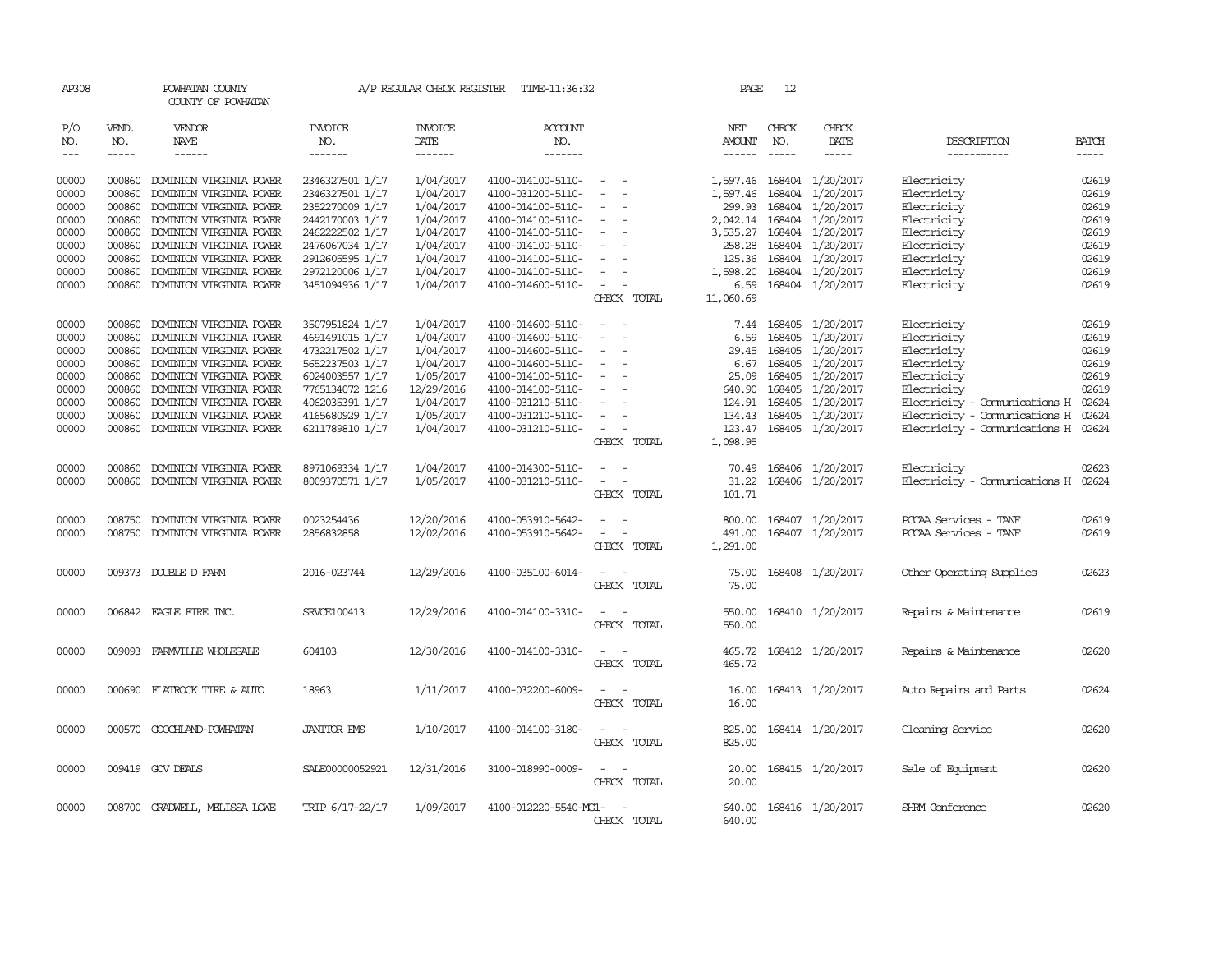| AP308                            |                             | POWHATAN COUNTY<br>COUNTY OF POWHATAN                                                                             |                                                     | A/P REGULAR CHECK REGISTER                       | TIME-11:36:32                                                                    |                                                                     | PAGE                               | 13               |                                                                             |                                                                                                                            |                         |
|----------------------------------|-----------------------------|-------------------------------------------------------------------------------------------------------------------|-----------------------------------------------------|--------------------------------------------------|----------------------------------------------------------------------------------|---------------------------------------------------------------------|------------------------------------|------------------|-----------------------------------------------------------------------------|----------------------------------------------------------------------------------------------------------------------------|-------------------------|
| P/O<br>NO.<br>$\frac{1}{2}$      | VEND.<br>NO.<br>$- - - - -$ | VENDOR<br>NAME<br>------                                                                                          | <b>INVOICE</b><br>NO.<br>-------                    | <b>INVOICE</b><br>DATE<br>-------                | <b>ACCOUNT</b><br>NO.<br>-------                                                 |                                                                     | NET<br><b>AMOUNT</b><br>------     | CHECK<br>NO.     | CHECK<br>DATE<br>-----                                                      | DESCRIPTION<br>-----------                                                                                                 | <b>BATCH</b><br>-----   |
| 00000<br>00000                   |                             | 011149 HERTLESS BROTHERS<br>011149 HERTLESS BROTHERS                                                              | 9192<br>9192                                        | 1/05/2017<br>1/05/2017                           | 4100-032210-3310-<br>4100-014100-3310-                                           | CHECK TOTAL                                                         | 375.00<br>275.00<br>650.00         |                  | 168417 1/20/2017<br>168417 1/20/2017                                        | Repairs & Maintenance<br>Repairs & Maintenance                                                                             | 02620<br>02620          |
| 00000                            |                             | 010755 INNOVATIVE TURF                                                                                            | 3280                                                | 1/11/2017                                        | 4100-014600-3320-                                                                | CHECK TOTAL                                                         | 1,580.95<br>1,580.95               |                  | 168418 1/20/2017                                                            | Maintenance/Service Contracts                                                                                              | 02620                   |
| 00000                            | 009537                      | INIER TECHNOLOGIES CORP                                                                                           | 170001N                                             | 1/09/2017                                        | 4100-032220-3310-                                                                | CHECK TOTAL                                                         | 2,969.60<br>2,969.60               |                  | 168419 1/20/2017                                                            | Repairs & Maintenance                                                                                                      | 02620                   |
| 00000                            |                             | 010231 J & K HEAVY TRUCKS &                                                                                       | 8061                                                | 1/11/2017                                        | 4100-032200-6009-                                                                | $\sim$<br>CHECK TOTAL                                               | 44.51<br>44.51                     |                  | 168420 1/20/2017                                                            | Auto Repairs and Parts                                                                                                     | 02624                   |
| 00000                            |                             | 006104 KUSTOM SIGNALS INC                                                                                         | 536306                                              | 1/13/2017                                        | 4100-031200-3310-                                                                | CHECK TOTAL                                                         | 354.00<br>354.00                   |                  | 168421 1/20/2017                                                            | Repairs & Maintenance                                                                                                      | 02624                   |
| 00000<br>00000<br>00000<br>00000 | 010811                      | 010811 LAND AND COATES, INC<br>010811 LAND AND COATES, INC<br>LAND AND COATES, INC<br>010811 LAND AND COATES, INC | 747127<br>747139<br>747219<br>747830                | 1/05/2016<br>1/05/2017<br>1/05/2017<br>1/11/2017 | 4100-014500-3319-<br>4100-014500-3319-<br>4100-014500-6008-<br>4100-014500-3319- | $\sim$<br>$\sim$<br>CHECK TOTAL                                     | 625.61<br>26.88<br>25.09<br>578.68 | 168422           | 98.90-168422 1/20/2017<br>1/20/2017<br>168422 1/20/2017<br>168422 1/20/2017 | Equipment Repairs and Maintena<br>Equipment Repairs and Maintena<br>Gas/Grease/Oil<br>Equipment Repairs and Maintena 02620 | 02620<br>02620<br>02620 |
| 00000                            |                             | 011460 LECIK, MICHAEL P.                                                                                          | '17 SCHOLARSHIP                                     | 1/17/2017                                        | 4100-032200-6015-                                                                | CHECK TOTAL                                                         | 400.00<br>400.00                   |                  | 168423 1/20/2017                                                            | Matching Funds for Fire & EMS                                                                                              | 02624                   |
| 00000                            |                             | 000166 LUCK STONE CORP.                                                                                           | IV-100665085                                        | 12/31/2016                                       | 4100-014500-3190-                                                                | $\equiv$<br>CHECK TOTAL                                             | 305.44<br>305.44                   |                  | 168424 1/20/2017                                                            | Grounds Maintenance                                                                                                        | 02620                   |
| 00000                            |                             | 011354 MATTHEW BENDER & CO, INC.                                                                                  | 89076060                                            | 12/02/2016                                       | 4100-022100-6012-                                                                | CHECK TOTAL                                                         | 162.43<br>162.43                   |                  | 168425 1/20/2017                                                            | Books & Subscriptions                                                                                                      | 02620                   |
| 00000<br>00000<br>00000          |                             | 006146 MCCLELLAN, WENDY SUSAN<br>006146 MCCLELLAN, WENDY SUSAN<br>006146 MCCLELLAN, WENDY SUSAN                   | COALITION MIG<br>PROF MEMBERSHIP<br>PROF MEMBERSHIP | 12/02/2016<br>1/11/2017<br>1/11/2017             | 4100-031710-5510-<br>4100-031710-5810-<br>4100-031710-5810-                      | $\overline{\phantom{a}}$<br>$\overline{\phantom{a}}$<br>CHECK TOTAL | 27.82<br>50.00<br>100.00<br>177.82 | 168426<br>168426 | 1/20/2017<br>1/20/2017<br>168426 1/20/2017                                  | Travel/Mileage/Parking/Tolls<br>Dues/Association Memberships<br>Dues/Association Memberships                               | 02624<br>02624<br>02624 |
| 00000                            |                             | 009666 MID-ATLANTIC CONTROLS                                                                                      | 21280                                               | 1/03/2017                                        | 4100-032220-3320-                                                                | $\sim$<br>CHECK TOTAL                                               | 900.00<br>900.00                   |                  | 168427 1/20/2017                                                            | Maintenance & Service Contract                                                                                             | 02620                   |
| 00000                            |                             | 006610 MO-JOHNS SANITATION                                                                                        | 97118                                               | 12/30/2016                                       | 4100-014600-3311-                                                                | $\sim$<br>CHECK TOTAL                                               | 125.00<br>125.00                   |                  | 168428 1/20/2017                                                            | Portable Bathrooms                                                                                                         | 02620                   |
| 00000                            |                             | 000750 MONOCAN SOIL & WATER                                                                                       | FY17                                                | 1/09/2017                                        | 4100-081200-0050-                                                                | $\sim$<br>CHECK TOTAL                                               | 21,000.00<br>21,000.00             |                  | 168429 1/20/2017                                                            | MSWCD:Agricultural Support Ser                                                                                             | 02620                   |
| 00000                            | 006989                      | NATIONAL SHERIFFS                                                                                                 | ID#288529                                           | 1/07/2017                                        | 4100-031200-5810-                                                                | $\overline{\phantom{a}}$<br>CHECK TOTAL                             | 112.00<br>112.00                   |                  | 168431 1/20/2017                                                            | Dues/Association Memberships                                                                                               | 02620                   |
| 00000                            |                             | 009281 OVERDRIVE, INC.                                                                                            | 1369000315427                                       | 1/03/2017                                        | 4100-073100-6012-                                                                | CHECK TOTAL                                                         | 17.99<br>17.99                     |                  | 168432 1/20/2017                                                            | Books & Subscriptions                                                                                                      | 02620                   |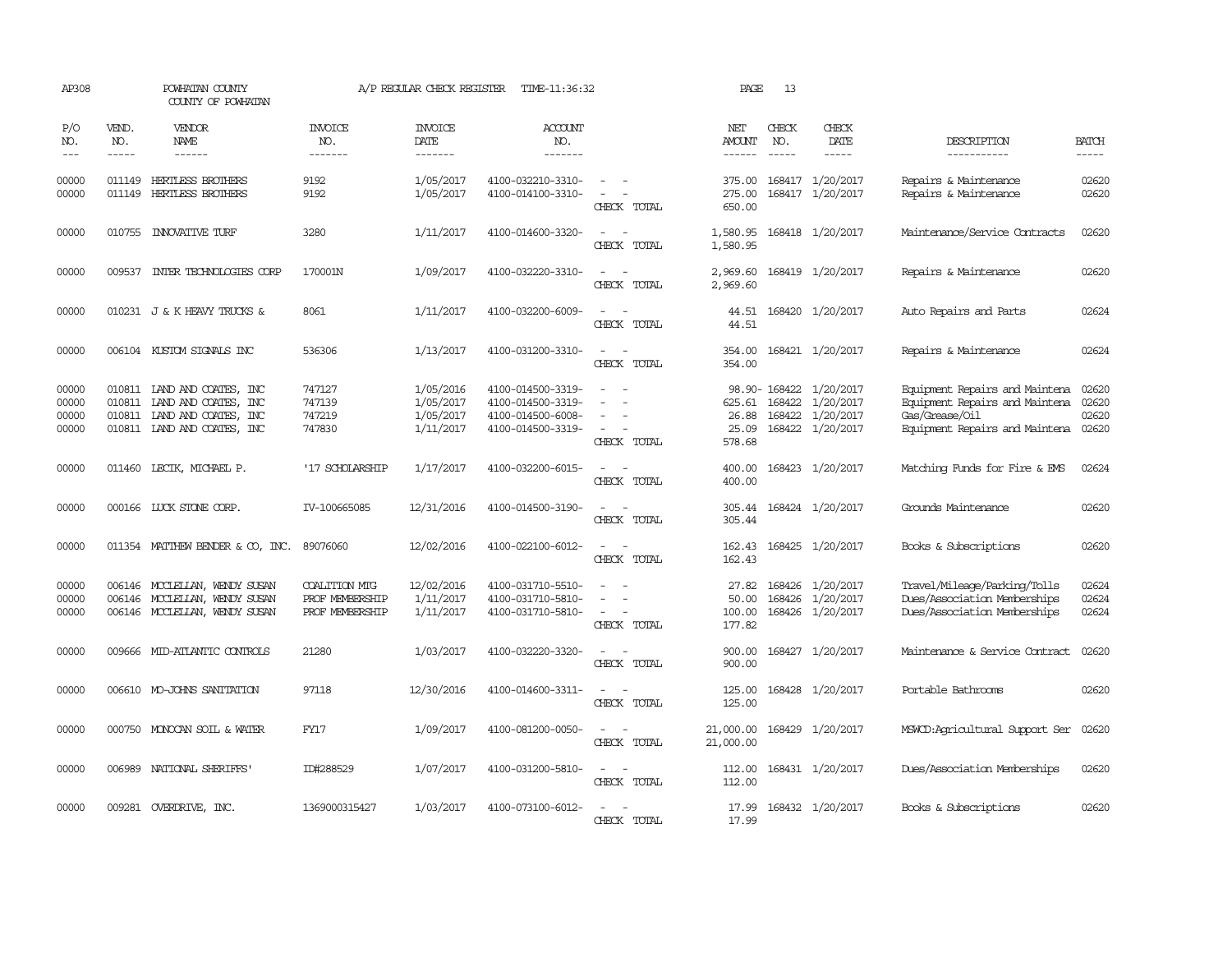| AP308         |             | POWHATAN COUNTY<br>COUNTY OF POWHATAN |                 | A/P REGULAR CHECK REGISTER | TIME-11:36:32     |                                    | PAGE     | 14            |                  |                                |              |
|---------------|-------------|---------------------------------------|-----------------|----------------------------|-------------------|------------------------------------|----------|---------------|------------------|--------------------------------|--------------|
| P/O           | VEND.       | <b>VENDOR</b>                         | INVOICE         | <b>INVOICE</b>             | <b>ACCOUNT</b>    |                                    | NET      | CHECK         | CHECK            |                                |              |
| NO.           | NO.         | NAME                                  | NO.             | DATE                       | NO.               |                                    | AMOUNT   | NO.           | DATE             | DESCRIPTION                    | <b>BATCH</b> |
| $\frac{1}{2}$ | $- - - - -$ | ------                                | -------         | -------                    | -------           |                                    |          | $\frac{1}{2}$ | -----            | -----------                    | -----        |
| 00000         | 008031      | PARRISH MOTOR COMPANY                 | 6027643         | 12/30/2016                 | 4100-031200-6009- |                                    | 860.88   |               | 168433 1/20/2017 | Auto Parts/Repairs             | 02620        |
| 00000         | 008031      | PARRISH MOTOR COMPANY                 | 6027675         | 12/28/2016                 | 4100-031200-6009- | $\overline{\phantom{a}}$           | 1,375.98 | 168433        | 1/20/2017        | Auto Parts/Repairs             | 02620        |
| 00000         | 008031      | PARRISH MOTOR COMPANY                 | 6027717/1       | 1/09/2017                  | 4100-031200-6009- |                                    | 880.40   | 168433        | 1/20/2017        | Auto Parts/Repairs             | 02620        |
| 00000         | 008031      | PARRISH MOTOR COMPANY                 | 6027746.1       | 1/04/2017                  | 4100-031200-6009- |                                    | 854.14   | 168433        | 1/20/2017        | Auto Parts/Repairs             | 02620        |
| 00000         | 008031      | PARRISH MOTOR COMPANY                 | 6027709/2 #1580 | 1/09/2017                  | 4100-031200-6009- |                                    | 2,577.91 | 168433        | 1/20/2017        | Auto Parts/Repairs             | 02624        |
| 00000         | 008031      | PARRISH MOTOR COMPANY                 | 6027832/5 #1579 | 1/13/2017                  | 4100-031200-6009- |                                    | 2,048.73 |               | 168433 1/20/2017 | Auto Parts/Repairs             | 02624        |
|               |             |                                       |                 |                            |                   | CHECK TOTAL                        | 8,598.04 |               |                  |                                |              |
| 00000         |             | 006434 PBE, INC.                      | 29414           | 1/03/2017                  | 4100-014300-3310- |                                    | 148.00   |               | 168434 1/20/2017 | Repairs & Maintenance          | 02624        |
|               |             |                                       |                 |                            |                   | CHECK<br>TOTAL                     | 148.00   |               |                  |                                |              |
| 00000         |             | 009271 PHILIPS MEDICAL SYSTEMS        | 934061944       | 1/03/2017                  | 4100-032200-3320- |                                    | 7,577.90 |               | 168435 1/20/2017 | Maintenance & Service Contract | 02624        |
|               |             |                                       |                 |                            |                   | CHECK TOTAL                        | 7,577.90 |               |                  |                                |              |
| 00000         | 007962      | PITNEY BOWES GLOBAL                   | 3302632606      | 1/06/2017                  | 4100-012410-3320- | $\overline{\phantom{a}}$           | 595.84   |               | 168436 1/20/2017 | Maintenance & Service Contract | 02624        |
|               |             |                                       |                 |                            |                   | CHECK TOTAL                        | 595.84   |               |                  |                                |              |
| 00000         | 001250      | POWHATAN AUTO & TRACTOR               | 427096          | 12/05/2016                 | 4100-014500-3319- |                                    | 11.97    | 168437        | 1/20/2017        | Equipment Repairs and Maintena | 02620        |
| 00000         | 001250      | POWHATAN AUTO & TRACTOR               | 427203          | 12/06/2016                 | 4100-014500-3319- |                                    | 12.99    | 168437        | 1/20/2017        | Equipment Repairs and Maintena | 02620        |
| 00000         | 001250      | POWHATAN AUTO & TRACTOR               | 427203          | 12/06/2016                 | 4100-014500-6008- | $\overline{\phantom{a}}$<br>$\sim$ | 3.69     | 168437        | 1/20/2017        | Gas/Grease/Oil                 | 02620        |
| 00000         | 001250      | POWHATAN AUTO & TRACTOR               | 427304          | 12/06/2016                 | 4100-014100-6009- |                                    | 19.98    | 168437        | 1/20/2017        | Auto Parts & Repairs           | 02620        |
| 00000         | 001250      | POWHATAN AUTO & TRACTOR               | 427329          | 12/07/2016                 | 4100-014500-6009- |                                    | 9.68     | 168437        | 1/20/2017        | Auto Parts & Repairs           | 02620        |
| 00000         | 001250      | POWHATAN AUTO & TRACTOR               | 426912          | 12/02/2016                 | 4100-032200-6009- |                                    | 9.69     |               | 168437 1/20/2017 | Auto Repairs and Parts         | 02624        |
| 00000         | 001250      | POWHATAN AUTO & TRACTOR               | 427289          | 12/06/2016                 | 4100-032200-6009- |                                    | 44.36    | 168437        | 1/20/2017        | Auto Repairs and Parts         | 02624        |
| 00000         | 001250      | POWHATAN AUTO & TRACTOR               | 427455          | 12/07/2016                 | 4100-031210-3310- |                                    | 32.95    | 168437        | 1/20/2017        | Repairs and Maintenance        | 02624        |
| 00000         | 001250      | POWHATAN AUTO & TRACTOR               | 427497          | 12/08/2016                 | 4100-032200-6009- |                                    | 19.98    | 168437        | 1/20/2017        | Auto Repairs and Parts         | 02624        |
| 00000         | 001250      | POWHATAN AUTO & TRACTOR               | 427591          | 12/08/2016                 | 4100-032200-6009- | $\equiv$                           | 9.78     |               | 168437 1/20/2017 | Auto Repairs and Parts         | 02624        |
| 00000         | 001250      | POWHATAN AUTO & TRACTOR               | 427592          | 12/08/2016                 | 4100-032200-6009- | $\equiv$                           | 6.76     |               | 168437 1/20/2017 | Auto Repairs and Parts         | 02624        |
|               |             |                                       |                 |                            |                   | CHECK TOTAL                        | 181.83   |               |                  |                                |              |
| 00000         | 001250      | POWHATAN AUTO & TRACTOR               | 428225          | 12/14/2016                 | 4100-014500-3319- | $\sim$                             | 4.98     | 168438        | 1/20/2017        | Equipment Repairs and Maintena | 02620        |
| 00000         | 001250      | POWHATAN AUTO & TRACTOR               | 429067          | 12/21/2016                 | 4100-014500-3319- |                                    | 5.69     | 168438        | 1/20/2017        | Equipment Repairs and Maintena | 02620        |
| 00000         | 001250      | POWHATAN AUTO & TRACTOR               | 429067          | 12/21/2016                 | 4100-014500-6009- |                                    | 2.49     | 168438        | 1/20/2017        | Auto Parts & Repairs           | 02620        |
| 00000         | 001250      | POWHATAN AUTO & TRACTOR               | 431128          | 1/09/2017                  | 4100-031200-6009- |                                    | 121.83   | 168438        | 1/20/2017        | Auto Parts/Repairs             | 02620        |
| 00000         | 001250      | POWHATAN AUTO & TRACTOR               | 431128          | 1/09/2017                  | 4100-031200-6009- |                                    | 4.42     | 168438        | 1/20/2017        | Auto Parts/Repairs             | 02620        |
| 00000         | 001250      | POWHATAN AUTO & TRACTOR               | 427623          | 12/08/2016                 | 4100-032200-6009- |                                    | 50.27    | 168438        | 1/20/2017        | Auto Repairs and Parts         | 02624        |
| 00000         | 001250      | POWHATAN AUTO & TRACTOR               | 427698          | 12/09/2016                 | 4100-032200-6009- |                                    | 6.69     | 168438        | 1/20/2017        | Auto Repairs and Parts         | 02624        |
| 00000         | 001250      | POWHATAN AUTO & TRACTOR               | 427701          | 12/09/2016                 | 4100-032200-6009- |                                    | 5.49     | 168438        | 1/20/2017        | Auto Repairs and Parts         | 02624        |
| 00000         | 001250      | POWHATAN AUTO & TRACTOR               | 428195          | 12/13/2016                 | 4100-032200-6009- |                                    | 40.47    | 168438        | 1/20/2017        | Auto Repairs and Parts         | 02624        |
| 00000         | 001250      | POWHATAN AUTO & TRACTOR               | 428196          | 12/13/2016                 | 4100-032200-6009- |                                    | 32.97    | 168438        | 1/20/2017        | Auto Repairs and Parts         | 02624        |
| 00000         | 001250      | POWHATAN AUTO & TRACTOR               | 431592          | 1/12/2017                  | 4100-031200-6009- |                                    | 15.49    | 168438        | 1/20/2017        | Auto Parts/Repairs             | 02624        |
|               |             |                                       |                 |                            |                   | CHECK TOTAL                        | 290.79   |               |                  |                                |              |
| 00000         | 006914      | POWHATAN AUTO REPAIR                  | 857             | 1/03/2017                  | 4100-031200-6008- |                                    | 54.08    | 168439        | 1/20/2017        | Gas/Grease/Oil                 | 02620        |
| 00000         | 006914      | POWHATAN AUTO REPAIR                  | 858             | 1/08/2017                  | 4100-081100-6008- |                                    | 29.70    | 168439        | 1/20/2017        | Gas/Grease/Oil                 | 02620        |
| 00000         | 006914      | POWHATAN AUTO REPAIR                  | 859             | 1/06/2017                  | 4100-081100-6008- |                                    | 29.70    | 168439        | 1/20/2017        | Gas/Grease/Oil                 | 02620        |
| 00000         | 006914      | POWHATAN AUTO REPAIR                  | 861             | 1/09/2017                  | 4100-031200-6009- |                                    | 15.00    | 168439        | 1/20/2017        | Auto Parts/Repairs             | 02620        |
| 00000         | 006914      | POWHATAN AUTO REPAIR                  | 862             | 1/11/2017                  | 4100-014100-6009- |                                    | 107.00   | 168439        | 1/20/2017        | Auto Parts & Repairs           | 02620        |
| 00000         | 006914      | POWHATAN AUTO REPAIR                  | 863             | 1/11/2017                  | 4100-014500-6009- |                                    | 19.56    | 168439        | 1/20/2017        | Auto Parts & Repairs           | 02620        |
| 00000         | 006914      | POWHATAN AUTO REPAIR                  | 860             | 1/09/2017                  | 4100-031200-6008- |                                    | 57.87    | 168439        | 1/20/2017        | Gas/Grease/Oil                 | 02624        |
| 00000         |             | 006914 POWHATAN AUTO REPAIR           | 864             | 1/17/2017                  | 4100-031200-6008- | $\overline{\phantom{a}}$           | 49.88    |               | 168439 1/20/2017 | Gas/Grease/Oil                 | 02624        |
|               |             |                                       |                 |                            |                   | CHECK TOTAL                        | 362.79   |               |                  |                                |              |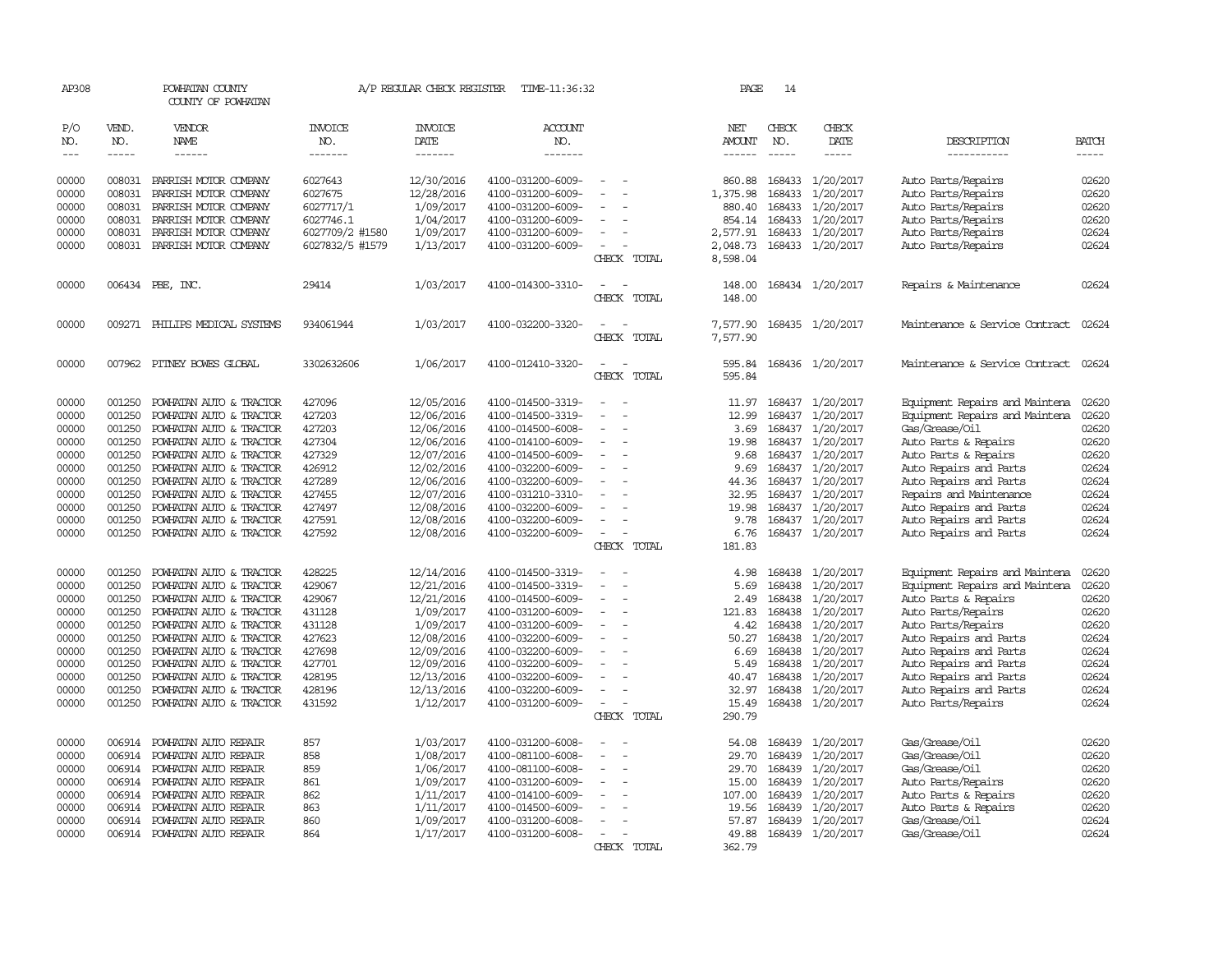| AP308                                                                |                                                          | POWHATAN COUNTY<br>COUNTY OF POWHATAN                                                                                                                                                                                      |                                                                                             | A/P REGULAR CHECK REGISTER                                                                           | TIME-11:36:32                                                                                                                                                        |                                                                     | PAGE                                                                                     | 15                                   |                                                                                                                                                              |                                                                                                                                                                          |                                                                      |
|----------------------------------------------------------------------|----------------------------------------------------------|----------------------------------------------------------------------------------------------------------------------------------------------------------------------------------------------------------------------------|---------------------------------------------------------------------------------------------|------------------------------------------------------------------------------------------------------|----------------------------------------------------------------------------------------------------------------------------------------------------------------------|---------------------------------------------------------------------|------------------------------------------------------------------------------------------|--------------------------------------|--------------------------------------------------------------------------------------------------------------------------------------------------------------|--------------------------------------------------------------------------------------------------------------------------------------------------------------------------|----------------------------------------------------------------------|
| P/O<br>NO.<br>$---$                                                  | VEND.<br>NO.<br>$- - - - -$                              | VENDOR<br><b>NAME</b><br>$- - - - - -$                                                                                                                                                                                     | <b>INVOICE</b><br>NO.<br>-------                                                            | <b>INVOICE</b><br>DATE<br>-------                                                                    | <b>ACCOUNT</b><br>NO.<br>-------                                                                                                                                     |                                                                     | NET<br><b>AMOUNT</b><br>------                                                           | CHECK<br>NO.<br>$- - - - -$          | CHECK<br>DATE<br>-----                                                                                                                                       | DESCRIPTION<br>-----------                                                                                                                                               | <b>BATCH</b><br>-----                                                |
| 00000                                                                | 006928                                                   | POWHATAN COUNTY DEPT. OF                                                                                                                                                                                                   | WALMARIGIFICARD                                                                             | 1/12/2017                                                                                            | 4100-053910-5643-                                                                                                                                                    | $\equiv$<br>CHECK TOTAL                                             | 500.00<br>500.00                                                                         |                                      | 168440 1/20/2017                                                                                                                                             | PCCAA Services - Federal CSBG                                                                                                                                            | 02624                                                                |
| 00000                                                                |                                                          | 005050 POWHATAN LOCK SERVICES                                                                                                                                                                                              | 1209                                                                                        | 1/03/2017                                                                                            | 4100-014100-3310-                                                                                                                                                    | $\equiv$<br>CHECK TOTAL                                             | 202.36<br>202.36                                                                         |                                      | 168441 1/20/2017                                                                                                                                             | Repairs & Maintenance                                                                                                                                                    | 02621                                                                |
| 00000                                                                |                                                          | 006761 POWHATAN VOLUNTEER FIRE                                                                                                                                                                                             | REIMBURSE CO1                                                                               | 1/05/2017                                                                                            | 4100-032200-5120-                                                                                                                                                    | CHECK TOTAL                                                         | 9.96<br>9.96                                                                             |                                      | 168442 1/20/2017                                                                                                                                             | Apparatus Fuel                                                                                                                                                           | 02624                                                                |
| 00000                                                                |                                                          | 010777 PRESEARCH BACKGROUND                                                                                                                                                                                                | 58142-85                                                                                    | 1/01/2017                                                                                            | 4100-083500-7002-                                                                                                                                                    | $\sim$<br>CHECK TOTAL                                               | 79.60<br>79.60                                                                           |                                      | 168443 1/20/2017                                                                                                                                             | Criminal History/Background Ch 02621                                                                                                                                     |                                                                      |
| 00000<br>00000<br>00000<br>00000<br>00000<br>00000<br>00000<br>00000 | 006474<br>006474<br>006474<br>006474<br>006474<br>006474 | PROGRESSIVE AUTO WORKS<br>PROGRESSIVE AUTO WORKS<br>006474 PROGRESSIVE AUTO WORKS<br>PROGRESSIVE AUTO WORKS<br>PROGRESSIVE AUTO WORKS<br>PROGRESSIVE AUTO WORKS<br>PROGRESSIVE AUTO WORKS<br>006474 PROGRESSIVE AUTO WORKS | 32907<br>32914<br>32929<br>32970<br>32959<br>32961<br>32978<br>33003                        | 1/02/2017<br>1/03/2017<br>1/03/2017<br>1/09/2017<br>1/05/2017<br>1/12/2017<br>1/10/2017<br>1/16/2017 | 4100-031200-6009-<br>4100-031200-6009-<br>4100-031200-6009-<br>4100-031200-6009-<br>4100-031200-6008-<br>4100-031200-6009-<br>4100-031200-6009-<br>4100-031200-6009- | $\equiv$<br>$\overline{\phantom{a}}$<br>$\equiv$<br>CHECK TOTAL     | 650.67<br>1,029.24<br>590.05<br>188.04<br>55.86<br>749.03<br>92.63<br>812.04<br>4,167.56 |                                      | 168444 1/20/2017<br>168444 1/20/2017<br>168444 1/20/2017<br>168444 1/20/2017<br>168444 1/20/2017<br>168444 1/20/2017<br>168444 1/20/2017<br>168444 1/20/2017 | Auto Parts/Repairs<br>Auto Parts/Repairs<br>Auto Parts/Repairs<br>Auto Parts/Repairs<br>Gas/Grease/Oil<br>Auto Parts/Repairs<br>Auto Parts/Repairs<br>Auto Parts/Repairs | 02621<br>02621<br>02621<br>02621<br>02625<br>02625<br>02625<br>02625 |
| 00000                                                                | 009518                                                   | QUARLES PETROLEUM, INC.                                                                                                                                                                                                    | CT-0824505                                                                                  | 12/31/2016                                                                                           | 4100-031200-6008-                                                                                                                                                    | $\equiv$<br>CHECK TOTAL                                             | 5,346.26<br>5,346.26                                                                     |                                      | 168445 1/20/2017                                                                                                                                             | Gas/Grease/Oil                                                                                                                                                           | 02621                                                                |
| 00000<br>00000<br>00000<br>00000<br>00000<br>00000                   | 000620<br>000620<br>000620<br>000620                     | R. C. GOODWYN & SONS, INC<br>R. C. GOODWYN & SONS, INC<br>R. C. GOODWYN & SONS, INC<br>R. C. GOODWYN & SONS, INC<br>000620 R. C. GOODWYN & SONS, INC<br>000620 R. C. GOODWYN & SONS, INC 0748558                           | 0747607<br>0747741<br>746912<br>746969<br>0748150                                           | 12/28/2016<br>12/29/2016<br>12/20/2016<br>12/20/2016<br>1/03/2017<br>1/06/2017                       | 4100-014100-3310-<br>4100-014100-3310-<br>4100-014100-3310-<br>4100-014100-3310-<br>4100-032200-6009-<br>4100-035100-3310-                                           | $\sim$<br>$\equiv$<br>CHECK TOTAL                                   | 25.67<br>1.50<br>24.12<br>4.69<br>185.10<br>7.60<br>248.68                               | 168446                               | 168446 1/20/2017<br>1/20/2017<br>168446 1/20/2017<br>168446 1/20/2017<br>168446 1/20/2017<br>168446 1/20/2017                                                | Repairs & Maintenance<br>Repairs & Maintenance<br>Repairs & Maintenance<br>Repairs & Maintenance<br>Auto Repairs and Parts<br>Repairs & Maintenance                      | 02621<br>02621<br>02621<br>02621<br>02625<br>02625                   |
| 00000                                                                | 007975                                                   | REMOVAL SERVICES OF VA                                                                                                                                                                                                     | <b>RAFTER</b>                                                                               | 1/20/9216                                                                                            | 4100-035300-3110-                                                                                                                                                    | CHECK TOTAL                                                         | 79.00<br>79.00                                                                           |                                      | 168447 1/20/2017                                                                                                                                             | Professional Health Services                                                                                                                                             | 02621                                                                |
| 00000                                                                | 009037                                                   | REYNOLDS LIGHTING SUPPLY                                                                                                                                                                                                   | 120657                                                                                      | 1/04/2017                                                                                            | 4100-032220-3310-                                                                                                                                                    | CHECK TOTAL                                                         | 95.40<br>95.40                                                                           |                                      | 168448 1/20/2017                                                                                                                                             | Repairs & Maintenance                                                                                                                                                    | 02621                                                                |
| 00000                                                                | 007325                                                   | RICHMOND OXYGEN CO.                                                                                                                                                                                                        | 244362                                                                                      | 12/31/2016                                                                                           | 4100-032200-3320-                                                                                                                                                    | CHECK TOTAL                                                         | 255.00<br>255.00                                                                         |                                      | 168449 1/20/2017                                                                                                                                             | Maintenance & Service Contract                                                                                                                                           | 02625                                                                |
| 00000<br>00000<br>00000<br>00000<br>00000                            | 007942<br>007942                                         | 007942 RICHMOND SUBURBAN<br>RICHMOND SUBURBAN<br>RICHMOND SUBURBAN<br>007942 RICHMOND SUBURBAN<br>007942 RICHMOND SUBURBAN                                                                                                 | I00004327331130<br>I00004340761130<br>I00004422101207<br>100004422101214<br>I00004488251221 | 11/30/2016<br>11/30/2016<br>12/07/2016<br>12/14/2016<br>12/21/2016                                   | 4100-081100-3600-<br>4100-014100-3600-<br>4100-011010-3600-<br>4100-011010-3600-<br>4100-081100-3600-                                                                | $\overline{\phantom{a}}$<br>$\overline{\phantom{a}}$<br>CHECK TOTAL | 97.50<br>95.06<br>204.75<br>204.75<br>87.75<br>689.81                                    | 168450<br>168450<br>168450<br>168450 | 1/20/2017<br>1/20/2017<br>1/20/2017<br>1/20/2017<br>168450 1/20/2017                                                                                         | Advertising<br>Advertising<br>Advertising<br>Advertising<br>Advertising                                                                                                  | 02621<br>02621<br>02621<br>02621<br>02621                            |
| 00000                                                                |                                                          | 007400 SAFE AIR SYSTEMS, INC.                                                                                                                                                                                              | 79413                                                                                       | 1/03/2017                                                                                            | 4100-032200-6010-                                                                                                                                                    | $\equiv$<br>CHECK TOTAL                                             | 394.00<br>394.00                                                                         |                                      | 168451 1/20/2017                                                                                                                                             | Breathing Apparatus                                                                                                                                                      | 02625                                                                |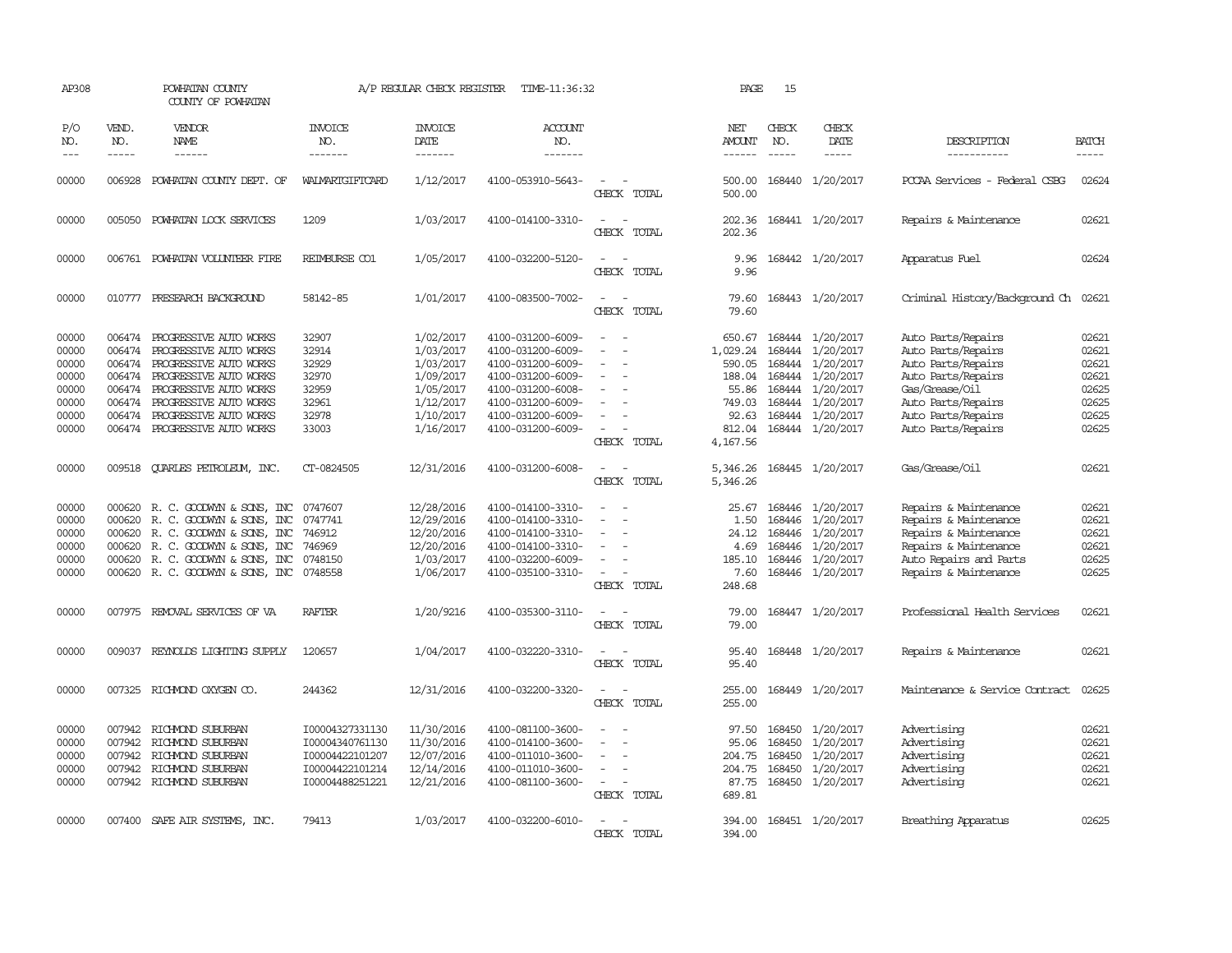| AP308                                                       |                                                                    | POWHATAN COUNTY<br>COUNTY OF POWHATAN                                                                                                                                |                                                                                                | A/P REGULAR CHECK REGISTER                                                                  | TIME-11:36:32                                                                                                                                   |                                                                               | PAGE                                                                        | 16                                   |                                                                                                       |                                                                                                                                                             |                                                             |
|-------------------------------------------------------------|--------------------------------------------------------------------|----------------------------------------------------------------------------------------------------------------------------------------------------------------------|------------------------------------------------------------------------------------------------|---------------------------------------------------------------------------------------------|-------------------------------------------------------------------------------------------------------------------------------------------------|-------------------------------------------------------------------------------|-----------------------------------------------------------------------------|--------------------------------------|-------------------------------------------------------------------------------------------------------|-------------------------------------------------------------------------------------------------------------------------------------------------------------|-------------------------------------------------------------|
| P/O<br>NO.<br>$- - -$                                       | VEND.<br>NO.<br>$- - - - -$                                        | VENDOR<br>NAME<br>------                                                                                                                                             | <b>INVOICE</b><br>NO.<br>-------                                                               | <b>INVOICE</b><br>DATE<br>$- - - - - - -$                                                   | <b>ACCOUNT</b><br>NO.<br>-------                                                                                                                |                                                                               | NET<br>NO.<br>AMOUNT<br>$- - - - - -$                                       | CHECK<br>$- - - - -$                 | CHECK<br>DATE<br>-----                                                                                | DESCRIPTION<br>-----------                                                                                                                                  | <b>BATCH</b><br>$- - - - -$                                 |
| 00000<br>00000                                              | 010435<br>010435                                                   | SCITEST/SANAIR<br>SCITEST/SANAIR                                                                                                                                     | 00000052<br>00000055                                                                           | 10/05/2016<br>12/01/2016                                                                    | 4100-012220-3141-<br>4100-012220-3141-                                                                                                          | $ -$<br>$\overline{\phantom{a}}$<br>CHECK TOTAL                               | 35.00<br>35.00<br>70.00                                                     | 168452                               | 168452 1/20/2017<br>1/20/2017                                                                         | Drug Testing<br>Drug Testing                                                                                                                                | 02621<br>02621                                              |
| 00000                                                       |                                                                    | 011696 SCL HOLDINGS, LLC                                                                                                                                             | DEC/JAN RENT                                                                                   | 1/05/2017                                                                                   | 4100-053910-5642-                                                                                                                               | CHECK TOTAL                                                                   | 796.00<br>796.00                                                            |                                      | 168453 1/20/2017                                                                                      | PCCAA Services - TANF                                                                                                                                       | 02620                                                       |
| 00000                                                       |                                                                    | 006593 SHEEHY FORD                                                                                                                                                   | NOHB142449                                                                                     | 12/29/2016                                                                                  | 4100-031200-6009-                                                                                                                               | CHECK TOTAL                                                                   | 141.78<br>141.78                                                            |                                      | 168455 1/20/2017                                                                                      | Auto Parts/Repairs                                                                                                                                          | 02625                                                       |
| 00000                                                       |                                                                    | 007157 SHORES COLLISION, INC.                                                                                                                                        | 16-11022                                                                                       | 1/06/2017                                                                                   | 4100-031200-6009-                                                                                                                               | CHECK TOTAL                                                                   | 457.10<br>457.10                                                            |                                      | 168456 1/20/2017                                                                                      | Auto Parts/Repairs                                                                                                                                          | 02621                                                       |
| 00000                                                       |                                                                    | 011555 SMILEY, JESSICA                                                                                                                                               | FINANCE FORUM                                                                                  | 1/11/2017                                                                                   | 4100-012210-5510-                                                                                                                               | CHECK TOTAL                                                                   | 22.30<br>22.30                                                              |                                      | 168457 1/20/2017                                                                                      | Travel/Mileage/Parking/Tolls                                                                                                                                | 02621                                                       |
| 00000                                                       | 001320                                                             | SOUTHERN POLICE                                                                                                                                                      | 188749                                                                                         | 1/04/2007                                                                                   | 4100-031200-6011-                                                                                                                               | CHECK TOTAL                                                                   | 24.99<br>24.99                                                              |                                      | 168459 1/20/2017                                                                                      | Uniforms                                                                                                                                                    | 02621                                                       |
| 00000                                                       |                                                                    | 007937 SPRINT                                                                                                                                                        | 678582480 1/17                                                                                 | 1/01/2017                                                                                   | 4100-031200-5240-                                                                                                                               | $\overline{\phantom{a}}$<br>CHECK TOTAL                                       | 68.94<br>68.94                                                              |                                      | 168460 1/20/2017                                                                                      | Long Distance                                                                                                                                               | 02625                                                       |
| 00000<br>00000<br>00000<br>00000<br>00000                   | 001940<br>001940<br>001940<br>001940<br>001940                     | STANDBY SYSTEMS, INC.<br>STANDBY SYSTEMS, INC.<br>STANDBY SYSTEMS, INC.<br>STANDBY SYSTEMS, INC.<br>STANDBY SYSTEMS, INC.                                            | 01170008<br>12163038<br>12163039<br>12163041<br>12163041                                       | 1/06/2017<br>12/28/2016<br>12/28/2016<br>12/28/2016<br>12/28/2016                           | 4100-032220-3320-<br>4100-035100-3320-<br>4100-014100-3320-<br>4100-032210-3320-<br>4100-032210-3310-                                           | $\overline{\phantom{a}}$<br>$\sim$<br>$\overline{\phantom{a}}$<br>CHECK TOTAL | 170.00<br>140.00<br>160.00<br>160.00<br>141.09<br>771.09                    | 168461                               | 168461 1/20/2017<br>1/20/2017<br>168461 1/20/2017<br>168461 1/20/2017<br>168461 1/20/2017             | Maintenance & Service Contract<br>Landscaping - Animal Control<br>Maintenance & Service Contract<br>Maintenance & Service Contract<br>Repairs & Maintenance | 02621<br>02621<br>02621<br>02621<br>02621                   |
| 00000<br>00000<br>00000<br>00000<br>00000<br>00000<br>00000 | 008578<br>008578<br>008578<br>008578<br>008578<br>008578<br>008578 | STAPLES BUSINESS AD-<br>STAPLES BUSINESS AD-<br>STAPLES BUSINESS AD-<br>STAPLES BUSINESS AD-<br>STAPLES BUSINESS AD-<br>STAPLES BUSINESS AD-<br>STAPLES BUSINESS AD- | 3324821997<br>3324821997<br>3326299010<br>3324344079<br>3325325645<br>3326299011<br>3326383396 | 12/22/2016<br>12/22/2016<br>1/05/2017<br>12/16/2016<br>12/29/2016<br>1/05/2017<br>1/06/2017 | 4100-081100-6001-<br>4100-034100-6001-<br>4100-021600-6001-<br>4100-021600-6001-<br>4100-014400-6001-<br>4100-031200-6001-<br>4100-031200-6001- | $\overline{\phantom{a}}$<br>CHECK TOTAL                                       | 30.67<br>6.17<br>37.39<br>165.98-168462<br>40.70<br>65.52<br>46.20<br>60.67 | 168462<br>168462<br>168462<br>168462 | 168462 1/20/2017<br>1/20/2017<br>1/20/2017<br>1/20/2017<br>1/20/2017<br>1/20/2017<br>168462 1/20/2017 | Office Supplies<br>Office Supplies<br>Office Supplies<br>Office Supplies<br>Stationery/Office Supplies<br>Office Supplies<br>Office Supplies                | 02622<br>02622<br>02622<br>02625<br>02625<br>02625<br>02625 |
| 00000                                                       | 000280                                                             | SYLNOR HYDRO, INC.                                                                                                                                                   | 71173168 12/16                                                                                 | 12/22/2016                                                                                  | 4100-032210-5140-                                                                                                                               | CHECK TOTAL                                                                   | 68.13<br>68.13                                                              |                                      | 168464 1/20/2017                                                                                      | Sewer                                                                                                                                                       | 02622                                                       |
| 00000                                                       | 007450                                                             | THOMSON REUTERS -                                                                                                                                                    | 835376731                                                                                      | 1/01/2016                                                                                   | 4100-031200-3320-                                                                                                                               | CHECK TOTAL                                                                   | 234.53<br>234.53                                                            |                                      | 168465 1/20/2017                                                                                      | Maintenance & Service Contract                                                                                                                              | 02622                                                       |
| 00000                                                       |                                                                    | 000845 TOWN POLICE SUPPLY OF                                                                                                                                         | 8561                                                                                           | 1/10/2017                                                                                   | 4100-031200-6011-                                                                                                                               | $\sim$<br>CHECK TOTAL                                                         | 114.30<br>114.30                                                            |                                      | 168466 1/20/2017                                                                                      | Uniforms                                                                                                                                                    | 02625                                                       |
| 00000<br>00000<br>00000<br>00000                            | 008565<br>008565<br>008565<br>008565                               | TRACTOR SUPPLY CREDIT<br>TRACTOR SUPPLY CREDIT<br>TRACTOR SUPPLY CREDIT<br>TRACTOR SUPPLY CREDIT                                                                     | 100340943<br>100342366<br>200535126<br>200536433                                               | 12/04/2016<br>12/13/2016<br>12/14/2016<br>12/20/2016                                        | 4100-031200-6022-<br>4100-031200-6022-<br>4100-031200-6022-<br>4100-031200-6022-                                                                | CHECK TOTAL                                                                   | 46.97<br>39.54<br>41.98<br>19.99<br>148.48                                  | 168467<br>168467                     | 168467 1/20/2017<br>1/20/2017<br>1/20/2017<br>168467 1/20/2017                                        | Dog Food & Supplies K9<br>Dog Food & Supplies K9<br>Dog Food & Supplies K9<br>Dog Food & Supplies K9                                                        | 02622<br>02622<br>02622<br>02622                            |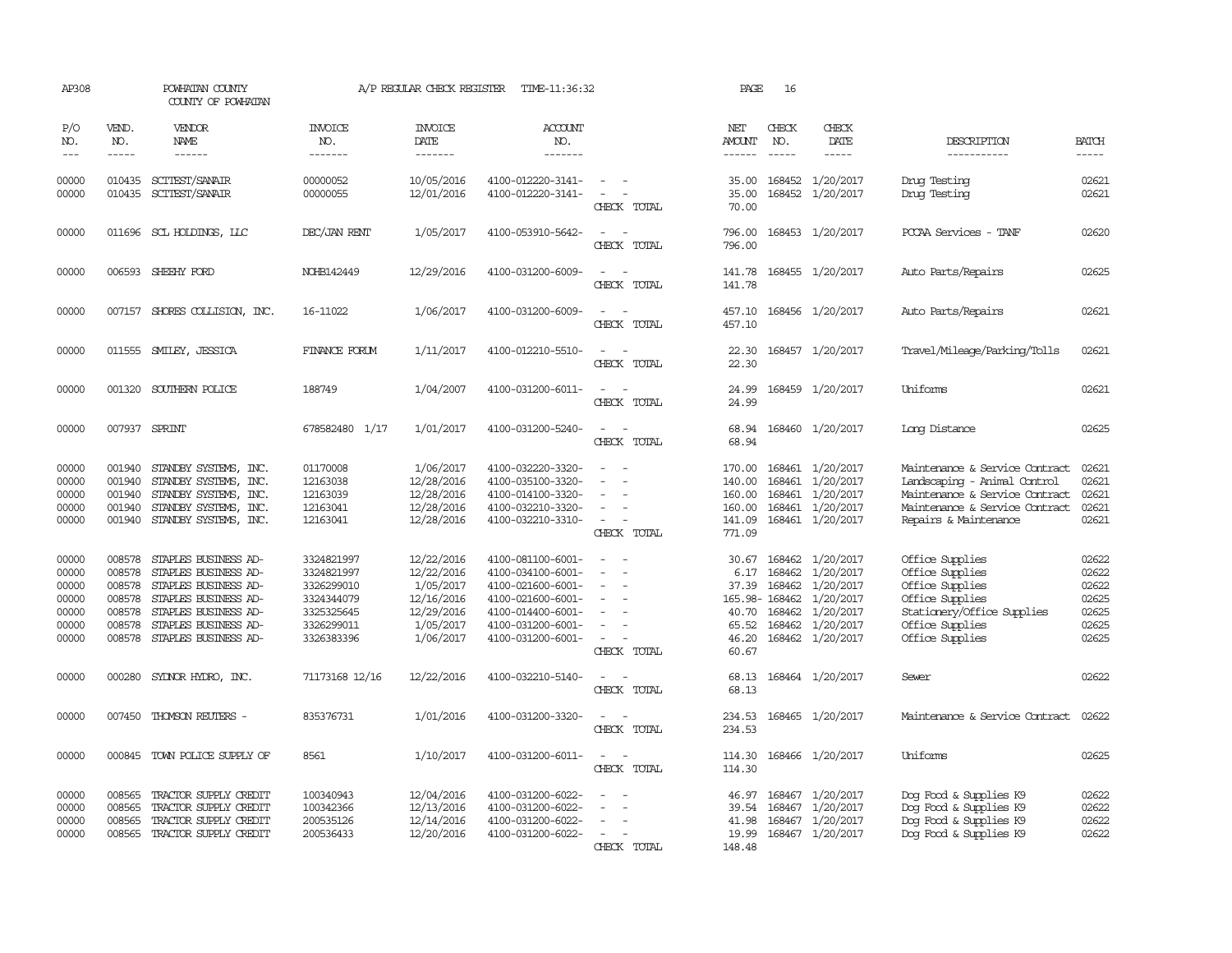| AP308                                                                                                                                                 |                                                                                                                                                                        | POWHATAN COUNTY<br>COUNTY OF POWHATAN                                                                                                                                                   |                                                                                                                                                                                                                                                                                                                                 | A/P REGULAR CHECK REGISTER                                                                                                                                                                                                                 | TIME-11:36:32                                                                                                                                                                                                                                                                                                                                                    |                                                           | PAGE                                                                                                                                                            | 17                            |                                                                                                                                                                                                                                                                                                                                   |                                                                                                                                                                                                                                                                                                                                                                                 |                                                                                                                                                       |
|-------------------------------------------------------------------------------------------------------------------------------------------------------|------------------------------------------------------------------------------------------------------------------------------------------------------------------------|-----------------------------------------------------------------------------------------------------------------------------------------------------------------------------------------|---------------------------------------------------------------------------------------------------------------------------------------------------------------------------------------------------------------------------------------------------------------------------------------------------------------------------------|--------------------------------------------------------------------------------------------------------------------------------------------------------------------------------------------------------------------------------------------|------------------------------------------------------------------------------------------------------------------------------------------------------------------------------------------------------------------------------------------------------------------------------------------------------------------------------------------------------------------|-----------------------------------------------------------|-----------------------------------------------------------------------------------------------------------------------------------------------------------------|-------------------------------|-----------------------------------------------------------------------------------------------------------------------------------------------------------------------------------------------------------------------------------------------------------------------------------------------------------------------------------|---------------------------------------------------------------------------------------------------------------------------------------------------------------------------------------------------------------------------------------------------------------------------------------------------------------------------------------------------------------------------------|-------------------------------------------------------------------------------------------------------------------------------------------------------|
| P/O<br>NO.<br>$- - -$                                                                                                                                 | VEND.<br>NO.<br>$\frac{1}{2}$                                                                                                                                          | VENDOR<br>NAME<br>------                                                                                                                                                                | <b>INVOICE</b><br>NO.<br>-------                                                                                                                                                                                                                                                                                                | <b>INVOICE</b><br>DATE<br>--------                                                                                                                                                                                                         | ACCOUNT<br>NO.<br>-------                                                                                                                                                                                                                                                                                                                                        |                                                           | NET<br>AMOUNT<br>$- - - - - -$                                                                                                                                  | CHECK<br>NO.<br>$\frac{1}{2}$ | CHECK<br>DATE<br>$- - - - -$                                                                                                                                                                                                                                                                                                      | DESCRIPTION<br>-----------                                                                                                                                                                                                                                                                                                                                                      | <b>BATCH</b><br>$- - - - -$                                                                                                                           |
| 00000                                                                                                                                                 |                                                                                                                                                                        | 011135 TREASURER OF VIRGINIA                                                                                                                                                            | 277687                                                                                                                                                                                                                                                                                                                          | 1/06/2017                                                                                                                                                                                                                                  | 4100-035100-6024-                                                                                                                                                                                                                                                                                                                                                | $\equiv$<br>CHECK TOTAL                                   | 75.00<br>75.00                                                                                                                                                  |                               | 168468 1/20/2017                                                                                                                                                                                                                                                                                                                  | Dangerous Dog Registry                                                                                                                                                                                                                                                                                                                                                          | 02625                                                                                                                                                 |
| 00000                                                                                                                                                 |                                                                                                                                                                        | 009574 UNIOUE MANAGEMENT                                                                                                                                                                | 438462                                                                                                                                                                                                                                                                                                                          | 1/01/2017                                                                                                                                                                                                                                  | 4100-073100-6012-                                                                                                                                                                                                                                                                                                                                                | $\sim$<br>CHECK TOTAL                                     | 79.60<br>79.60                                                                                                                                                  |                               | 168470 1/20/2017                                                                                                                                                                                                                                                                                                                  | Books & Subscriptions                                                                                                                                                                                                                                                                                                                                                           | 02622                                                                                                                                                 |
| 00000<br>00000                                                                                                                                        | 008126<br>008126                                                                                                                                                       | VERIZON<br>VERIZON                                                                                                                                                                      | 9777857618<br>9777947649                                                                                                                                                                                                                                                                                                        | 1/01/2017<br>1/01/2017                                                                                                                                                                                                                     | 4100-032200-5250-<br>4100-031200-5250-                                                                                                                                                                                                                                                                                                                           | CHECK TOTAL                                               | 239.29<br>3,517.25<br>3,756.54                                                                                                                                  |                               | 168471 1/20/2017<br>168471 1/20/2017                                                                                                                                                                                                                                                                                              | Cell Phones<br>Cell Phones                                                                                                                                                                                                                                                                                                                                                      | 02625<br>02625                                                                                                                                        |
| 00000<br>00000<br>00000<br>00000<br>00000<br>00000<br>00000<br>00000<br>00000<br>00000<br>00000<br>00000<br>00000<br>00000<br>00000<br>00000<br>00000 | 011169<br>011169<br>011169<br>011169<br>011169<br>011169<br>011169<br>011169<br>011169<br>011169<br>011169<br>011169<br>011169<br>011169<br>011169<br>011169<br>011169 | VERIZON<br>VERIZON<br>VERIZON<br>VERIZON<br>VERIZON<br>VERIZON<br>VERIZON<br>VERIZON<br>VERIZON<br>VERIZON<br>VERIZON<br>VERIZON<br>VERIZON<br>VERIZON<br>VERIZON<br>VERIZON<br>VERIZON | 1357471455Y1216<br>1357471455Y1216<br>1357471455Y1216<br>1357471455Y1216<br>1357471455Y1216<br>1357471455Y1216<br>1357471455Y1216<br>1357471455Y1216<br>1357471455Y1216<br>1357471455Y1216<br>1357471455Y1216<br>1357471455Y1216<br>1357471455Y1216<br>1357471455Y1216<br>1357471455Y1216<br>1357471455Y1216<br>8045983715 1216 | 12/28/2016<br>12/28/2016<br>12/28/2016<br>12/28/2016<br>12/28/2016<br>12/28/2016<br>12/28/2016<br>12/28/2016<br>12/28/2016<br>12/28/2016<br>12/28/2016<br>12/28/2016<br>12/28/2016<br>12/28/2016<br>12/28/2016<br>12/28/2016<br>12/28/2016 | 100-000100-0006-<br>4100-012100-5230-<br>4100-012310-5230-<br>4100-012410-5230-<br>4100-012510-5270-<br>4100-014100-5230-<br>4100-014300-5230-<br>4100-021200-5230-<br>4100-031200-5230-<br>4100-032200-5230-<br>4100-032200-5260-<br>4100-032210-5230-<br>4100-034100-5230-<br>4100-035500-5230-<br>4100-071110-5230-<br>4100-073100-5230-<br>4100-031210-5232- | $\sim$<br>$\equiv$<br>$\equiv$<br>$\equiv$<br>CHECK TOTAL | 103.15<br>135.09<br>43.31<br>39.61<br>179.98<br>69.89<br>37.53<br>257.21<br>254.43<br>164.43<br>56.34<br>43.31<br>37.53<br>37.53<br>86.62<br>127.77<br>1,717.04 | 168472<br>168472<br>168472    | 168472 1/20/2017<br>1/20/2017<br>168472 1/20/2017<br>43.31 168472 1/20/2017<br>168472 1/20/2017<br>168472 1/20/2017<br>168472 1/20/2017<br>1/20/2017<br>1/20/2017<br>168472 1/20/2017<br>168472 1/20/2017<br>168472 1/20/2017<br>168472 1/20/2017<br>168472 1/20/2017<br>168472 1/20/2017<br>168472 1/20/2017<br>168472 1/20/2017 | Due from Other Agencies<br>Telephone Services<br>Telephone Services<br>Telephone Services<br>Network Service Connection<br>Telephone Services<br>Telephone Services<br>Telephone Services<br>Telephone Services<br>Telephone Services<br>Internet<br>Telephone Services<br>Telephone Services<br>Telephone Services<br>Telephone Services<br>Telephone Services<br>Wireline 911 | 02622<br>02622<br>02622<br>02622<br>02622<br>02622<br>02622<br>02622<br>02622<br>02622<br>02622<br>02622<br>02622<br>02622<br>02622<br>02622<br>02625 |
| 00000                                                                                                                                                 | 009516 VGFOA                                                                                                                                                           |                                                                                                                                                                                         | 2017 RENEWAL                                                                                                                                                                                                                                                                                                                    | 1/17/2017                                                                                                                                                                                                                                  | 4100-012200-5810-                                                                                                                                                                                                                                                                                                                                                | CHECK TOTAL                                               | 35.00<br>35.00                                                                                                                                                  |                               | 168473 1/20/2017                                                                                                                                                                                                                                                                                                                  | Dues/Association Memberships                                                                                                                                                                                                                                                                                                                                                    | 02622                                                                                                                                                 |
| 00000                                                                                                                                                 | 011695                                                                                                                                                                 | VIRGINIA ASSOCIATION OF                                                                                                                                                                 | <b>ACCT #105</b>                                                                                                                                                                                                                                                                                                                | 1/06/2017                                                                                                                                                                                                                                  | 4100-012310-5810-                                                                                                                                                                                                                                                                                                                                                | CHECK TOTAL                                               | 30.00<br>30.00                                                                                                                                                  |                               | 168474 1/20/2017                                                                                                                                                                                                                                                                                                                  | Dues/Association Memberships                                                                                                                                                                                                                                                                                                                                                    | 02622                                                                                                                                                 |
| 00000                                                                                                                                                 | 010158                                                                                                                                                                 | <b>VIRGINIA LIBRARY</b>                                                                                                                                                                 | 2017 MEMBERSHIP                                                                                                                                                                                                                                                                                                                 | 1/11/2017                                                                                                                                                                                                                                  | 4100-073100-5810-                                                                                                                                                                                                                                                                                                                                                | $\overline{\phantom{a}}$<br>CHECK TOTAL                   | 298.00<br>298.00                                                                                                                                                |                               | 168475 1/20/2017                                                                                                                                                                                                                                                                                                                  | Dues/Association Memberships                                                                                                                                                                                                                                                                                                                                                    | 02622                                                                                                                                                 |
| 00000<br>00000                                                                                                                                        | 008687<br>008687                                                                                                                                                       | VPCA<br>VPCA                                                                                                                                                                            | BOGGS/JAKE<br>PASI/BANE                                                                                                                                                                                                                                                                                                         | 1/16/2017<br>1/18/2016                                                                                                                                                                                                                     | 4100-031200-5810-<br>4100-031200-5810-                                                                                                                                                                                                                                                                                                                           | CHECK TOTAL                                               | 35.00<br>35.00<br>70.00                                                                                                                                         |                               | 168477 1/20/2017<br>168477 1/20/2017                                                                                                                                                                                                                                                                                              | Dues/Association Memberships<br>Dues/Association Memberships                                                                                                                                                                                                                                                                                                                    | 02625<br>02625                                                                                                                                        |
| 00000                                                                                                                                                 | 010690                                                                                                                                                                 | VRAV                                                                                                                                                                                    | 2017 VRAV DUES                                                                                                                                                                                                                                                                                                                  | 1/18/2017                                                                                                                                                                                                                                  | 4100-013200-5810-                                                                                                                                                                                                                                                                                                                                                | CHECK TOTAL                                               | 170.00<br>170.00                                                                                                                                                |                               | 168478 1/20/2017                                                                                                                                                                                                                                                                                                                  | Dues/Association Memberships                                                                                                                                                                                                                                                                                                                                                    | 02625                                                                                                                                                 |
| 00000                                                                                                                                                 | 001680                                                                                                                                                                 | WASTE MANAGEMENT OF                                                                                                                                                                     | 3165974-2424-1                                                                                                                                                                                                                                                                                                                  | 1/01/2017                                                                                                                                                                                                                                  | 4100-014300-3175-                                                                                                                                                                                                                                                                                                                                                | CHECK TOTAL                                               | 288.04<br>288.04                                                                                                                                                |                               | 168479 1/20/2017                                                                                                                                                                                                                                                                                                                  | Waste Disposal                                                                                                                                                                                                                                                                                                                                                                  | 02625                                                                                                                                                 |
| 00000<br>00000<br>00000                                                                                                                               | 011181<br>011181<br>011181                                                                                                                                             | WELLS FARGO FINANCIAL<br>WELLS FARGO FINANCIAL<br>WEILS FARGO FINANCIAL                                                                                                                 | 5003616592<br>5003616592<br>5003616592                                                                                                                                                                                                                                                                                          | 12/26/2016<br>12/26/2016<br>12/26/2016                                                                                                                                                                                                     | 4100-012100-3320-<br>4100-012200-3320-<br>4100-012310-3320-                                                                                                                                                                                                                                                                                                      |                                                           | 134.90<br>300.38<br>26.23                                                                                                                                       | 168480<br>168480              | 1/20/2017<br>1/20/2017<br>168480 1/20/2017                                                                                                                                                                                                                                                                                        | Maintenance & Service Contract<br>Maintenance & Service Contract<br>Maintenance & Service Contract                                                                                                                                                                                                                                                                              | 02619<br>02619<br>02619                                                                                                                               |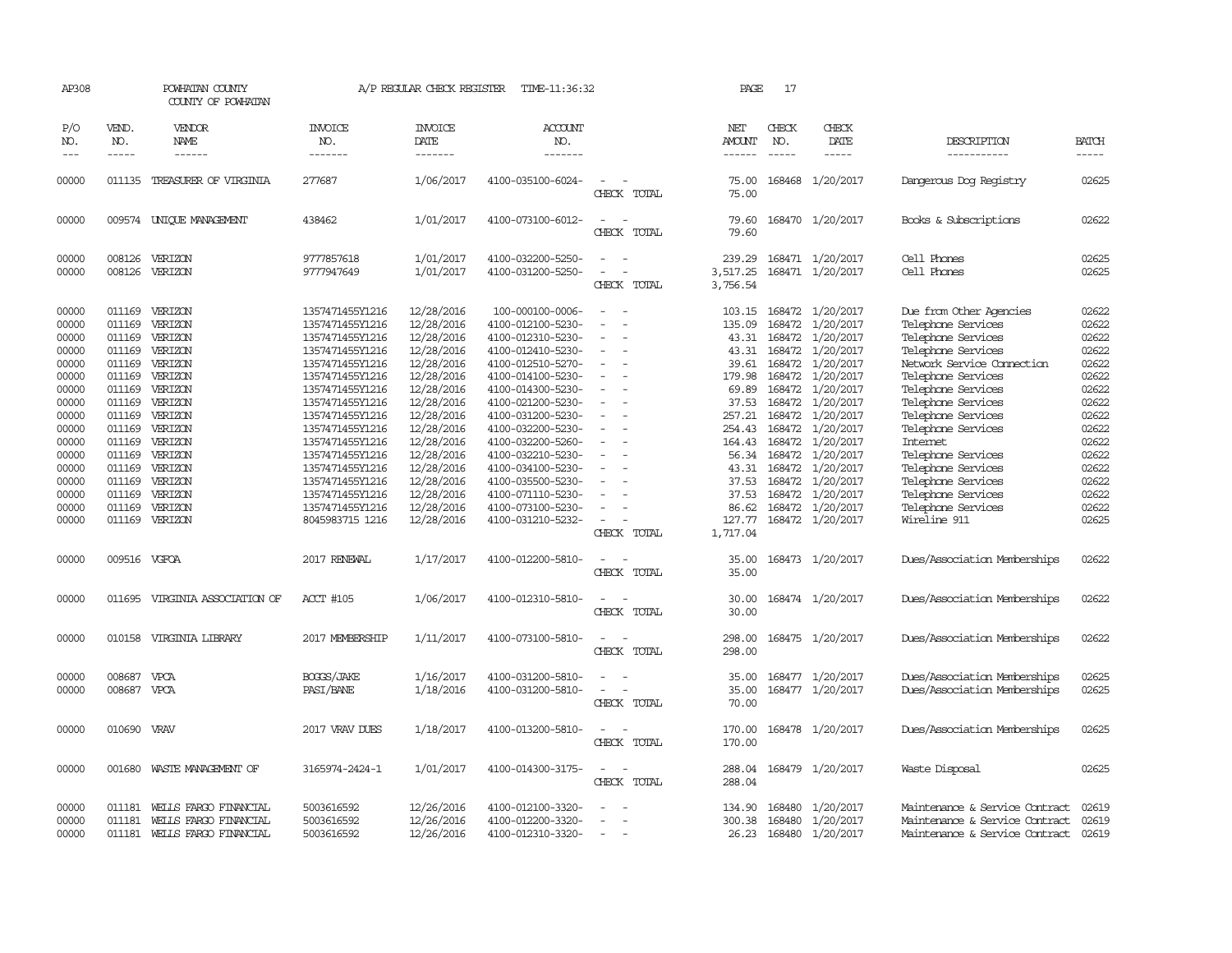| AP308         |              | POWHATAN COUNTY<br>COUNTY OF POWHATAN |                |                        | A/P REGULAR CHECK REGISTER TIME-11:36:32 |                                                      | PAGE                 | 18            |                         |                                      |              |
|---------------|--------------|---------------------------------------|----------------|------------------------|------------------------------------------|------------------------------------------------------|----------------------|---------------|-------------------------|--------------------------------------|--------------|
| P/O<br>NO.    | VEND.<br>NO. | VENDOR<br>NAME                        | INVOICE<br>NO. | <b>INVOICE</b><br>DATE | <b>ACCOUNT</b><br>NO.                    |                                                      | NET<br><b>AMOUNT</b> | CHECK<br>NO.  | CHECK<br>DATE           | DESCRIPTION                          | <b>BATCH</b> |
| $\frac{1}{2}$ | $- - - - -$  | ------                                | -------        | -------                | -------                                  |                                                      |                      | $\frac{1}{2}$ | $- - - - -$             | -----------                          | $- - - - -$  |
|               |              |                                       |                |                        |                                          | $\hspace{0.1mm}-\hspace{0.1mm}$                      |                      |               |                         |                                      |              |
| 00000         |              | 011181 WELLS FARGO FINANCIAL          | 5003616592     | 12/26/2016             | 4100-012320-3500-                        |                                                      | .84                  | 168480        | 1/20/2017               | Printing & Binding                   | 02619        |
| 00000         | 011181       | WELLS FARGO FINANCIAL                 | 5003616592     | 12/26/2016             | 4100-012410-3320-                        | $\overline{\phantom{a}}$<br>$\overline{\phantom{a}}$ | 8.00                 | 168480        | 1/20/2017               | Maintenance & Service Contract       | 02619        |
| 00000         | 011181       | WELLS FARGO FINANCIAL                 | 5003616592     | 12/26/2016             | 4100-012210-3320-                        | $\overline{\phantom{a}}$                             | 4.57                 | 168480        | 1/20/2017               | Maintenance/Service Contracts        | 02619        |
| 00000         | 011181       | WELLS FARGO FINANCIAL                 | 5003616592     | 12/26/2016             | 4100-012510-3320-                        |                                                      | 20.79                | 168480        | 1/20/2017               | Maintenance & Service Contract       | 02619        |
| 00000         | 011181       | WELLS FARGO FINANCIAL                 | 5003616592     | 12/26/2016             | 4100-013200-3320-                        | $\overline{\phantom{a}}$                             | 143.19               | 168480        | 1/20/2017               | Maintenance & Service Contract       | 02619        |
| 00000         | 011181       | WEILS FARGO FINANCIAL                 | 5003616592     | 12/26/2016             | 4100-021600-8002-                        | $\sim$                                               | 186.70               | 168480        | 1/20/2017               | Copier Lease                         | 02619        |
| 00000         | 011181       | WELLS FARGO FINANCIAL                 | 5003616592     | 12/26/2016             | 4100-021600-8002-                        | $\overline{\phantom{a}}$                             | 105.24               | 168480        | 1/20/2017               | Copier Lease                         | 02619        |
| 00000         | 011181       | WELLS FARGO FINANCIAL                 | 5003616592     | 12/26/2016             | 4100-022100-3320-                        | $\overline{\phantom{a}}$                             | 175.54               | 168480        | 1/20/2017               | Maintenance & Service Contract       | 02619        |
| 00000         | 011181       | WELLS FARGO FINANCIAL                 | 5003616592     | 12/26/2016             | 4100-031200-3320-                        | $\sim$                                               | 175.54 168480        |               | 1/20/2017               | Maintenance & Service Contract       | 02619        |
| 00000         | 011181       | WELLS FARGO FINANCIAL                 | 5003616592     | 12/26/2016             | 4100-031200-3320-                        | $\overline{\phantom{a}}$                             | 234.37               | 168480        | 1/20/2017               | Maintenance & Service Contract       | 02619        |
| 00000         | 011181       | WELLS FARGO FINANCIAL                 | 5003616592     | 12/26/2016             | 4100-034100-3320-                        |                                                      | 126.49               | 168480        | 1/20/2017               | Maintenance & Service Contract       | 02619        |
| 00000         | 011181       | WELLS FARGO FINANCIAL                 | 5003616592     | 12/26/2016             | 4100-035100-3320-                        | $\overline{\phantom{a}}$                             | 92.69                | 168480        | 1/20/2017               | Landscaping - Animal Control         | 02619        |
| 00000         | 011181       | WELLS FARGO FINANCIAL                 | 5003616592     | 12/26/2016             | 4100-081100-3320-                        | $\overline{\phantom{a}}$                             | 58.06                | 168480        | 1/20/2017               | Maintenance & Service Contract       | 02619        |
|               |              |                                       |                |                        |                                          | CHECK TOTAL                                          | 1,793.53             |               |                         |                                      |              |
| 00000         |              | 011698 WESTWOOD PHARMACY              | 17452          | 12/30/2016             | 4100-033400-3845-                        |                                                      | 938.57               |               | 168481 1/20/2017        | Detention of Adults - Health C 02622 |              |
|               |              |                                       |                |                        |                                          | CHECK TOTAL                                          | 938.57               |               |                         |                                      |              |
|               |              |                                       |                |                        |                                          |                                                      |                      |               |                         |                                      |              |
| 00000         |              | 007755 WITMER ASSOCIATES INC.         | POWCOU3        | 1/03/2017              | 4100-031200-6011-                        | $\sim$ $  -$                                         | 136.00               |               | 168482 1/20/2017        | Uniforms                             | 02622        |
|               |              |                                       |                |                        |                                          | CHECK TOTAL                                          | 136.00               |               |                         |                                      |              |
| 00000         |              | 009332 WITMER PUBLIC SAFETY           | 1740427        | 1/06/2017              | 4100-031200-6011-                        | $\sim$<br>$\overline{\phantom{a}}$                   | 267.50               |               | 168483 1/20/2017        | Uniforms                             | 02625        |
|               |              |                                       |                |                        |                                          | CHECK TOTAL                                          | 267.50               |               |                         |                                      |              |
|               |              |                                       |                |                        |                                          |                                                      |                      |               |                         |                                      |              |
| 00000         |              | 007394 ALERT-ALL CORPORATION          | 217010046      | 1/20/2017              | 4100-032200-5600-                        |                                                      | 450.00               |               | 168541 1/31/2017        | Comunity Education                   | 02631        |
|               |              |                                       |                |                        |                                          | CHECK TOTAL                                          | 450.00               |               |                         |                                      |              |
| 00000         |              | 006815 ANTHEM BLUE CROSS/SHIELD       | CTY200 DEC2016 | 1/17/2017              | 4100-033400-3845-                        | $\overline{\phantom{a}}$<br>. —                      | 76.83                |               | 168542 1/31/2017        | Detention of Adults - Health C       | 02631        |
|               |              |                                       |                |                        |                                          | CHECK TOTAL                                          | 76.83                |               |                         |                                      |              |
|               |              |                                       |                |                        |                                          |                                                      |                      |               |                         |                                      |              |
| 00000         |              | 007436 AQUA VIRGINIA, INC.            | 0559913 1/17   | 1/10/2017              | 4100-014100-5130-                        | $\overline{\phantom{a}}$<br>$\sim$                   |                      |               | 21.48 168543 1/31/2017  | Water                                | 02631        |
| 00000         |              | 007436 AQUA VIRGINIA, INC.            | 0574622 1/16   | 1/10/2017              | 4100-014100-5130-                        | $\overline{\phantom{a}}$                             | 96.00                | 168543        | 1/31/2017               | Water                                | 02631        |
| 00000         |              | 007436 AQUA VIRGINIA, INC.            | 0575072 1/17   | 1/10/2017              | 4100-014100-5130-                        | $\overline{\phantom{a}}$                             | 82.82                | 168543        | 1/31/2017               | Water                                | 02631        |
| 00000         |              | 007436 AQUA VIRGINIA, INC.            | 0575528 1/17   | 1/10/2017              | 4100-032210-5130-                        | $\sim$                                               | 67.61                | 168543        | 1/31/2017               | Water                                | 02631        |
| 00000         |              | 007436 AQUA VIRGINIA, INC.            | 0620830 1/17   | 1/10/2017              | 4100-014100-5130-                        | $\overline{\phantom{a}}$                             | 107.87 168543        |               | 1/31/2017               | Water                                | 02631        |
| 00000         |              | 007436 AQUA VIRGINIA, INC.            | 0620830 1/17   | 1/10/2017              | 4100-031200-5130-                        | $\sim$                                               | 107.87               | 168543        | 1/31/2017               | Water                                | 02631        |
| 00000         |              | 007436 AQUA VIRGINIA, INC.            | 0621132 1/17   | 1/10/2017              | 4100-014600-5130-                        | $\overline{\phantom{a}}$                             | 73.36                | 168543        | 1/31/2017               | Water - Field Irrigation             | 02631        |
| 00000         |              | 007436 AOUA VIRGINIA, INC.            | 0621730 1/17   | 1/10/2017              | 4100-014100-5130-                        | $\sim$                                               | 149.83               | 168543        | 1/31/2017               | Water                                | 02631        |
| 00000         |              | 007436 AQUA VIRGINIA, INC.            | 0621781 1/17   | 1/10/2017              | 4100-014100-5130-                        | $\sim$                                               | 21.68                | 168543        | 1/31/2017               | Water                                | 02631        |
| 00000         |              | 007436 AQUA VIRGINIA, INC.            | 0621784 1/17   | 1/10/2017              | 4100-014100-5130-                        | $\sim$<br>$\sim$                                     |                      |               | 34.15 168543 1/31/2017  | Water                                | 02631        |
|               |              |                                       |                |                        |                                          | CHECK TOTAL                                          | 762.67               |               |                         |                                      |              |
| 00000         |              | 007436 AQUA VIRGINIA, INC.            | 0621788 2/1/17 | 2/01/2017              | 4100-073100-5130-                        | $\overline{\phantom{a}}$                             | 59.50                | 168544        | 1/31/2017               | Water                                | 02629        |
| 00000         |              | 007436 AQUA VIRGINIA, INC.            | 0621880 1/17   | 1/10/2017              | 4100-014600-5130-                        | $\sim$                                               | 17.62                | 168544        | 1/31/2017               | Water - Field Irrigation             | 02631        |
| 00000         |              | 007436 AQUA VIRGINIA, INC.            | 1100656 1/17   | 1/10/2017              | 4100-014600-5130-                        | $\overline{\phantom{a}}$                             | 111.06               |               | 168544 1/31/2017        | Water - Field Irrigation             | 02631        |
| 00000         |              | 007436 AQUA VIRGINIA, INC.            | 1100657 1/17   | 1/10/2017              | 4100-014100-5130-                        | $\sim$                                               |                      |               | 121.58 168544 1/31/2017 | Water                                | 02631        |
| 00000         |              | 007436 AQUA VIRGINIA, INC.            | 1401897 1/17   | 1/10/2017              | 4100-014600-5130-                        | $\sim$<br>$\overline{\phantom{a}}$                   | 17.91                |               | 168544 1/31/2017        | Water - Field Irrigation             | 02631        |
|               |              |                                       |                |                        |                                          | CHECK TOTAL                                          | 327.67               |               |                         |                                      |              |
|               |              |                                       |                |                        |                                          |                                                      |                      |               |                         |                                      |              |
| 00000         |              | 007941 BAKER & TAYLOR                 | K88839690      | 1/20/2017              | 4100-073100-6012-                        |                                                      | 22.01                |               | 168545 1/31/2017        | Books & Subscriptions                | 02631        |
| 00000         |              | 007941 BAKER & TAYLOR                 | 5014413430     | 1/19/2017              | 4100-073100-6012-                        | $\sim$<br>$\sim$                                     |                      |               | 685.46 168545 1/31/2017 | Books & Subscriptions                | 02631        |
|               |              |                                       |                |                        |                                          | CHECK TOTAL                                          | 707.47               |               |                         |                                      |              |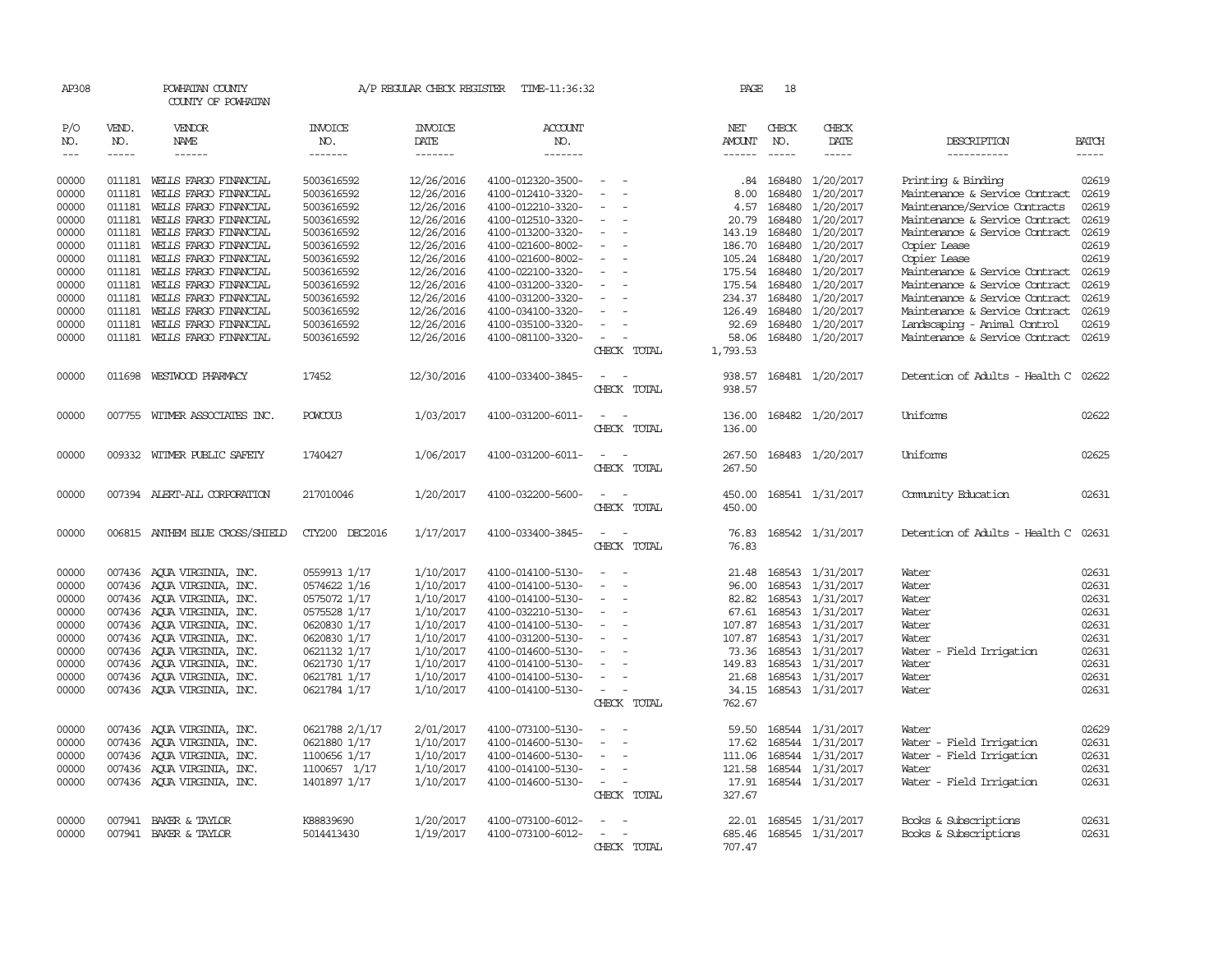|                                                          | POWHATAN COUNTY<br>COUNTY OF POWHATAN                                                                                                                    |                                                                                                                                                                                                                                                                          |                                                                                                                                                                                                                                                                                                                                         | TIME-11:36:32                                                                                                              |                                                            | PAGE                                                          | 19                            |               |                                                                                                                                                                                                                                                                                                                                                                                                                                                                                                                                                                                  |                                                    |
|----------------------------------------------------------|----------------------------------------------------------------------------------------------------------------------------------------------------------|--------------------------------------------------------------------------------------------------------------------------------------------------------------------------------------------------------------------------------------------------------------------------|-----------------------------------------------------------------------------------------------------------------------------------------------------------------------------------------------------------------------------------------------------------------------------------------------------------------------------------------|----------------------------------------------------------------------------------------------------------------------------|------------------------------------------------------------|---------------------------------------------------------------|-------------------------------|---------------|----------------------------------------------------------------------------------------------------------------------------------------------------------------------------------------------------------------------------------------------------------------------------------------------------------------------------------------------------------------------------------------------------------------------------------------------------------------------------------------------------------------------------------------------------------------------------------|----------------------------------------------------|
| VEND.<br>NO.                                             | VENDOR<br>NAME                                                                                                                                           | <b>INVOICE</b><br>NO.                                                                                                                                                                                                                                                    | <b>INVOICE</b><br>DATE                                                                                                                                                                                                                                                                                                                  | <b>ACCOUNT</b><br>NO.                                                                                                      |                                                            | NET<br>AMOUNT                                                 | CHECK<br>NO.<br>$\frac{1}{2}$ | CHECK<br>DATE | DESCRIPTION                                                                                                                                                                                                                                                                                                                                                                                                                                                                                                                                                                      | <b>BATCH</b><br>-----                              |
|                                                          |                                                                                                                                                          | 508983                                                                                                                                                                                                                                                                   | 1/11/2017                                                                                                                                                                                                                                                                                                                               | 4100-073100-5120-                                                                                                          | $\equiv$<br>CHECK TOTAL                                    | 20.71                                                         |                               |               | <b>Fuel</b>                                                                                                                                                                                                                                                                                                                                                                                                                                                                                                                                                                      | 02629                                              |
|                                                          |                                                                                                                                                          | 111979P                                                                                                                                                                                                                                                                  | 1/23/2017                                                                                                                                                                                                                                                                                                                               | 4100-012410-5210-                                                                                                          | $\sim$ 100 $\sim$ 100 $\sim$<br>CHECK TOTAL                | 446.00<br>446.00                                              |                               |               | Postage                                                                                                                                                                                                                                                                                                                                                                                                                                                                                                                                                                          | 02629                                              |
| 008686                                                   | C.W. WILLIAMS & CO., INC.                                                                                                                                | 599122<br>599192                                                                                                                                                                                                                                                         | 1/12/2017<br>1/18/2017                                                                                                                                                                                                                                                                                                                  | 4100-032200-3310-<br>4100-032200-3310-                                                                                     | $\overline{\phantom{a}}$<br>$\equiv$<br>CHECK TOTAL        | 280.83<br>318.93<br>599.76                                    |                               |               | Equipment Repair<br>Equipment Repair                                                                                                                                                                                                                                                                                                                                                                                                                                                                                                                                             | 02631<br>02632                                     |
|                                                          |                                                                                                                                                          | S027779253.001                                                                                                                                                                                                                                                           | 1/05/2017                                                                                                                                                                                                                                                                                                                               | 4100-035100-3310-                                                                                                          | $\sim$ 10 $\sim$ 10 $\sim$<br>CHECK TOTAL                  | 304.54<br>304.54                                              |                               |               | Repairs & Maintenance                                                                                                                                                                                                                                                                                                                                                                                                                                                                                                                                                            | 02632                                              |
|                                                          |                                                                                                                                                          | 59767479                                                                                                                                                                                                                                                                 | 1/18/2017                                                                                                                                                                                                                                                                                                                               | 4100-073100-6012-                                                                                                          | CHECK TOTAL                                                | 25.59                                                         |                               |               | Books & Subscriptions                                                                                                                                                                                                                                                                                                                                                                                                                                                                                                                                                            | 02632                                              |
| 000540<br>000540<br>000540<br>000540<br>000540<br>000540 | CENTRAL VIRGINIA WASTE<br>CENTRAL VIRGINIA WASTE<br>CENTRAL VIRGINIA WASTE<br>CENTRAL VIRGINIA WASTE<br>CENTRAL VIRGINIA WASTE<br>CENTRAL VIRGINIA WASTE | 21884<br>21884<br>21884<br>21884<br>21884<br>21884                                                                                                                                                                                                                       | 1/10/2017<br>1/10/2017<br>1/10/2017<br>1/10/2017<br>1/10/2017<br>1/10/2017                                                                                                                                                                                                                                                              | 4100-014600-3185-<br>4100-014100-3185-<br>4100-035100-3185-<br>4100-073100-3185-<br>4100-032210-3185-<br>4100-032220-3185- | $\equiv$<br>$\sim$<br>$\sim$ $-$<br>CHECK TOTAL            | 288.37<br>192.25<br>32.04<br>32.04<br>7.40<br>16.02<br>568.12 |                               |               | Trash Removal<br>Trash Removal<br>Trash Removal<br>Trash Removal<br>Trash Removal<br>Trash Removal                                                                                                                                                                                                                                                                                                                                                                                                                                                                               | 02632<br>02632<br>02632<br>02632<br>02632<br>02632 |
|                                                          |                                                                                                                                                          | 9558                                                                                                                                                                                                                                                                     | 1/13/2017                                                                                                                                                                                                                                                                                                                               | 4100-014100-6004-                                                                                                          | $\overline{\phantom{a}}$<br>$\sim$<br>CHECK TOTAL          | 463.90<br>463.90                                              |                               |               | Tools and Equipment                                                                                                                                                                                                                                                                                                                                                                                                                                                                                                                                                              | 02632                                              |
| 006965<br>006965                                         | CINIAS CORPORATION<br>CINIAS CORPORATION                                                                                                                 | 143124323<br>143124323<br>143124324                                                                                                                                                                                                                                      | 1/18/2017<br>1/18/2017<br>1/18/2017                                                                                                                                                                                                                                                                                                     | 4100-014500-6011-<br>4100-014100-6011-<br>4100-014300-6011-                                                                | $\equiv$<br>$\sim$ $ \sim$<br>CHECK TOTAL                  | 72.09<br>69.58<br>258.20                                      |                               |               | Uniforms<br>Uniforms<br>Uniforms                                                                                                                                                                                                                                                                                                                                                                                                                                                                                                                                                 | 02632<br>02632<br>02632                            |
|                                                          |                                                                                                                                                          | 0120089859 1/17<br>0120097415 1/17                                                                                                                                                                                                                                       | 1/07/2017<br>1/18/2017                                                                                                                                                                                                                                                                                                                  | 4100-014300-5260-<br>4100-073100-5260-                                                                                     | CHECK TOTAL                                                | 219.90<br>294.80                                              |                               |               | Internet<br><b>Intemet</b>                                                                                                                                                                                                                                                                                                                                                                                                                                                                                                                                                       | 02632<br>02632                                     |
|                                                          |                                                                                                                                                          | 13066                                                                                                                                                                                                                                                                    | 7/29/2016                                                                                                                                                                                                                                                                                                                               | 4100-014300-3310-                                                                                                          | CHECK TOTAL                                                | 390.21<br>390.21                                              |                               |               | Repairs & Maintenance                                                                                                                                                                                                                                                                                                                                                                                                                                                                                                                                                            | 02629                                              |
|                                                          |                                                                                                                                                          |                                                                                                                                                                                                                                                                          | 12/22/2016                                                                                                                                                                                                                                                                                                                              | 4100-012100-3140-                                                                                                          | $\overline{\phantom{a}}$<br>CHECK TOTAL                    | 1,850.00<br>1,850.00                                          |                               |               | Professional Services                                                                                                                                                                                                                                                                                                                                                                                                                                                                                                                                                            | 02628                                              |
|                                                          |                                                                                                                                                          | 6040458                                                                                                                                                                                                                                                                  | 1/10/2017                                                                                                                                                                                                                                                                                                                               | 4100-073100-6014-                                                                                                          | CHECK TOTAL                                                | 242.06<br>242.06                                              |                               |               | Library Supplies                                                                                                                                                                                                                                                                                                                                                                                                                                                                                                                                                                 | 02629                                              |
| 006240<br>006240<br>006240<br>006240<br>006240           |                                                                                                                                                          |                                                                                                                                                                                                                                                                          | 11/18/2016<br>1/03/2017<br>1/04/2017<br>12/05/2016<br>12/12/2016                                                                                                                                                                                                                                                                        | 4100-031200-5130-<br>4100-014300-5130-<br>4100-031200-5130-<br>4100-031200-5130-<br>4100-031200-5130-                      | $\sim$<br>$\sim$                                           | 11.95<br>27.96<br>27.96<br>27.96                              |                               |               | Water<br>Water<br>Water<br>Water<br>Water                                                                                                                                                                                                                                                                                                                                                                                                                                                                                                                                        | 02628<br>02632<br>02632<br>02632<br>02632<br>02632 |
|                                                          | -----<br>006240                                                                                                                                          | 006655 BLOSSMAN GAS COMPANIES,<br>009991 BMS DIRECT<br>007509 CAPITALIRISTATE<br>008276 CENGAGE LEARNING INC.<br>010645 CHESTERFIELD TRAILER &<br>006965 CINIAS CORPORATION<br>009178 COMCAST<br>009178 COMCAST<br>007731 D & E EQUIPMENT SERVICES<br>006879 DEMCO, INC. | -------<br>008686 C.W. WILLIAMS & CO., INC.<br>011675 DAVIDSON, WILLIAM S., LLC 1681R<br>DIAMOND SPRINGS WATER, INC 2881474A<br>DIAMOND SPRINGS WATER, INC 103074500<br>DIAMOND SPRINGS WATER, INC 104075450<br>DIAMOND SPRINGS WATER, INC 1205075450<br>DIAMOND SPRINGS WATER, INC 1212070170<br>DIAMOND SPRINGS WATER, INC 1216074500 | -------<br>12/16/2016                                                                                                      | A/P REGULAR CHECK REGISTER<br>-------<br>4100-014300-5130- |                                                               | ------<br>6.99                | 168562        | 20.71 168547 1/31/2017<br>168548 1/31/2017<br>168550 1/31/2017<br>168550 1/31/2017<br>168551 1/31/2017<br>25.59 168552 1/31/2017<br>168553 1/31/2017<br>168553 1/31/2017<br>168553 1/31/2017<br>168553 1/31/2017<br>168553 1/31/2017<br>168553 1/31/2017<br>168554 1/31/2017<br>168555 1/31/2017<br>168555 1/31/2017<br>116.53 168555 1/31/2017<br>74.90 168556 1/31/2017<br>168556 1/31/2017<br>168559 1/31/2017<br>168560 1/31/2017<br>168561 1/31/2017<br>168562 1/31/2017<br>23.94 168562 1/31/2017<br>168562 1/31/2017<br>1/31/2017<br>168562 1/31/2017<br>168562 1/31/2017 | -----------<br>Water                               |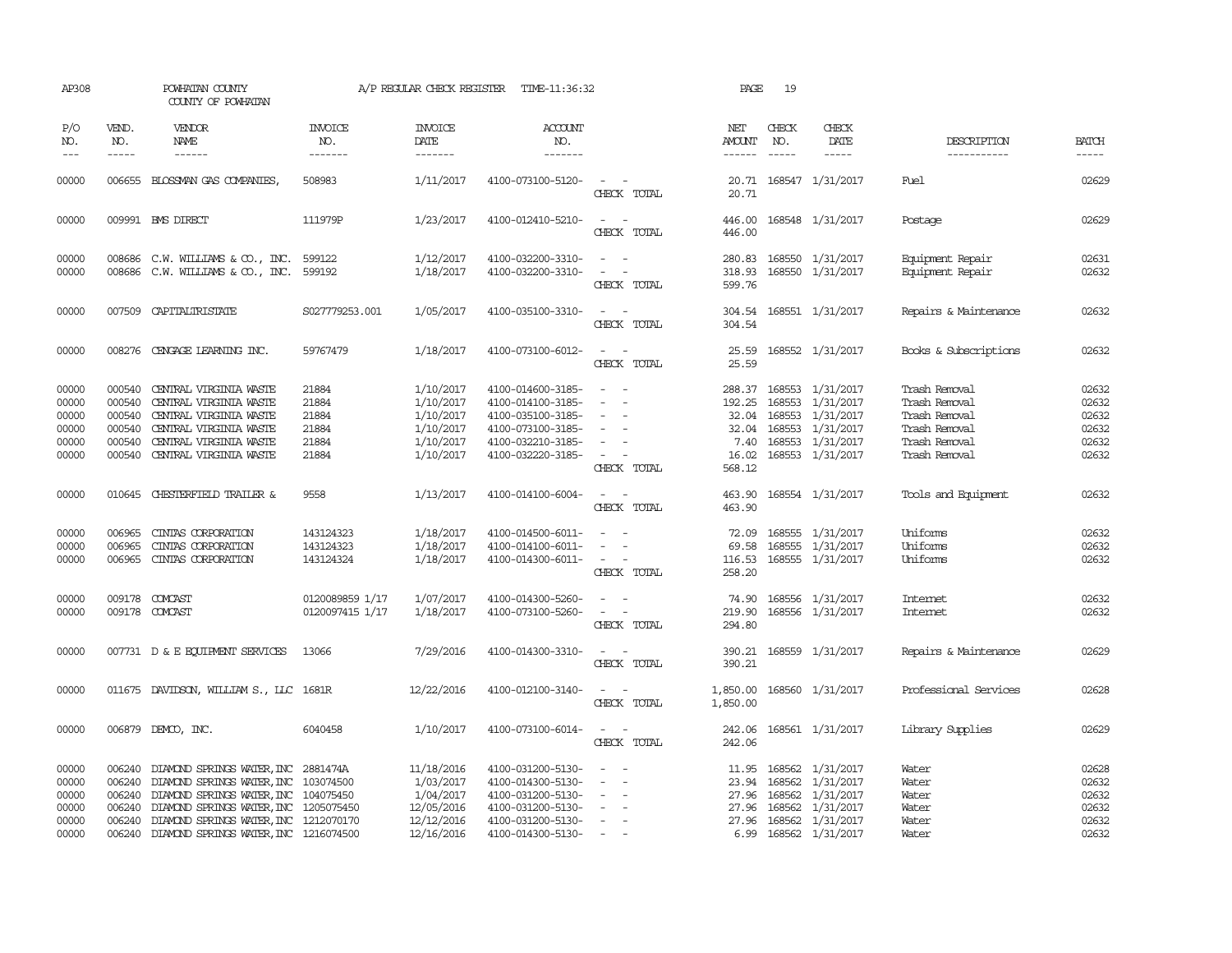| AP308          |                  | POWHATAN COUNTY<br>COUNTY OF POWHATAN                                      |                      | A/P REGULAR CHECK REGISTER | TIME-11:36:32                          |                                    | PAGE                       | 20               |                                      |                                    |                |
|----------------|------------------|----------------------------------------------------------------------------|----------------------|----------------------------|----------------------------------------|------------------------------------|----------------------------|------------------|--------------------------------------|------------------------------------|----------------|
| P/O<br>NO.     | VEND.<br>NO.     | <b>VENDOR</b><br>NAME                                                      | INVOICE<br>NO.       | <b>INVOICE</b><br>DATE     | <b>ACCOUNT</b><br>NO.                  |                                    | NET<br><b>AMOUNT</b>       | CHECK<br>NO.     | CHECK<br>DATE                        | DESCRIPTION                        | <b>BATCH</b>   |
| $- - -$        | $- - - - -$      | $- - - - - -$                                                              | -------              | -------                    | -------                                |                                    | $- - - - - -$              | $- - - - -$      | $- - - - -$                          | -----------                        | -----          |
| 00000<br>00000 | 006240           | 006240 DIAMOND SPRINGS WATER, INC 1219075450<br>DIAMOND SPRINGS WATER, INC | 1221977000           | 12/12/2016<br>12/28/2016   | 4100-031200-5130-<br>4100-014100-5130- | $\sim$                             | 27.96<br>62.87             | 168562<br>168562 | 1/31/2017<br>1/31/2017               | Water<br>Water                     | 02632<br>02632 |
| 00000          | 006240           | DIAMOND SPRINGS WATER, INC 1227070110                                      |                      | 12/27/2016                 | 4100-014100-5130-                      |                                    | 6.25                       |                  | 168562 1/31/2017                     | Water                              | 02632          |
| 00000          |                  | 006240 DIAMOND SPRINGS WATER, INC 1227070170                               |                      | 12/27/2016                 | 4100-031200-5130-                      | $\overline{\phantom{a}}$           | 20.97                      |                  | 168562 1/31/2017                     | Water                              | 02632          |
|                |                  |                                                                            |                      |                            |                                        | CHECK TOTAL                        | 244.81                     |                  |                                      |                                    |                |
| 00000          | 006240           | DIAMOND SPRINGS WATER, INC                                                 | 2881668A             | 11/04/2016                 | 4100-014300-5130-                      |                                    | 11.95                      |                  | 168563 1/31/2017                     | Water                              | 02628          |
| 00000<br>00000 | 006240<br>006240 | DIAMOND SPRINGS WATER, INC<br>DIAMOND SPRINGS WATER, INC                   | 2905349<br>2905363   | 1/06/2016<br>1/06/2017     | 4100-014100-5130-<br>4100-014100-5130- | $\sim$<br>$\overline{\phantom{a}}$ | 9.95<br>8.95               |                  | 168563 1/31/2017<br>168563 1/31/2017 | Water<br>Water                     | 02632<br>02632 |
| 00000          |                  | 006240 DIAMOND SPRINGS WATER, INC                                          | 2905371              | 1/06/2016                  | 4100-031200-5130-                      |                                    | 11.95                      |                  | 168563 1/31/2017                     | Water                              | 02632          |
| 00000          |                  | 006240 DIAMOND SPRINGS WATER, INC 2905583                                  |                      | 1/06/2017                  | 4100-014300-5130-                      | $\sim$                             | 11.95                      |                  | 168563 1/31/2017                     | Water                              | 02632          |
|                |                  |                                                                            |                      |                            |                                        | CHECK TOTAL                        | 54.75                      |                  |                                      |                                    |                |
| 00000          | 000860           | DOMINION VIRGINIA POWER                                                    | 2322252509 1/17      | 1/04/2017                  | 4100-031200-5110-                      |                                    | 242.83                     |                  | 168564 1/31/2017                     | Electricity                        | 02632          |
| 00000          | 000860           | DOMINION VIRGINIA POWER                                                    | 2932352368 1/17      | 1/04/2017                  | 4100-032220-5110-                      | $\sim$                             | 20.41                      |                  | 168564 1/31/2017                     | Electricity                        | 02632          |
| 00000          | 000860           | DOMINION VIRGINIA POWER                                                    | 3496131156 1/17      | 1/07/2017                  | 4100-014100-5110-                      |                                    | 16.38                      |                  | 168564 1/31/2017                     | Electricity                        | 02632          |
| 00000          | 000860           | DOMINION VIRGINIA POWER                                                    | 9750120975 1/17      | 1/04/2017                  | 4100-032220-5110-                      | CHECK TOTAL                        | 2,303.43<br>2,583.05       |                  | 168564 1/31/2017                     | Electricity                        | 02632          |
| 00000          |                  | 006763 GREENBERG & ASSOCIATES                                              | 2812                 | 1/11/2017                  | 4100-031200-3110-                      | $\sim$                             | 710.00                     |                  | 168569 1/31/2017                     | Professional Health Services       | 02632          |
|                |                  |                                                                            |                      |                            |                                        | CHECK TOTAL                        | 710.00                     |                  |                                      |                                    |                |
| 00000          | 008381           | JAMES RIVER PEIROLEUM                                                      | 95A                  | 1/13/2017                  | 4100-035100-6008-                      |                                    | 573.74                     |                  | 168571 1/31/2017                     | Gas/Grease/Oil                     | 02635          |
| 00000          | 008381           | JAMES RIVER PETROLEUM                                                      | 95A                  | 1/13/2017                  | 4100-031200-6008-                      | $\sim$                             | 4,837.60                   |                  | 168571 1/31/2017                     | Gas/Grease/Oil                     | 02635          |
| 00000          | 008381           | JAMES RIVER PETROLEUM                                                      | 95B                  | 1/13/2017                  | 4100-032200-5120-                      | $\overline{\phantom{a}}$           | 3,614.48                   |                  | 168571 1/31/2017<br>168571 1/31/2017 | Apparatus Fuel<br>Gas/Grease/Oil   | 02635          |
| 00000<br>00000 | 008381<br>008381 | JAMES RIVER PETROLEUM<br>JAMES RIVER PETROLEUM                             | 95C<br>95D           | 1/13/2017<br>1/13/2017     | 4100-014300-6008-<br>4100-034100-6008- |                                    | 53.58<br>254.07            |                  | 168571 1/31/2017                     | Gas/Grease/Oil                     | 02635<br>02635 |
| 00000          | 008381           | JAMES RIVER PETROLEUM                                                      | 95E                  | 1/13/2017                  | 4100-081100-6008-                      |                                    | 238.16                     |                  | 168571 1/31/2017                     | Gas/Grease/Oil                     | 02635          |
| 00000          | 008381           | JAMES RIVER PETROLEUM                                                      | 95G                  | 1/13/2017                  | 4100-014100-6008-                      |                                    | 352.60                     |                  | 168571 1/31/2017                     | Gas/Grease/Oil                     | 02635          |
| 00000          | 008381           | JAMES RIVER PETROLEUM                                                      | 95G                  | 1/13/2017                  | 4100-014500-6008-                      |                                    | 467.25                     |                  | 168571 1/31/2017                     | Gas/Grease/Oil                     | 02635          |
| 00000          | 008381           | JAMES RIVER PEIROLEUM                                                      | 95H                  | 1/13/2017                  | 4100-083500-6008-                      |                                    | 32.21                      |                  | 168571 1/31/2017                     | Gas/Grease/Oil                     | 02635          |
|                |                  |                                                                            |                      |                            |                                        | CHECK TOTAL                        | 10,423.69                  |                  |                                      |                                    |                |
| 00000          |                  | 010811 IAND AND COATES, INC                                                | 748015               | 1/12/2017                  | 4100-014500-3319-                      | CHECK TOTAL                        | 8.74<br>8.74               |                  | 168574 1/31/2017                     | Equipment Repairs and Maintena     | 02633          |
| 00000          |                  | 006943 LIBRARY CORPORATION, THE                                            | 2017040155           | 1/16/2017                  | 4100-073100-3320-                      | CHECK TOTAL                        | 3,528.00<br>3,528.00       |                  | 168575 1/31/2017                     | Maintenance & Service Contract     | 02629          |
| 00000          | 011700           | MERIDIAN ENVIRONMENTAL                                                     | 293                  | 1/16/2017                  | 4100-014100-5140-                      | CHECK TOTAL                        | 405.00<br>405.00           |                  | 168578 1/31/2017                     | Sewer                              | 02629          |
| 00000          | 009723           | MIDKIFF, PAULA B.                                                          | JUNE TERM 2016       | 6/30/2016                  | 4100-021100-1800-                      | CHECK TOTAL                        | 30.00<br>30.00             |                  | 168579 1/31/2017                     | COMP: Jury Commissioners           | 02628          |
| 00000          | 009281           | OVERDRIVE, INC.                                                            | 1369-094105117       | 1/10/2017                  | 4100-073100-6012-                      | $\sim$<br>CHECK TOTAL              | 321.42<br>321.42           |                  | 168582 1/31/2017                     | Books & Subscriptions              | 02629          |
| 00000<br>00000 | 011646           | PEOPLEREADY, INC<br>011646 PEOPLEREADY, INC                                | 21771310<br>21794439 | 1/03/2017<br>1/10/2017     | 4100-014300-3200-<br>4100-014300-3200- | CHECK TOTAL                        | 285.44<br>142.72<br>428.16 |                  | 168583 1/31/2017<br>168583 1/31/2017 | Temporary Labor<br>Temporary Labor | 02633<br>02633 |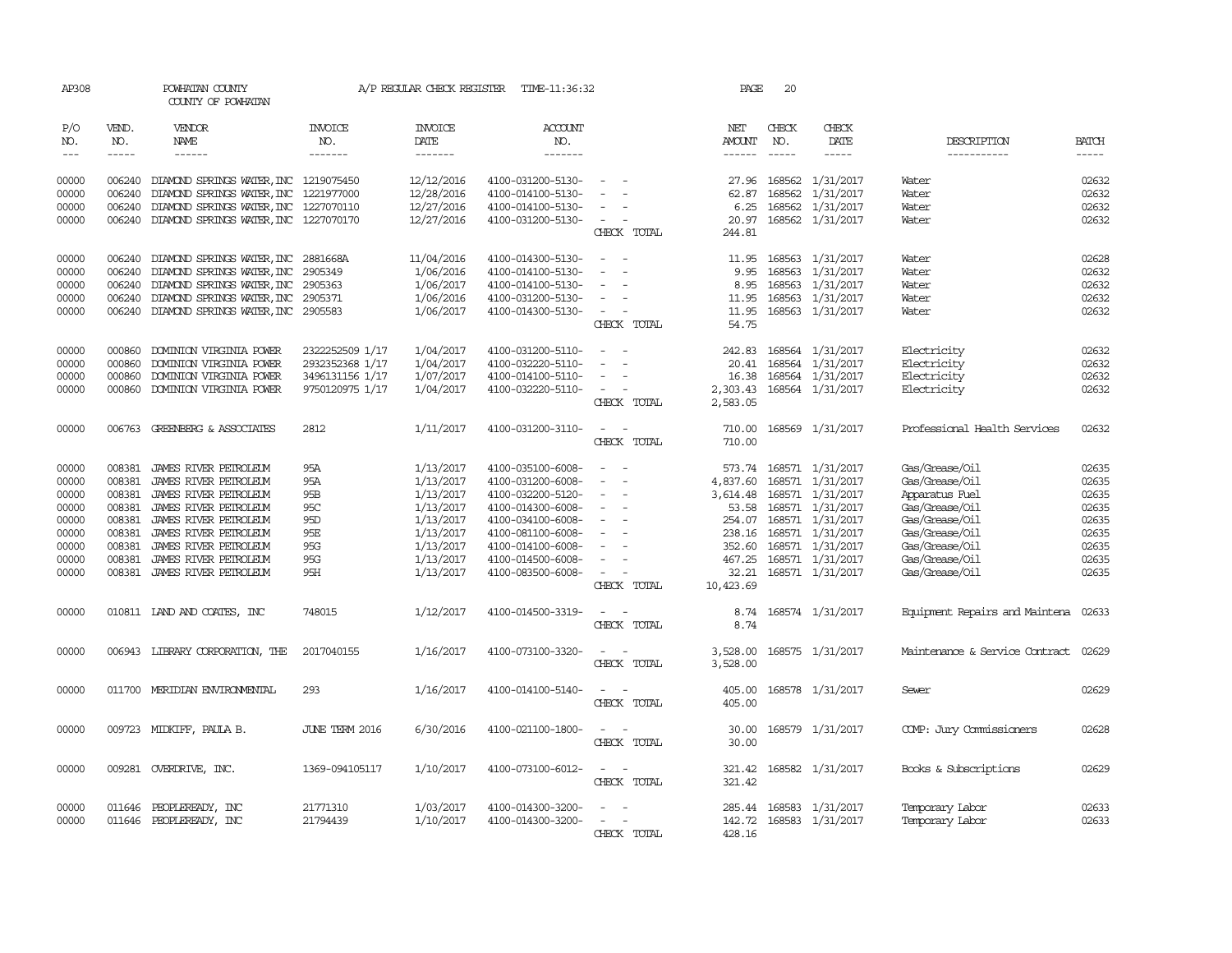| AP308               |                             | POWHATAN COUNTY<br>COUNTY OF POWHATAN  |                           | A/P REGULAR CHECK REGISTER        | TIME-11:36:32             |                                         | PAGE                           | 21                          |                        |                                |                       |
|---------------------|-----------------------------|----------------------------------------|---------------------------|-----------------------------------|---------------------------|-----------------------------------------|--------------------------------|-----------------------------|------------------------|--------------------------------|-----------------------|
| P/O<br>NO.<br>$---$ | VEND.<br>NO.<br>$- - - - -$ | VENDOR<br><b>NAME</b><br>$- - - - - -$ | INVOICE<br>NO.<br>------- | <b>INVOICE</b><br>DATE<br>------- | ACCOUNT<br>NO.<br>------- |                                         | NET<br>AMOUNT<br>$- - - - - -$ | CHECK<br>NO.<br>$- - - - -$ | CHECK<br>DATE<br>----- | DESCRIPTION<br>-----------     | <b>BATCH</b><br>----- |
|                     |                             |                                        |                           |                                   |                           |                                         |                                |                             |                        |                                |                       |
| 00000               |                             | 000375 PIEDMONT REGIONAL JAIL          | 2888                      | 12/31/2016                        | 4100-033400-3841-         | $\sim$<br>CHECK TOTAL                   | 28,896.00<br>28,896.00         |                             | 168584 1/31/2017       | Detention of Adults            | 02634                 |
| 00000               | 006914                      | POWHATAN AUTO REPAIR                   | 865                       | 1/18/2017                         | 4100-031200-6008-         |                                         | 47.95                          |                             | 168585 1/31/2017       | Gas/Grease/Oil                 | 02633                 |
| 00000               | 006914                      | POWHATAN AUTO REPAIR                   | 866                       | 1/18/2017                         | 4100-014500-6009-         |                                         | 104.00                         | 168585                      | 1/31/2017              | Auto Parts & Repairs           | 02633                 |
| 00000               | 006914                      | POWHATAN AUTO REPAIR                   | 867                       | 1/19/2017                         | 4100-014500-6009-         |                                         | 16.00                          | 168585                      | 1/31/2017              | Auto Parts & Repairs           | 02633                 |
| 00000               |                             | 006914 POWHATAN AUTO REPAIR            | 868                       | 1/19/2017                         | 4100-031200-6009-         | CHECK TOTAL                             | 40.00<br>207.95                |                             | 168585 1/31/2017       | Auto Parts/Repairs             | 02633                 |
| 00000               |                             | 006761 POWHATAN VOLUNTEER FIRE         | <b>FLAGPOLE REPAIR</b>    | 1/05/2017                         | 4100-032210-3310-         | CHECK TOTAL                             | 35.95<br>35.95                 |                             | 168586 1/31/2017       | Repairs & Maintenance          | 02629                 |
| 00000               | 006765                      | POWHATAN VOLUNTEER RESCUE              | NOVEMBER 2016             | 12/13/2016                        | 4100-083500-6014-         | $\overline{a}$                          | 125.00                         |                             | 168587 1/31/2017       | Other Operating Supplies       | 02633                 |
|                     |                             |                                        |                           |                                   |                           | CHECK TOTAL                             | 125.00                         |                             |                        |                                |                       |
| 00000               | 006474                      | PROGRESSIVE AUTO WORKS                 | 32663                     | 11/23/2016                        | 4100-031200-6009-         |                                         | 69.49                          | 168588                      | 1/31/2017              | Auto Parts/Repairs             | 02633                 |
| 00000               | 006474                      | PROGRESSIVE AUTO WORKS                 | 32815                     | 12/15/2016                        | 4100-031200-6009-         |                                         | 69.22                          | 168588                      | 1/31/2017              | Auto Parts/Repairs             | 02633                 |
| 00000               | 006474                      | PROGRESSIVE AUTO WORKS                 | 32980                     | 1/17/2017                         | 4100-035100-6009-         |                                         | 205.50                         | 168588                      | 1/31/2017              | Auto Parts/Repairs             | 02633                 |
| 00000               | 006474                      | PROGRESSIVE AUTO WORKS                 | 33030                     | 1/18/2017                         | 4100-031200-6009-         |                                         | 275.18                         | 168588                      | 1/31/2017              | Auto Parts/Repairs             | 02633                 |
| 00000               |                             | 006474 PROGRESSIVE AUTO WORKS          | 33031                     | 1/18/2017                         | 4100-031200-6009-         |                                         | 619.49                         | 168588                      | 1/31/2017              | Auto Parts/Repairs             | 02633                 |
| 00000               |                             | 006474 PROGRESSIVE AUTO WORKS          | 33036                     | 1/17/2017                         | 4100-031200-6009-         | $\overline{\phantom{a}}$                | 287.33                         |                             | 168588 1/31/2017       | Auto Parts/Repairs             | 02633                 |
|                     |                             |                                        |                           |                                   |                           | CHECK TOTAL                             | 1,526.21                       |                             |                        |                                |                       |
| 00000               | 000780                      | <b>CUILL CORPORATION</b>               | 3149511                   | 1/04/2017                         | 4100-031200-6001-         | CHECK TOTAL                             | 44.03<br>44.03                 |                             | 168589 1/31/2017       | Office Supplies                | 02633                 |
| 00000               | 000620                      | R. C. GOODWYN & SONS, INC              | 0746971                   | 12/20/2016                        | 4100-014100-6004-         |                                         | 12.99                          | 168590                      | 1/31/2017              | Tools and Equipment            | 02633                 |
| 00000               | 000620                      | R. C. GOODWYN & SONS, INC              | 0748054                   | 1/03/2017                         | 4100-014100-3310-         |                                         | 13.55                          | 168590                      | 1/31/2017              | Repairs & Maintenance          | 02633                 |
| 00000               | 000620                      | R. C. GOODWYN & SONS, INC              | 0748130                   | 1/03/2017                         | 4100-014100-3310-         |                                         | 2.37                           | 168590                      | 1/31/2017              | Repairs & Maintenance          | 02633                 |
| 00000               |                             | 000620 R. C. GOODWYN & SONS, INC       | 0748149                   | 1/03/2017                         | 4100-014100-6009-         |                                         | 32.20                          | 168590                      | 1/31/2017              | Auto Parts & Repairs           | 02633                 |
| 00000               | 000620                      | R. C. GOODWYN & SONS, INC              | 0748154                   | 1/03/2017                         | 4100-014500-3319-         |                                         | 5.04                           | 168590                      | 1/31/2017              | Equipment Repairs and Maintena | 02633                 |
| 00000               |                             | 000620 R. C. GOODWYN & SONS, INC       | 0748201                   | 1/04/2017                         | 4100-014500-3190-         |                                         | 5.78                           | 168590                      | 1/31/2017              | Grounds Maintenance            | 02633                 |
| 00000               |                             | 000620 R. C. GOODWYN & SONS, INC       | 0748449                   | 1/05/2017                         | 4100-014500-3190-         |                                         | 33.75                          |                             | 168590 1/31/2017       | Grounds Maintenance            | 02633                 |
|                     |                             |                                        |                           |                                   |                           | CHECK TOTAL                             | 105.68                         |                             |                        |                                |                       |
| 00000               | 006466                      | RADIO COMMUNICATION OF VA 801000460-1  |                           | 1/19/2017                         | 4100-032200-3310-         | CHECK TOTAL                             | 35.00<br>35.00                 |                             | 168591 1/31/2017       | Equipment Repair               | 02633                 |
| 00000               | 006945                      | RECORDED BOOKS, LLC                    | 75460943                  | 1/10/2017                         | 4100-073100-6012-         |                                         | 25.76                          |                             | 168592 1/31/2017       | Books & Subscriptions          | 02629                 |
| 00000               | 006945                      | RECORDED BOOKS, LLC                    | 75463996                  | 1/12/2017                         | 4100-073100-6012-         |                                         | 12.88                          | 168592                      | 1/31/2017              | Books & Subscriptions          | 02629                 |
| 00000               |                             | 006945 RECORDED BOOKS, LLC             | 75466062                  | 1/17/2017                         | 4100-073100-6012-         | $\overline{\phantom{a}}$<br>CHECK TOTAL | 40.00<br>78.64                 |                             | 168592 1/31/2017       | Books & Subscriptions          | 02633                 |
|                     |                             |                                        |                           |                                   |                           |                                         |                                |                             |                        |                                | 02633                 |
| 00000               | 007380                      | RICHMOND SECURITY INC.                 | 19906                     | 1/12/2017                         | 4100-014100-3310-         |                                         | 339.53                         | 168593                      | 1/31/2017              | Repairs & Maintenance          |                       |
| 00000               |                             | 007380 RICHMOND SECURITY INC.          | 9000088                   | 1/13/2017                         | 4100-014100-3310-         | $\sim$<br>CHECK TOTAL                   | 328.68                         |                             | 10.85-168593 1/31/2017 | Repairs & Maintenance          | 02633                 |
| 00000               |                             | 011522 RIOPEDRE, RODOLFO               | PERDIEM 2/14/17           | 1/20/2017                         | 4100-031200-5540-         |                                         | 84.00                          |                             | 168594 1/31/2017       | Conferences & Training         | 02629                 |
|                     |                             |                                        |                           |                                   |                           | CHECK TOTAL                             | 84.00                          |                             |                        |                                |                       |
| 00000               |                             | 008819 ROSERUSH SERVICES, LLC          | 2017-1-23139              | 1/19/2017                         | 4100-035100-3321-         |                                         | 295.00                         |                             | 168595 1/31/2017       | Maintenance/Service Contracts  | 02633                 |
|                     |                             |                                        |                           |                                   |                           | CHECK<br>TOTAL                          | 295.00                         |                             |                        |                                |                       |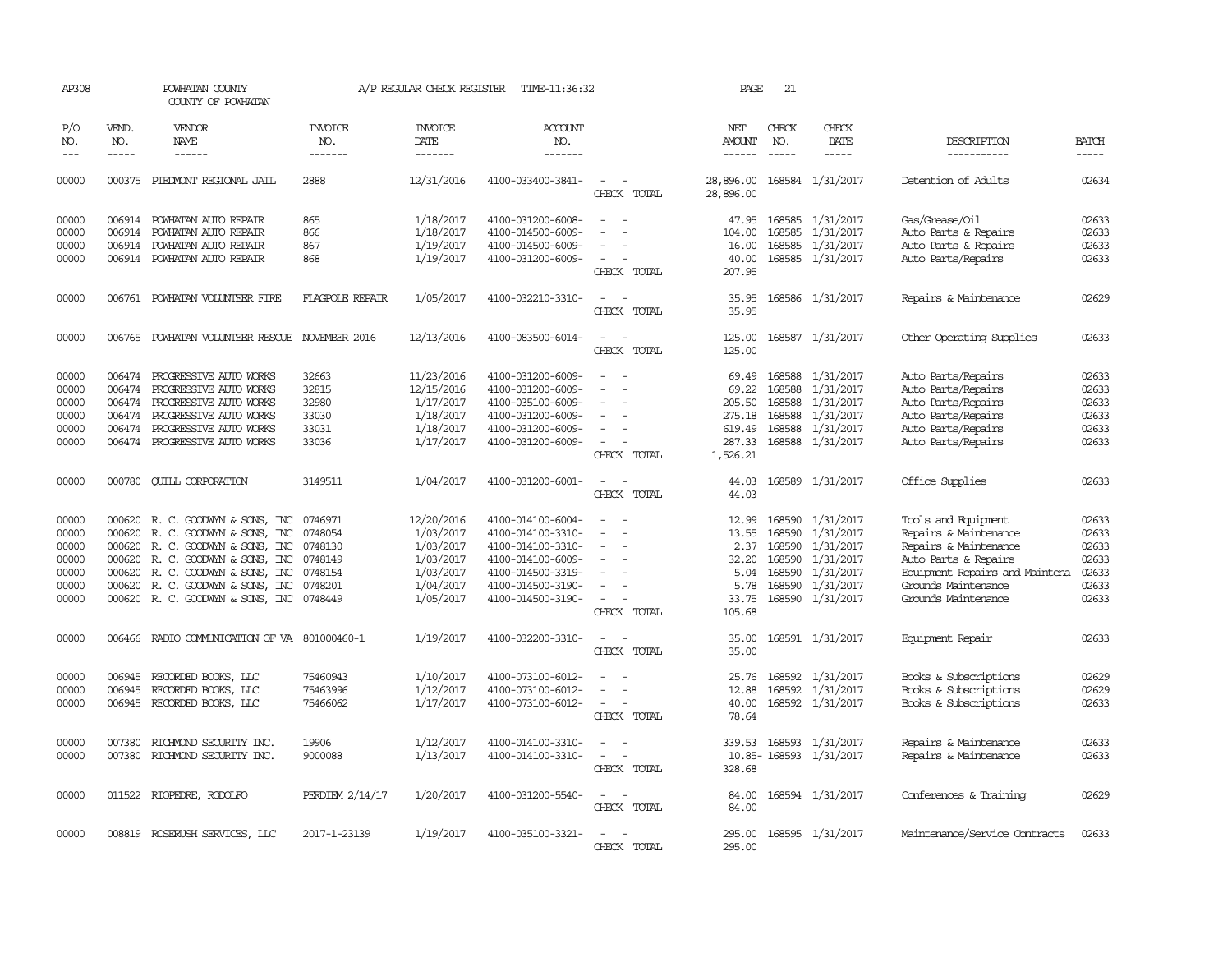| AP308                                              |                                                          | POWHATAN COUNTY<br>COUNTY OF POWHATAN                                                                                                        |                                                                                      | A/P REGULAR CHECK REGISTER                                                 | TIME-11:36:32                                                                                                              |                                                                     | PAGE                                                          | 22                                             |                                                                                                               |                                                                                                                                                 |                                                    |
|----------------------------------------------------|----------------------------------------------------------|----------------------------------------------------------------------------------------------------------------------------------------------|--------------------------------------------------------------------------------------|----------------------------------------------------------------------------|----------------------------------------------------------------------------------------------------------------------------|---------------------------------------------------------------------|---------------------------------------------------------------|------------------------------------------------|---------------------------------------------------------------------------------------------------------------|-------------------------------------------------------------------------------------------------------------------------------------------------|----------------------------------------------------|
| P/O<br>NO.                                         | VEND.<br>NO.                                             | VENDOR<br><b>NAME</b>                                                                                                                        | <b>INVOICE</b><br>NO.                                                                | <b>INVOICE</b><br>DATE                                                     | <b>ACCOUNT</b><br>NO.                                                                                                      |                                                                     | NET<br>AMOUNT                                                 | CHECK<br>NO.                                   | CHECK<br>DATE                                                                                                 | DESCRIPTION                                                                                                                                     | <b>BATCH</b>                                       |
| $---$                                              | $- - - - -$                                              | ------                                                                                                                                       | -------                                                                              | -------                                                                    | -------                                                                                                                    |                                                                     |                                                               | $\frac{1}{2}$                                  |                                                                                                               | -----------                                                                                                                                     | -----                                              |
| 00000                                              | 006253                                                   | SALISBURY TIRE & EXHAUST                                                                                                                     | 0092004                                                                              | 1/17/2017                                                                  | 4100-031200-6009-                                                                                                          | CHECK TOTAL                                                         | 60.01<br>60.01                                                |                                                | 168596 1/31/2017                                                                                              | Auto Parts/Repairs                                                                                                                              | 02633                                              |
| 00000                                              |                                                          | 006921 SEA-CLEAR AOUARIUM                                                                                                                    | 4706                                                                                 | 1/15/2017                                                                  | 4100-073100-3320-                                                                                                          | $\equiv$<br>CHECK TOTAL                                             | 80.00<br>80.00                                                |                                                | 168598 1/31/2017                                                                                              | Maintenance & Service Contract                                                                                                                  | 02634                                              |
| 00000                                              |                                                          | 001320 SOUTHERN POLICE                                                                                                                       | 188929                                                                               | 1/19/2017                                                                  | 4100-031200-6011-                                                                                                          | $\equiv$<br>$\overline{\phantom{a}}$<br>CHECK TOTAL                 | 156.42<br>156.42                                              |                                                | 168600 1/31/2017                                                                                              | Uniforms                                                                                                                                        | 02634                                              |
| 00000<br>00000<br>00000<br>00000<br>00000          | 006594<br>006594<br>006594<br>006594<br>006594           | SOUTHSIDE ELECTRIC COOP<br>SOUTHSIDE ELECTRIC COOP<br>SOUTHSIDE ELECTRIC COOP<br>SOUTHSIDE ELECTRIC COOP<br>SOUTHSIDE ELECTRIC COOP          | 552133001 12/16<br>552745001 1/17<br>63504001 1/17<br>63504004 1/17<br>63504005 1/17 | 12/30/2016<br>1/09/2017<br>1/16/2017<br>1/16/2017<br>1/09/2017             | 4100-053910-5642-<br>4100-053910-5642-<br>4100-073100-5110-<br>4100-035100-5110-<br>4100-031210-5110-                      | $\equiv$<br>$\overline{\phantom{a}}$<br>CHECK TOTAL                 | 543.53<br>338.93<br>3,455.81<br>777.31<br>102.20<br>5,217.78  | 168601                                         | 168601 1/31/2017<br>168601 1/31/2017<br>1/31/2017<br>168601 1/31/2017<br>168601 1/31/2017                     | PCCAA Services - TANF<br>PCCAA Services - TANF<br>Electricity<br>Electricity<br>Electricity - Comunications H                                   | 02634<br>02634<br>02634<br>02634<br>02634          |
| 00000<br>00000<br>00000                            | 006565<br>006565<br>006565                               | SPRINT<br>SPRINT<br>SPRINT                                                                                                                   | 91121162080166<br>91121162080167<br>91121162080169                                   | 12/31/2016<br>12/31/2016<br>12/31/2016                                     | 4100-012510-5240-<br>4100-012510-5240-<br>4100-012510-5240-                                                                | $\overline{\phantom{a}}$<br>$\overline{\phantom{a}}$<br>CHECK TOTAL | 24.68<br>7.33<br>29.77                                        | 168603<br>2.24-168603                          | 1/31/2017<br>1/31/2017<br>168603 1/31/2017                                                                    | Long Distance<br>Long Distance<br>Long Distance                                                                                                 | 02629<br>02629<br>02629                            |
| 00000<br>00000<br>00000<br>00000<br>00000<br>00000 | 008578<br>008578<br>008578<br>008578<br>008578<br>008578 | STAPLES BUSINESS AD-<br>STAPLES BUSINESS AD-<br>STAPLES BUSINESS AD-<br>STAPLES BUSINESS AD-<br>STAPLES BUSINESS AD-<br>STAPLES BUSINESS AD- | 3326697786<br>3326697787<br>3326788817<br>3326940495<br>3326940496<br>3326940497     | 1/08/2017<br>1/08/2017<br>1/11/2017<br>1/13/2017<br>1/13/2017<br>1/13/2017 | 4100-083500-6001-<br>4100-083500-6001-<br>4100-031200-6001-<br>4100-032200-6001-<br>4100-032200-6001-<br>4100-032200-6001- | $\overline{\phantom{a}}$<br>$\overline{\phantom{a}}$<br>CHECK TOTAL | 67.28<br>32.94<br>42.94<br>53.63<br>167.91<br>91.85<br>456.55 | 168605<br>168605<br>168605<br>168605<br>168605 | 1/31/2017<br>1/31/2017<br>1/31/2017<br>1/31/2017<br>1/31/2017<br>168605 1/31/2017                             | Office Supplies<br>Office Supplies<br>Office Supplies<br>Stationery/Office Supplies<br>Stationery/Office Supplies<br>Stationery/Office Supplies | 02634<br>02634<br>02634<br>02634<br>02634<br>02634 |
| 00000                                              |                                                          | 007295 STERICYLE, INC.                                                                                                                       | 1007214386                                                                           | 1/09/2017                                                                  | 4100-032200-3175-                                                                                                          | $\sim$<br>$\sim$<br>CHECK TOTAL                                     | 256.64<br>256.64                                              |                                                | 168606 1/31/2017                                                                                              | Waste Disposal                                                                                                                                  | 02634                                              |
| 00000<br>00000                                     | 009520<br>009520                                         | STONE'S OFFICE EQUIPMENT<br>STONE'S OFFICE EQUIPMENT                                                                                         | 78417<br>78418                                                                       | 1/17/2017<br>1/17/2017                                                     | 4100-073100-3320-<br>4100-073100-3320-                                                                                     | CHECK TOTAL                                                         | 411.03<br>146.63<br>557.66                                    |                                                | 168607 1/31/2017<br>168607 1/31/2017                                                                          | Maintenance & Service Contract<br>Maintenance & Service Contract                                                                                | 02634<br>02634                                     |
| 00000                                              |                                                          | 010162 THREATTRACK SECURITY, INC INV00251195                                                                                                 |                                                                                      | 10/19/2016                                                                 | 4100-012510-6003-                                                                                                          | CHECK TOTAL                                                         | 2,704.00<br>2,704.00                                          |                                                | 168611 1/31/2017                                                                                              | Computer Software                                                                                                                               | 02634                                              |
| 00000                                              | 000845                                                   | TOWN POLICE SUPPLY OF                                                                                                                        | 8599                                                                                 | 1/24/2017                                                                  | 4100-031200-6011-                                                                                                          | CHECK TOTAL                                                         | 35.10<br>35.10                                                |                                                | 168613 1/31/2017                                                                                              | Uniforms                                                                                                                                        | 02634                                              |
| 00000                                              | 006007                                                   | UNIVERSITY OF VIRGINIA                                                                                                                       | RVLGMA21311                                                                          | 1/11/2017                                                                  | 4100-014400-5540-                                                                                                          | $\sim$<br>CHECK TOTAL                                               | 300.00<br>300.00                                              |                                                | 168615 1/31/2017                                                                                              | Travel - Convention & Educatio                                                                                                                  | 02629                                              |
| 00000<br>00000<br>00000<br>00000<br>00000<br>00000 | 008126<br>008126<br>008126                               | 008126 VERIZON<br>VERIZON<br>VERIZON<br>VERIZON<br>008126 VERIZON<br>008126 VERIZON                                                          | 9778197392<br>9777921747<br>9777921747<br>9777921747<br>9777921747<br>9777921747     | 1/06/2017<br>1/01/2017<br>1/01/2017<br>1/01/2017<br>1/01/2017<br>1/01/2017 | 100-000100-0006-<br>4100-012100-5250-<br>4100-012510-5250-<br>4100-012510-5270-<br>4100-014100-5250-<br>4100-032200-5250-  | $\overline{\phantom{a}}$<br>$\sim$                                  | 40.01<br>49.72<br>45.20<br>344.02<br>530.20<br>469.56         | 168616                                         | 168616 1/31/2017<br>1/31/2017<br>168616 1/31/2017<br>168616 1/31/2017<br>168616 1/31/2017<br>168616 1/31/2017 | Due from Other Agencies<br>Cell Phones<br>Cell Phones<br>Network Service Connection<br>Cell Phones<br>Cell Phones                               | 02629<br>02629<br>02629<br>02629<br>02629<br>02629 |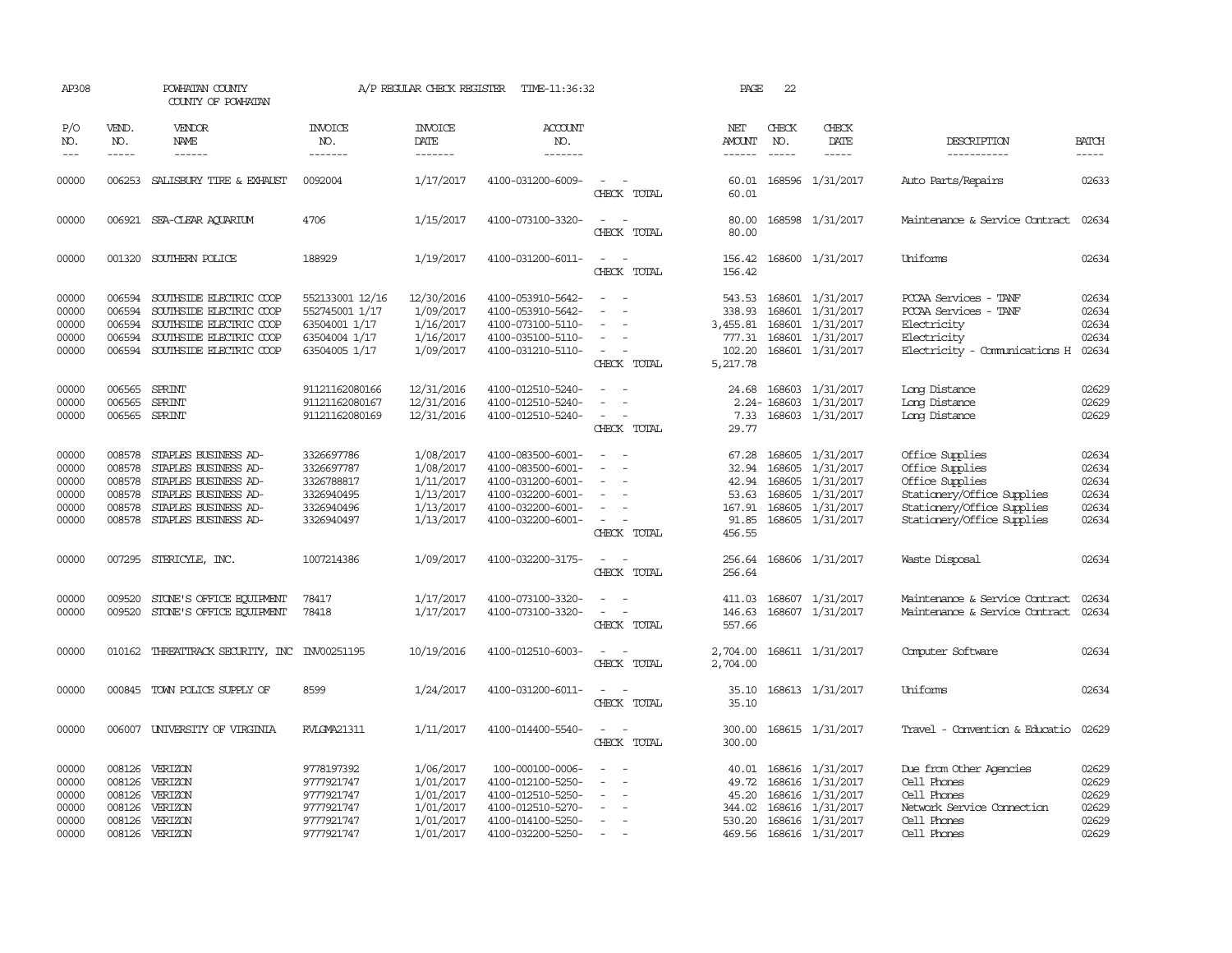| AP308 |                         | POWHATAN COUNTY<br>COUNTY OF POWHATAN |                 | A/P REGULAR CHECK REGISTER | TIME-11:36:32     |                                                      | PAGE          | 23            |                  |                                |              |
|-------|-------------------------|---------------------------------------|-----------------|----------------------------|-------------------|------------------------------------------------------|---------------|---------------|------------------|--------------------------------|--------------|
| P/O   | VEND.                   | VENDOR                                | <b>INVOICE</b>  | <b>INVOICE</b>             | ACCOUNT           |                                                      | NET           | CHECK         | CHECK            |                                |              |
| NO.   | NO.                     | NAME                                  | NO.             | DATE                       | NO.               |                                                      | <b>AMOUNT</b> | NO.           | DATE             | DESCRIPTION                    | <b>BATCH</b> |
| $---$ | $\qquad \qquad - - - -$ | ------                                | -------         | -------                    | -------           |                                                      | $- - - - - -$ | $\frac{1}{2}$ | -----            | -----------                    | $- - - - -$  |
| 00000 | 008126                  | VERIZON                               | 9777921747      | 1/01/2017                  | 4100-033300-5250- | $\overline{\phantom{a}}$                             | 15.83         | 168616        | 1/31/2017        | Cell Phones                    | 02629        |
| 00000 | 008126                  | VERIZON                               | 9777921747      | 1/01/2017                  | 4100-034100-5250- |                                                      | 186.65        | 168616        | 1/31/2017        | Cell Phones                    | 02629        |
| 00000 | 008126                  | VERIZON                               | 9777921747      | 1/01/2017                  | 4100-035500-5250- | $\overline{\phantom{a}}$                             | 49.72         | 168616        | 1/31/2017        | Cell Phones                    | 02629        |
| 00000 |                         | 008126 VERIZON                        | 9777921747      | 1/01/2017                  | 4100-071110-5250- |                                                      | 35.20         |               | 168616 1/31/2017 | Cell Phones                    | 02629        |
| 00000 |                         | 008126 VERIZON                        | 9777921747      | 1/01/2017                  | 4100-073100-5250- | $\overline{\phantom{a}}$<br>$\overline{\phantom{a}}$ | 70.40         |               | 168616 1/31/2017 | Cell Phones                    | 02629        |
| 00000 | 008126                  | VERIZON                               | 9777921747      | 1/01/2017                  | 4100-081100-5250- |                                                      | 75.21         | 168616        | 1/31/2017        | Cell Phones                    | 02629        |
| 00000 | 008126                  | VERIZON                               | 9778197392      | 1/06/2017                  | 4100-012510-5260- | $\overline{a}$                                       | 40.01         |               | 168616 1/31/2017 | Internet Usage                 | 02629        |
| 00000 |                         | 008126 VERIZON                        | 9778197392      | 1/06/2017                  | 4100-035500-5260- | $\sim$<br>$\overline{\phantom{a}}$                   | 40.09         |               | 168616 1/31/2017 | Internet                       | 02629        |
|       |                         |                                       |                 |                            |                   | CHECK TOTAL                                          | 1,991.82      |               |                  |                                |              |
| 00000 |                         | 011169 VERIZON                        | 8045985671 1/17 | 1/11/2017                  | 4100-073100-5230- | $\sim$                                               | 40.98         |               | 168617 1/31/2017 | Telephone Services             | 02629        |
|       |                         |                                       |                 |                            |                   | CHECK TOTAL                                          | 40.98         |               |                  |                                |              |
| 00000 |                         | 011187 VERIZON BUSINESS               | 62351494        | 1/10/2017                  | 100-000100-0006-  | $\overline{\phantom{a}}$                             | 3.76          |               | 168618 1/31/2017 | Due from Other Agencies        | 02629        |
| 00000 |                         | 011187 VERIZON BUSINESS               | 62351494        | 1/10/2017                  | 4100-012510-5240- |                                                      | 22.93         |               | 168618 1/31/2017 | Long Distance                  | 02629        |
|       |                         |                                       |                 |                            |                   | CHECK TOTAL                                          | 26.69         |               |                  |                                |              |
| 00000 |                         | 007983 VIRGINIA EMPLOYMENT            | 0001889770 1216 | 12/31/2016                 | 4100-012220-2703- |                                                      | 75.43         |               | 168619 1/31/2017 | Unemployment Claims            | 02629        |
|       |                         |                                       |                 |                            |                   | CHECK TOTAL                                          | 75.43         |               |                  |                                |              |
| 00000 |                         | 011181 WELLS FARGO FINANCIAL          | 5003616593      | 1/20/2017                  | 4100-021200-8002- | $\sim$                                               | 225.93        |               | 168621 1/31/2017 | Copier Lease Agreement         | 02634        |
|       |                         |                                       |                 |                            |                   | CHRCK TOTAL                                          | 225.93        |               |                  |                                |              |
| 00000 | 007755                  | WITMER ASSOCIATES INC.                | 1730345         | 1/17/2017                  | 4100-032200-6016- |                                                      | 580.00        | 168622        | 1/31/2017        | <b>JET</b> Program             | 02634        |
| 00000 | 007755                  | WITMER ASSOCIATES INC.                | 1730579         | 1/12/2017                  | 4100-035100-6011- |                                                      | 521.00        | 168622        | 1/31/2017        | Uniforms                       | 02634        |
| 00000 |                         | 007755 WITMER ASSOCIATES INC.         | 1747614         | 1/17/2017                  | 4100-031200-6011- | $\sim$                                               | 125.00        |               | 168622 1/31/2017 | Uniforms                       | 02634        |
|       |                         |                                       |                 |                            |                   | CHECK TOTAL                                          | 1,226.00      |               |                  |                                |              |
| 00000 | 008224                  | WORLDVIEW SOLUTIONS, INC.             | 12941           | 10/28/2016                 | 4100-012520-3320- |                                                      | 141.81        | 168623        | 1/31/2017        | Maintenance & Service Contract | 02629        |
| 00000 | 008224                  | WORLDVIEW SOLUTIONS, INC.             | 12941           | 10/28/2016                 | 4100-012520-5540- |                                                      | 141.81        | 168623        | 1/31/2017        | Conferences & Training         | 02629        |
| 00000 | 008224                  | WORLDVIEW SOLUTIONS, INC.             | 12941           | 10/28/2016                 | 4100-012520-6014- | $\overline{\phantom{a}}$                             | 141.81        | 168623        | 1/31/2017        | Other Operating Supplies       | 02629        |
|       |                         |                                       |                 |                            |                   | CHECK TOTAL                                          | 425.43        |               |                  |                                |              |
| 00000 | 010859                  | WRIGHT, ANDREA                        | 201703          | 1/16/2017                  | 4100-031200-3310- |                                                      | 518.15        |               | 168624 1/31/2017 | Repairs & Maintenance          | 02634        |
| 00000 | 010859                  | WRIGHT, ANDREA                        | 201704          | 1/17/2017                  | 4100-031200-3310- | $\sim$                                               | 228.80        |               | 168624 1/31/2017 | Repairs & Maintenance          | 02634        |
|       |                         |                                       |                 |                            |                   | CHECK TOTAL                                          | 746.95        |               |                  |                                |              |
| 00000 | 006551                  | YARD WORKS, LLC                       | 9368438-IN      | 1/17/2017                  | 4100-014500-3190- |                                                      | 88.00         | 168625        | 1/31/2017        | Grounds Maintenance            | 02634        |
| 00000 | 006551                  | YARD WORKS, LLC                       | 9368508-IN      | 1/17/2017                  | 4100-014500-3190- | $\overline{\phantom{a}}$                             | 66.00         | 168625        | 1/31/2017        | Grounds Maintenance            | 02634        |
| 00000 | 006551                  | YARD WORKS, LLC                       | 9368571-IN      | 1/18/2017                  | 4100-014500-3190- | $\sim$                                               | 88.00         | 168625        | 1/31/2017        | Grounds Maintenance            | 02634        |
| 00000 | 006551                  | YARD WORKS, LLC                       | 9368619-IN      | 1/18/2017                  | 4100-014500-3190- | $\overline{\phantom{a}}$                             | 88.00         | 168625        | 1/31/2017        | Grounds Maintenance            | 02634        |
| 00000 | 006551                  | YARD WORKS, LLC                       | 9368761-IN      | 1/19/2017                  | 4100-014500-3190- | $\sim$                                               | 66.00         |               | 168625 1/31/2017 | Grounds Maintenance            | 02634        |
|       |                         |                                       |                 |                            |                   | CHECK TOTAL                                          | 396.00        |               |                  |                                |              |
|       |                         |                                       |                 |                            |                   | CHECK TYPE TOTAL                                     | 406, 114.97   |               |                  |                                |              |

FINAL TOTAL 406,114.97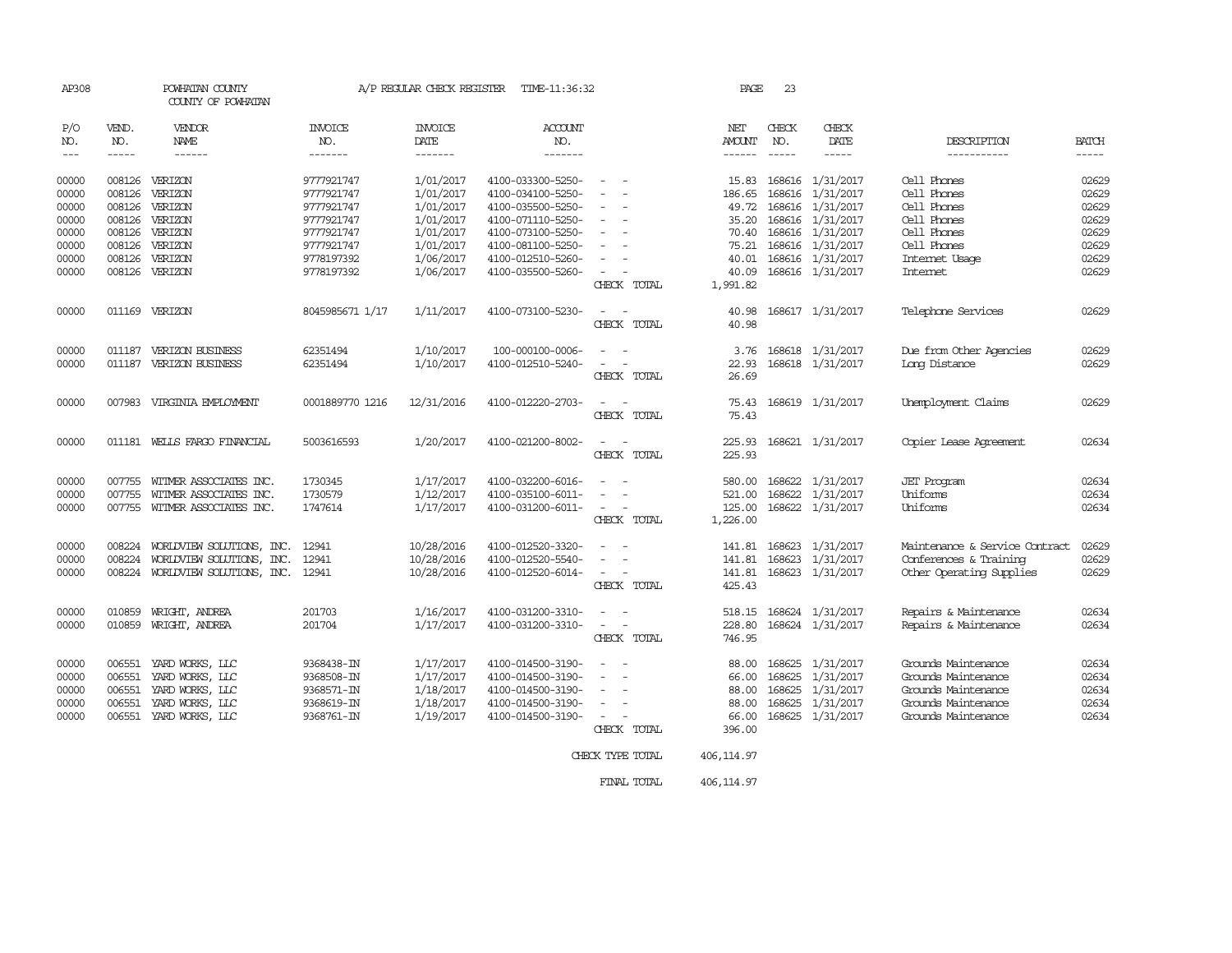| AP308                                                                |                                                                    | POWHATAN COUNTY<br>COUNTY OF POWHATAN                                                                                                                                                                                                                                                                             |                                  | A/P REGULAR CHECK REGISTER                                                                                   | TIME-11:37:29                                                                                                                                                        |                                                                                                                                                | PAGE                                                          | 1                                    |                                                                                                                                                |                                                                                                                                                                                                                                                                      |                                                                      |
|----------------------------------------------------------------------|--------------------------------------------------------------------|-------------------------------------------------------------------------------------------------------------------------------------------------------------------------------------------------------------------------------------------------------------------------------------------------------------------|----------------------------------|--------------------------------------------------------------------------------------------------------------|----------------------------------------------------------------------------------------------------------------------------------------------------------------------|------------------------------------------------------------------------------------------------------------------------------------------------|---------------------------------------------------------------|--------------------------------------|------------------------------------------------------------------------------------------------------------------------------------------------|----------------------------------------------------------------------------------------------------------------------------------------------------------------------------------------------------------------------------------------------------------------------|----------------------------------------------------------------------|
| P/O<br>NO.<br>$\frac{1}{2}$                                          | VEND.<br>NO.<br>-----                                              | VENDOR<br>NAME<br>$- - - - - -$                                                                                                                                                                                                                                                                                   | <b>INVOICE</b><br>NO.<br>------- | <b>INVOICE</b><br>DATE<br>-------                                                                            | <b>ACCOUNT</b><br>NO.<br>-------                                                                                                                                     |                                                                                                                                                | NET<br>AMOUNT<br>------                                       | CHECK<br>NO.<br>$\frac{1}{2}$        | CHECK<br>DATE                                                                                                                                  | DESCRIPTION<br>-----------                                                                                                                                                                                                                                           | <b>BATCH</b><br>-----                                                |
| 00000<br>00000<br>00000<br>00000                                     | 009183<br>009183<br>009183                                         | AIR, WATER & SOIL LABORA- V16008800<br>AIR, WATER & SOIL LABORA-<br>AIR, WATER & SOIL LABORA-<br>009183 AIR, WATER & SOIL LABORA- V16008888                                                                                                                                                                       | V16008801<br>V16008887           | 12/20/2016<br>12/20/2016<br>12/22/2016<br>12/22/2016                                                         | 4501-043400-3142-<br>4501-043400-3142-<br>4501-043400-3142-<br>4501-043400-3142-                                                                                     | $ -$<br>$\sim$<br>$\sim$<br>$\sim$                                                                                                             | 133.60<br>70.00                                               |                                      | 111.80 168245 1/03/2017<br>168245 1/03/2017<br>168245 1/03/2017<br>70.00 168245 1/03/2017                                                      | Professional Services - Sewer<br>Professional Services - Sewer<br>Professional Services - Sewer<br>Professional Services - Sewer                                                                                                                                     | 02606<br>02606<br>02606<br>02606                                     |
| 00000                                                                |                                                                    | 006965 CINTAS CORPORATION                                                                                                                                                                                                                                                                                         | 143109622                        | 12/21/2016                                                                                                   | 4501-043400-6011-                                                                                                                                                    | CHECK TOTAL<br>$\sim$ $ \sim$                                                                                                                  | 385.40                                                        |                                      | 94.52 168254 1/03/2017                                                                                                                         | Uniforms                                                                                                                                                                                                                                                             | 02606                                                                |
| 00000                                                                |                                                                    | 001760 COURTOIS SIGNS, GRAPHICS,                                                                                                                                                                                                                                                                                  | 17403                            | 12/16/2016                                                                                                   | 4501-043400-6014-                                                                                                                                                    | CHECK TOTAL<br>$\sim$ $ \sim$<br>CHECK TOTAL                                                                                                   | 94.52<br>50.00<br>50.00                                       |                                      | 168255 1/03/2017                                                                                                                               | Other Operating Supplies                                                                                                                                                                                                                                             | 02607                                                                |
| 00000                                                                |                                                                    | 011594 GOLDEN, JOAN                                                                                                                                                                                                                                                                                               | ROBOTICS SUPPLY                  | 12/20/2016                                                                                                   | 4116-073102-6012-                                                                                                                                                    | $\sim$ $ -$<br>CHECK TOTAL                                                                                                                     | 17.66<br>17.66                                                |                                      | 168258 1/03/2017                                                                                                                               | Robotics Materials                                                                                                                                                                                                                                                   | 02605                                                                |
| 00000                                                                |                                                                    | 009666 MID-ATLANTIC CONTROLS                                                                                                                                                                                                                                                                                      | 21178                            | 12/15/2016                                                                                                   | 4301-014400-0010-                                                                                                                                                    | $\sim$ $ -$<br>CHECK TOTAL                                                                                                                     | 6,250.00                                                      |                                      | 6,250.00 168263 1/03/2017                                                                                                                      | Courthouse Controls                                                                                                                                                                                                                                                  | 02607                                                                |
| 00000                                                                | 008579                                                             | POWHATAN COMMERCIAL                                                                                                                                                                                                                                                                                               | 0085201701                       | 1/03/2017                                                                                                    | 4501-043400-5420-                                                                                                                                                    | CHECK TOTAL                                                                                                                                    | 2,509.70<br>2,509.70                                          |                                      | 168272 1/03/2017                                                                                                                               | Rent - Office Space                                                                                                                                                                                                                                                  | 02608                                                                |
| 00000                                                                |                                                                    | 009055 QUANTUM CONTROLS, INC.                                                                                                                                                                                                                                                                                     | 013041                           | 12/22/2016                                                                                                   | 4501-043400-3310-                                                                                                                                                    | $\sim$ $ -$<br>CHECK TOTAL                                                                                                                     | 1,422.00<br>1,422.00                                          |                                      | 168275 1/03/2017                                                                                                                               | Repairs and Maintenance                                                                                                                                                                                                                                              | 02606                                                                |
| 00000                                                                |                                                                    | 000620 R.C. GOODWYN & SONS, INC 0744639                                                                                                                                                                                                                                                                           |                                  | 12/01/2016                                                                                                   | 4501-043400-3310-                                                                                                                                                    | $\sim$ $ \sim$<br>CHECK TOTAL                                                                                                                  | 43.71                                                         |                                      | 43.71 168276 1/03/2017                                                                                                                         | Repairs and Maintenance                                                                                                                                                                                                                                              | 02606                                                                |
| 00000                                                                |                                                                    | 007750 SHEEHY FORD AUTO STORES                                                                                                                                                                                                                                                                                    | DEAL#121238                      | 12/07/2016                                                                                                   | 4301-012500-8302-                                                                                                                                                    | $\sim$ $ \sim$<br>CHECK TOTAL                                                                                                                  | 31,085.00                                                     |                                      | 31,085.00 168281 1/03/2017                                                                                                                     | Other County Vehicles                                                                                                                                                                                                                                                | 02607                                                                |
| 00000                                                                |                                                                    | 006594 SOUTHSIDE ELECTRIC COOP                                                                                                                                                                                                                                                                                    | 63504003 12/16                   | 12/16/2016                                                                                                   | 4501-043400-5110-                                                                                                                                                    | $\sim$ $\sim$<br>CHECK TOTAL                                                                                                                   | 2,257.06                                                      |                                      | 2, 257.06 168284 1/03/2017                                                                                                                     | Electricity                                                                                                                                                                                                                                                          | 02606                                                                |
| 00000                                                                |                                                                    | 007843 TENCARVA MACHINERY CO.                                                                                                                                                                                                                                                                                     | 609923                           | 12/14/2016                                                                                                   | 4501-043400-3310-                                                                                                                                                    | $\sim$ $ -$<br>CHECK TOTAL                                                                                                                     | 1,768.00<br>1,768.00                                          |                                      | 168288 1/03/2017                                                                                                                               | Repairs and Maintenance                                                                                                                                                                                                                                              | 02606                                                                |
| 00000                                                                |                                                                    | 006175 ADAMS OIL COMPANY, INC.                                                                                                                                                                                                                                                                                    | 6677                             | 12/20/2016                                                                                                   | 4501-043400-3310-                                                                                                                                                    | $\sim$ $-$<br>CHECK TOTAL                                                                                                                      | 18.20<br>18.20                                                |                                      | 168292 1/06/2017                                                                                                                               | Repairs and Maintenance                                                                                                                                                                                                                                              | 02609                                                                |
| 00000<br>00000<br>00000<br>00000<br>00000<br>00000<br>00000<br>00000 | 009183<br>009183<br>009183<br>009183<br>009183<br>009183<br>009183 | AIR, WATER & SOIL LABORA-<br>AIR, WATER & SOIL LABORA- V16009016<br>AIR, WATER & SOIL LABORA- V16009018<br>AIR, WATER & SOIL LABORA- V16009019<br>AIR, WATER & SOIL LABORA- V16009062<br>AIR, WATER & SOIL LABORA- V16009063<br>AIR, WATER & SOIL LABORA- V16009071<br>009183 AIR, WATER & SOIL LABORA- V16009072 | V16007895                        | 11/16/2016<br>12/29/2016<br>12/29/2016<br>12/29/2016<br>12/29/2016<br>12/29/2016<br>12/30/2016<br>12/30/2016 | 4501-043400-3142-<br>4501-043400-3140-<br>4501-043400-3142-<br>4501-043400-3142-<br>4501-043400-3142-<br>4501-043400-3142-<br>4501-043400-3140-<br>4501-043400-3140- | $\sim$<br>$\equiv$<br>$\sim$<br>$\overline{\phantom{a}}$<br>$\overline{\phantom{a}}$<br>$\overline{\phantom{a}}$<br>$\sim$ $ -$<br>CHECK TOTAL | 40.00<br>150.20<br>70.00<br>70.00<br>40.00<br>40.00<br>884.40 | 168293<br>168293<br>168293<br>168293 | 362.40 168293 1/06/2017<br>1/06/2017<br>111.80 168293 1/06/2017<br>1/06/2017<br>1/06/2017<br>168293 1/06/2017<br>1/06/2017<br>168293 1/06/2017 | Professional Services - Sewer<br>Professional Services - Water<br>Professional Services - Sewer<br>Professional Services - Sewer<br>Professional Services - Sewer<br>Professional Services - Sewer<br>Professional Services - Water<br>Professional Services - Water | 02609<br>02609<br>02609<br>02609<br>02609<br>02609<br>02609<br>02609 |
| 00000<br>00000                                                       | 006655<br>006655                                                   | BLOSSMAN GAS COMPANIES,<br>BLOSSMAN GAS COMPANIES                                                                                                                                                                                                                                                                 | 310958<br>311078                 | 12/21/2016<br>12/28/2016                                                                                     | 4501-043400-5120-<br>4501-043400-5120-                                                                                                                               | $\sim$ $-$<br>$\sim$                                                                                                                           |                                                               |                                      | 377.25 168296 1/06/2017<br>341.27 168296 1/06/2017                                                                                             | Fuel (htg)<br>Fuel (htg)                                                                                                                                                                                                                                             | 02609<br>02609                                                       |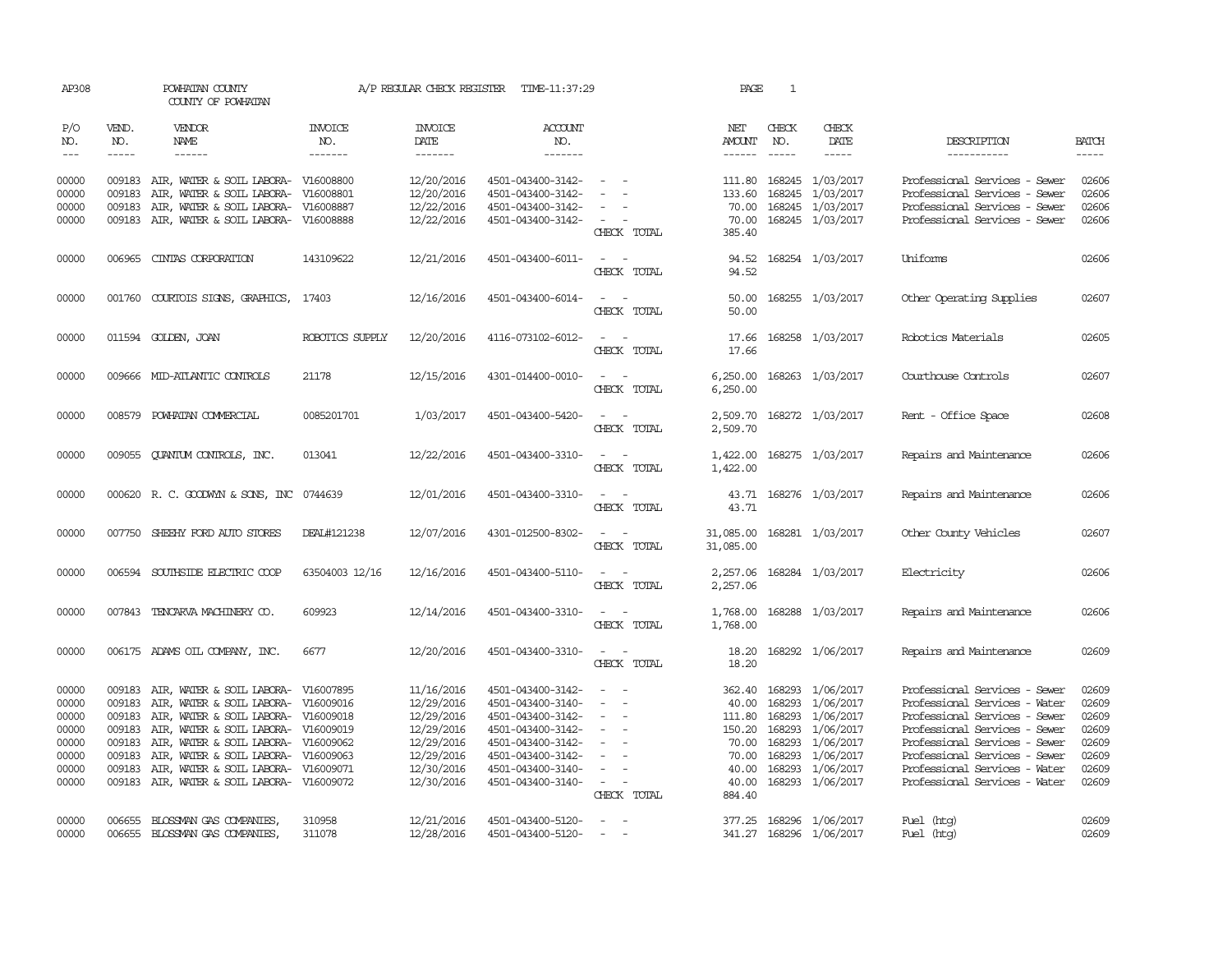| AP308                                     |                             | POWHATAN COUNTY<br>COUNTY OF POWHATAN                                                                                                                                    |                                                      | A/P REGULAR CHECK REGISTER                                         | TIME-11:37:29                                                                                         |                                                                     | PAGE                                              | $\overline{2}$              |                                                                                    |                                                                                                                                                                              |                                  |
|-------------------------------------------|-----------------------------|--------------------------------------------------------------------------------------------------------------------------------------------------------------------------|------------------------------------------------------|--------------------------------------------------------------------|-------------------------------------------------------------------------------------------------------|---------------------------------------------------------------------|---------------------------------------------------|-----------------------------|------------------------------------------------------------------------------------|------------------------------------------------------------------------------------------------------------------------------------------------------------------------------|----------------------------------|
| P/O<br>NO.<br>$---$                       | VEND.<br>NO.<br>$- - - - -$ | <b>VENDOR</b><br>NAME<br>$- - - - - -$                                                                                                                                   | <b>INVOICE</b><br>NO.<br>-------                     | <b>INVOICE</b><br>DATE<br>-------                                  | <b>ACCOUNT</b><br>NO.<br>-------                                                                      |                                                                     | NET<br>AMOUNT<br>$- - - - - -$                    | CHECK<br>NO.<br>$- - - - -$ | CHECK<br>DATE<br>-----                                                             | DESCRIPTION<br>-----------                                                                                                                                                   | <b>BATCH</b><br>$- - - - -$      |
| 00000<br>00000                            | 006655<br>006655            | BLOSSMAN GAS COMPANIES,<br>BLOSSMAN GAS COMPANIES,                                                                                                                       | 508600<br>508729                                     | 12/20/2016<br>12/27/2016                                           | 4501-043400-5120-<br>4501-043400-5120-                                                                | $\sim$<br>$\sim$<br>CHECK TOTAL                                     | 468.83<br>426.85<br>1,614.20                      | 168296                      | 1/06/2017<br>168296 1/06/2017                                                      | Fuel (htg)<br>Fuel (htg)                                                                                                                                                     | 02609<br>02609                   |
| 00000<br>00000<br>00000<br>00000          | 011661<br>011661            | 011661 BUSINESS CARD<br><b>BUSINESS CARD</b><br><b>BUSINESS CARD</b><br>011661 BUSINESS CARD                                                                             | 12/27/2016<br>12/27/2016<br>12/27/2016<br>12/27/2016 | 12/27/2016<br>12/27/2016<br>12/27/2016<br>12/27/2016               | 4116-031212-6015-<br>4116-031212-6015-<br>4116-031212-6015-<br>4116-031212-6015-                      | $\overline{\phantom{a}}$<br>CHECK TOTAL                             | .00.<br>70.71<br>50.00<br>30.00<br>150.71         | 168299<br>168299            | 168299 1/06/2017<br>1/06/2017<br>1/06/2017<br>168299 1/06/2017                     | Ancillary Expenses<br>Ancillary Expenses<br>Ancillary Expenses<br>Ancillary Expenses                                                                                         | 02614<br>02614<br>02614<br>02614 |
| 00000                                     |                             | 008336 FERGUSON ENTERPRISES INC.                                                                                                                                         | 1879004                                              | 12/12/2016                                                         | 4501-043400-3310-                                                                                     | $\overline{\phantom{a}}$<br>$\sim$<br>CHECK TOTAL                   | 219.61<br>219.61                                  |                             | 168307 1/06/2017                                                                   | Repairs and Maintenance                                                                                                                                                      | 02609                            |
| 00000                                     | 000690                      | FLATROCK TIRE & AUTO                                                                                                                                                     | 18141                                                | 10/28/2016                                                         | 4501-043400-6008-                                                                                     | $\overline{a}$<br>CHECK TOTAL                                       | 63.20<br>63.20                                    |                             | 168308 1/06/2017                                                                   | Gas/Grease/Oil/Vehicle Repairs                                                                                                                                               | 02610                            |
| 00000                                     |                             | 006405 HACH COMPANY                                                                                                                                                      | 10219500                                             | 12/05/2016                                                         | 4501-043400-6015-                                                                                     | $\equiv$<br>CHECK TOTAL                                             | 80.28<br>80.28                                    |                             | 168310 1/06/2017                                                                   | Lab Supplies                                                                                                                                                                 | 02610                            |
| 00000                                     |                             | 006837 USA BLUE BOOK                                                                                                                                                     | 123442                                               | 12/02/2016                                                         | 4501-043400-3310-                                                                                     | $ -$<br>CHECK TOTAL                                                 | 295.50<br>295.50                                  |                             | 168329 1/06/2017                                                                   | Repairs and Maintenance                                                                                                                                                      | 02610                            |
| 00000<br>00000                            | 011479                      | ATLANTIC EMERGENCY<br>011479 ATLANTIC EMERGENCY                                                                                                                          | 10975RIC<br>2670RIC                                  | 10/27/2016<br>12/22/2016                                           | 4301-032200-0004-<br>4301-032200-0004-                                                                | $\sim$<br>CHECK TOTAL                                               | 10,948.35<br>43.64<br>10,991.99                   |                             | 168339 1/12/2017<br>168339 1/12/2017                                               | Ladder Truck<br>Ladder Truck                                                                                                                                                 | 02616<br>02616                   |
| 00000                                     |                             | 010763 COLONIAL DOOR & GLASS, INC 15156                                                                                                                                  |                                                      | 1/03/2017                                                          | 4301-014100-6009-                                                                                     | CHECK TOTAL                                                         | 562.50<br>562.50                                  |                             | 168346 1/12/2017                                                                   | Human Services Building Facade 02616                                                                                                                                         |                                  |
| 00000                                     |                             | 006510 EMERGENCY SERVICES                                                                                                                                                | 194                                                  | 1/05/2017                                                          | 4120-032300-3110-                                                                                     | $\overline{\phantom{a}}$<br>$\overline{\phantom{a}}$<br>CHECK TOTAL | 48,299.00<br>48,299.00                            |                             | 168349 1/12/2017                                                                   | Contract Services-Daytime Cove 02616                                                                                                                                         |                                  |
| 00000<br>00000<br>00000<br>00000<br>00000 | 000620                      | 000620 R. C. GOODWYN & SONS, INC<br>R. C. GOODWYN & SONS, INC<br>000620 R.C. GOODWYN & SONS, INC<br>000620 R. C. GOODWYN & SONS, INC<br>000620 R. C. GOODWYN & SONS, INC | 0746022<br>0746083<br>0746150<br>0746301<br>0746352  | 12/13/2016<br>12/13/2016<br>12/13/2016<br>12/14/2016<br>12/15/2016 | 4301-014100-6009-<br>4301-014100-6009-<br>4301-014100-6009-<br>4301-014100-6009-<br>4301-014100-6009- | $\equiv$<br>$\sim$<br>CHECK TOTAL                                   | 27.47<br>17.98<br>1.18<br>14.99<br>22.67<br>84.29 | 168364<br>168364            | 168364 1/12/2017<br>1/12/2017<br>1/12/2017<br>168364 1/12/2017<br>168364 1/12/2017 | Human Services Building Facade<br>Human Services Building Facade<br>Human Services Building Facade<br>Human Services Building Facade<br>Human Services Building Facade 02617 | 02617<br>02617<br>02617<br>02617 |
| 00000<br>00000<br>00000                   |                             | 000620 R. C. GOODWYN & SONS, INC<br>000620 R. C. GOODWYN & SONS, INC<br>000620 R. C. GOODWYN & SONS, INC 0746654                                                         | 0746592<br>0746637                                   | 12/16/2016<br>12/16/2016<br>12/17/2016                             | 4301-014100-6009-<br>4301-014100-6009-<br>4301-014100-6009-                                           | $\sim$ $-$<br>CHECK TOTAL                                           | 272.25<br>12.52<br>61.38<br>346.15                | 168365<br>168365            | 1/12/2017<br>1/12/2017<br>168365 1/12/2017                                         | Human Services Building Facade<br>Human Services Building Facade<br>Human Services Building Facade 02617                                                                     | 02617<br>02617                   |
| 00000                                     |                             | 008410 SHERWIN-WILLIAMS COMPANY                                                                                                                                          | 0970-2                                               | 12/15/2016                                                         | 4301-014100-6009-                                                                                     | $\equiv$<br>$\sim$<br>CHECK TOTAL                                   | 112.80<br>112.80                                  |                             | 168369 1/12/2017                                                                   | Human Services Building Facade 02617                                                                                                                                         |                                  |
| 00000<br>00000                            | 001940                      | STANDBY SYSTEMS, INC.<br>001940 STANDBY SYSTEMS, INC.                                                                                                                    | 12163053<br>12163053                                 | 12/28/2016<br>12/28/2016                                           | 4501-043400-3320-<br>4501-043400-3310-                                                                | CHECK TOTAL                                                         | 153.00<br>164.35<br>317.35                        |                             | 168370 1/12/2017<br>168370 1/12/2017                                               | Maintenance and Service Contra<br>Repairs and Maintenance                                                                                                                    | 02616<br>02616                   |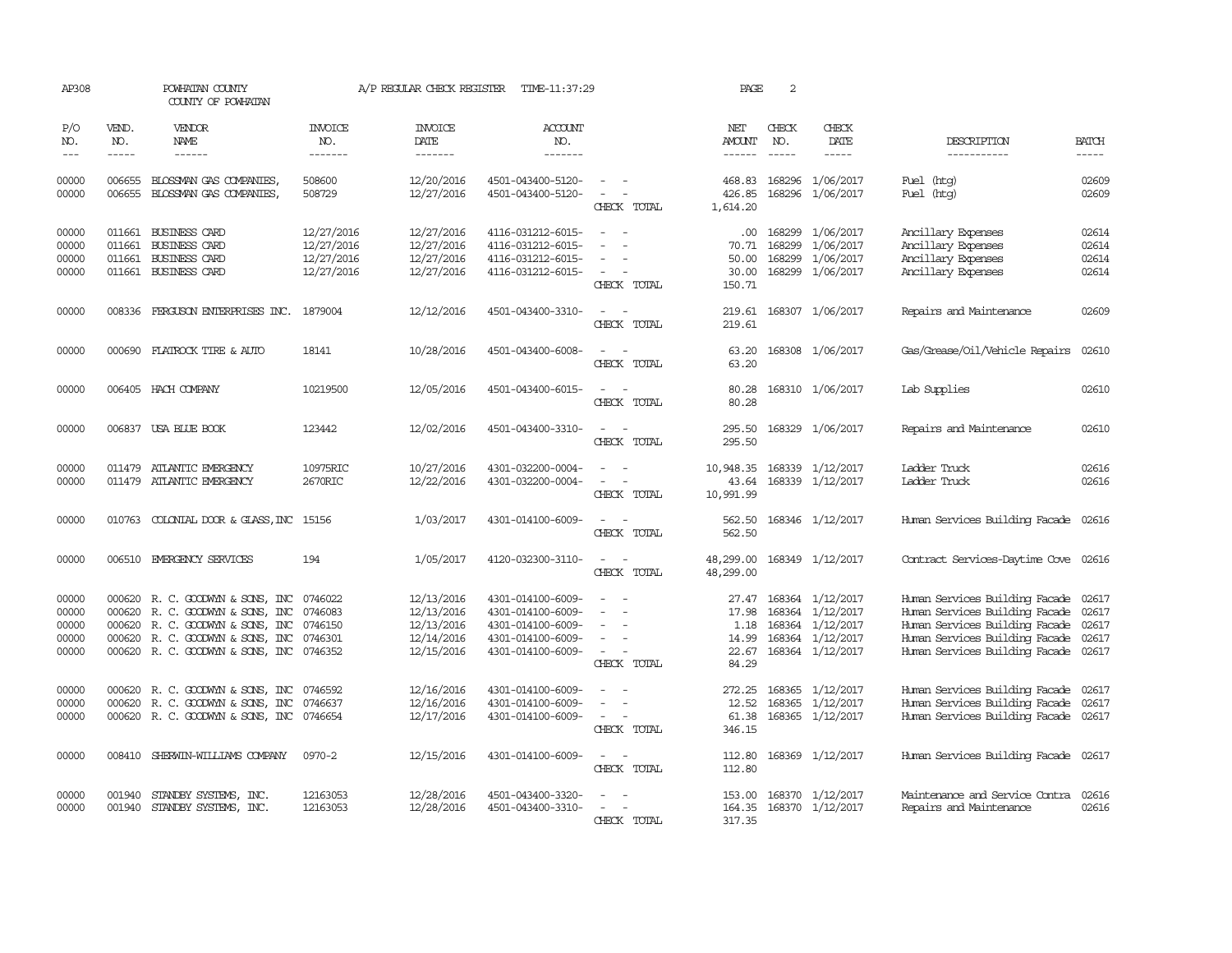| AP308          |                  | POWHATAN COUNTY<br>COUNTY OF POWHATAN      |                          | A/P REGULAR CHECK REGISTER | TIME-11:37:29                          |                          |             | PAGE            | 3                |                        |                                                     |                |
|----------------|------------------|--------------------------------------------|--------------------------|----------------------------|----------------------------------------|--------------------------|-------------|-----------------|------------------|------------------------|-----------------------------------------------------|----------------|
| P/O<br>NO.     | VEND.<br>NO.     | <b>VENDOR</b><br>NAME                      | <b>INVOICE</b><br>NO.    | <b>INVOICE</b><br>DATE     | <b>ACCOUNT</b><br>NO.                  |                          |             | NET<br>AMOUNT   | CHECK<br>NO.     | CHECK<br>DATE          | DESCRIPTION                                         | <b>BATCH</b>   |
| $---$          | $\frac{1}{2}$    | $- - - - - -$                              | -------                  | --------                   | -------                                |                          |             | ------          | $\frac{1}{2}$    | $\frac{1}{2}$          | -----------                                         | -----          |
| 00000          | 008578           | STAPLES BUSINESS AD-                       | 3324707560               | 12/20/2016                 | 4216-031800-6024-                      |                          |             | 250.06          |                  | 168371 1/12/2017       | Commonwealth Atty Asset Forfei                      | 02617          |
| 00000          | 008578           | STAPLES BUSINESS AD-                       | 3324707561               | 12/20/2016                 | 4216-031800-6024-                      |                          |             | 74.49           |                  | 168371 1/12/2017       | Commonwealth Atty Asset Forfei                      | 02617          |
| 00000          | 008578           | STAPLES BUSINESS AD-                       | 3324821995               | 12/22/2016                 | 4216-031800-6024-                      |                          |             | 58.49           |                  | 168371 1/12/2017       | Commonwealth Atty Asset Forfei                      | 02617          |
|                |                  |                                            |                          |                            |                                        |                          | CHECK TOTAL | 383.04          |                  |                        |                                                     |                |
| 00000          |                  | 011693 WALL SHEET METAL                    | 42508                    | 12/31/2016                 | 4301-014100-6009-                      |                          |             | 143.00          |                  | 168378 1/12/2017       | Human Services Building Facade 02617                |                |
|                |                  |                                            |                          |                            |                                        |                          | CHECK TOTAL | 143.00          |                  |                        |                                                     |                |
| 00000          |                  | 006551 YARD WORKS, LLC                     | 9366421-IN               | 12/14/2016                 | 4301-014100-6009-                      |                          |             | 88.00           |                  | 168379 1/12/2017       | Human Services Building Facade 02617                |                |
|                |                  |                                            |                          |                            |                                        |                          | CHECK TOTAL | 88.00           |                  |                        |                                                     |                |
| 00000          | 008232           | ADVANCE AUTO PARTS                         | 6819629580513            | 10/21/2016                 | 4501-043400-3310-                      |                          |             | 19.99           |                  | 168382 1/20/2017       | Repairs and Maintenance                             | 02618          |
| 00000          | 008232           | ADVANCE AUTO PARTS                         | 6819629580548            | 10/21/2016                 | 4501-043400-3310-                      |                          |             | 13.99           |                  | 168382 1/20/2017       | Repairs and Maintenance                             | 02618          |
| 00000          |                  | 008232 ADVANCE AUTO PARTS                  | 6819633382386            | 11/28/2016                 | 4501-043400-3310-                      | $\sim$                   |             | 20.97           |                  | 168382 1/20/2017       | Repairs and Maintenance                             | 02618          |
|                |                  |                                            |                          |                            |                                        | CHECK TOTAL              |             | 54.95           |                  |                        |                                                     |                |
| 00000          | 009183           | AIR, WATER & SOIL LABORA-                  | V17000015                | 1/04/2017                  | 4501-043400-3142-                      |                          |             | 133.60          |                  | 168383 1/20/2017       | Professional Services - Sewer                       | 02618          |
| 00000          | 009183           | AIR, WATER & SOIL LABORA-                  | V17000016                | 1/04/2017                  | 4501-043400-3142-                      | $\equiv$                 |             | 111.80          | 168383           | 1/20/2017              | Professional Services - Sewer                       | 02618          |
| 00000          | 009183           | AIR, WATER & SOIL LABORA- V17000072        |                          | 1/05/2017                  | 4501-043400-3140-                      |                          |             | 40.00           | 168383           | 1/20/2017              | Professional Services - Water                       | 02618          |
| 00000          | 009183           | AIR, WATER & SOIL LABORA- V17000117        |                          | 1/06/2017                  | 4501-043400-3142-                      |                          |             | 40.00           | 168383           | 1/20/2017              | Professional Services - Sewer                       | 02618          |
| 00000          | 009183           | AIR, WATER & SOIL LABORA- V17000125        |                          | 1/06/2017                  | 4501-043400-3142-                      | $\equiv$                 |             | 40.00           |                  | 168383 1/20/2017       | Professional Services - Sewer                       | 02618          |
| 00000          | 009183           | AIR, WATER & SOIL LABORA-                  | V17000190                | 1/10/2017                  | 4501-043400-3142-                      |                          |             | 265.20          | 168383           | 1/20/2017              | Professional Services - Sewer                       | 02623          |
| 00000          |                  | 009183 AIR, WATER & SOIL LABORA- V17000191 |                          | 1/10/2017                  | 4501-043400-3142-                      | $\equiv$                 |             | 362.40          |                  | 168383 1/20/2017       | Professional Services - Sewer                       | 02623          |
|                |                  |                                            |                          |                            |                                        |                          | CHECK TOTAL | 993.00          |                  |                        |                                                     |                |
| 00000          | 008668           | BANK OF AMERICA                            | 01/02/2017               | 1/02/2017                  | 4116-073102-6012-                      |                          |             | 100.00          |                  | 168386 1/20/2017       | Robotics Materials                                  | 02626          |
| 00000          | 008668           | BANK OF AMERICA                            | 01/02/2017               | 1/02/2017                  | 4301-014100-6009-                      |                          |             | 20.99           | 168386           | 1/20/2017              | Human Services Building Facade                      | 02626          |
| 00000          | 008668           | BANK OF AMERICA                            | 01/02/2017               | 1/02/2017                  | 4301-014100-6009-                      | $\overline{\phantom{a}}$ |             | 343.07          |                  | 168386 1/20/2017       | Human Services Building Facade                      | 02626          |
| 00000          | 008668           | BANK OF AMERICA                            | 01/02/2017               | 1/02/2017                  | 4301-012500-8301-                      | $\overline{\phantom{a}}$ |             | 15.00           | 168386           | 1/20/2017              | Sheriff's Vehicles                                  | 02626          |
| 00000          | 008668           | BANK OF AMERICA                            | 01/02/2017               | 1/02/2017                  | 4301-014100-6009-                      |                          |             | 41.22           | 168386           | 1/20/2017              | Human Services Building Facade                      | 02626          |
| 00000          | 008668           | BANK OF AMERICA                            | 01/02/2017               | 1/02/2017                  | 4301-014100-6009-                      | $\equiv$                 |             |                 | 2.07-168386      | 1/20/2017              | Human Services Building Facade                      | 02626          |
| 00000          | 008668           | BANK OF AMERICA                            | 01/02/2017               | 1/02/2017                  | 4501-043400-5210-                      | $\equiv$                 |             | 32.35           | 168386           | 1/20/2017              | Postage                                             | 02626          |
| 00000          | 008668           | BANK OF AMERICA                            | 01/02/2017               | 1/02/2017                  | 4501-043400-5130-                      |                          |             | 12.48           |                  | 168386 1/20/2017       | Water                                               | 02626          |
| 00000          | 008668           | BANK OF AMERICA                            | 01/02/2017               | 1/02/2017                  | 4501-043400-3310-                      |                          |             | 40.41           |                  | 168386 1/20/2017       | Repairs and Maintenance                             | 02626          |
| 00000          | 008668           | BANK OF AMERICA                            | 01/02/2017               | 1/02/2017                  | 4501-043400-3310-                      | $\overline{\phantom{a}}$ |             | 192.00          |                  | 168386 1/20/2017       | Repairs and Maintenance                             | 02626<br>02626 |
| 00000<br>00000 | 008668<br>008668 | BANK OF AMERICA<br>BANK OF AMERICA         | 01/02/2017<br>01/02/2017 | 1/02/2017<br>1/02/2017     | 4501-043400-3310-<br>4501-043400-6014- |                          |             | 549.00<br>18.98 | 168386<br>168386 | 1/20/2017<br>1/20/2017 | Repairs and Maintenance<br>Other Operating Supplies | 02626          |
| 00000          | 008668           | BANK OF AMERICA                            | 01/02/2017               | 1/02/2017                  | 4501-043400-6100-                      | $\equiv$                 |             | 180.70          | 168386           | 1/20/2017              | Personal Protective Equipment                       | 02626          |
| 00000          | 008668           | BANK OF AMERICA                            | 01/02/2017               | 1/02/2017                  | 4501-043400-6100-                      |                          |             | 17.64           | 168386           | 1/20/2017              | Personal Protective Equipment                       | 02626          |
| 00000          | 008668           | BANK OF AMERICA                            | 01/02/2017               | 1/02/2017                  | 4501-043400-6014-                      |                          |             | 510.00          | 168386           | 1/20/2017              | Other Operating Supplies                            | 02626          |
| 00000          | 008668           | BANK OF AMERICA                            | 01/02/2017               | 1/02/2017                  | 4501-043400-6014-                      |                          |             | 21.00           | 168386           | 1/20/2017              | Other Operating Supplies                            | 02626          |
| 00000          | 008668           | BANK OF AMERICA                            | 01/02/2017               | 1/02/2017                  | 4501-043400-6014-                      |                          |             | 21.00           | 168386           | 1/20/2017              | Other Operating Supplies                            | 02626          |
| 00000          | 008668           | BANK OF AMERICA                            | 01/02/2017               | 1/02/2017                  | 4501-043400-5540-                      | $\sim$                   |             | 85.00           |                  | 168386 1/20/2017       | Conferences & Training                              | 02626          |
|                |                  |                                            |                          |                            |                                        |                          | CHECK TOTAL | 2,198.77        |                  |                        |                                                     |                |
| 00000          | 006986           | BCWH, INC.                                 | 106702                   | 12/19/2016                 | 4301-042000-8301-                      |                          |             | 6,455.34        |                  | 168387 1/20/2017       | Joint Maintenance Garage                            | 02618          |
|                |                  |                                            |                          |                            |                                        |                          | CHECK TOTAL | 6,455.34        |                  |                        |                                                     |                |
| 00000          | 006655           | BLOSSMAN GAS COMPANIES                     | 311207                   | 1/04/2017                  | 4501-043400-5120-                      |                          |             | 428.48          |                  | 168388 1/20/2017       | Fuel (htg)                                          | 02618          |
| 00000          |                  | 006655 BLOSSMAN GAS COMPANIES,             | 508836                   | 1/03/2017                  | 4501-043400-5120-                      |                          |             | 514.79          |                  | 168388 1/20/2017       | Fuel (htg)                                          | 02618          |
|                |                  |                                            |                          |                            |                                        |                          | CHECK TOTAL | 943.27          |                  |                        |                                                     |                |
|                |                  |                                            |                          |                            |                                        |                          |             |                 |                  |                        |                                                     |                |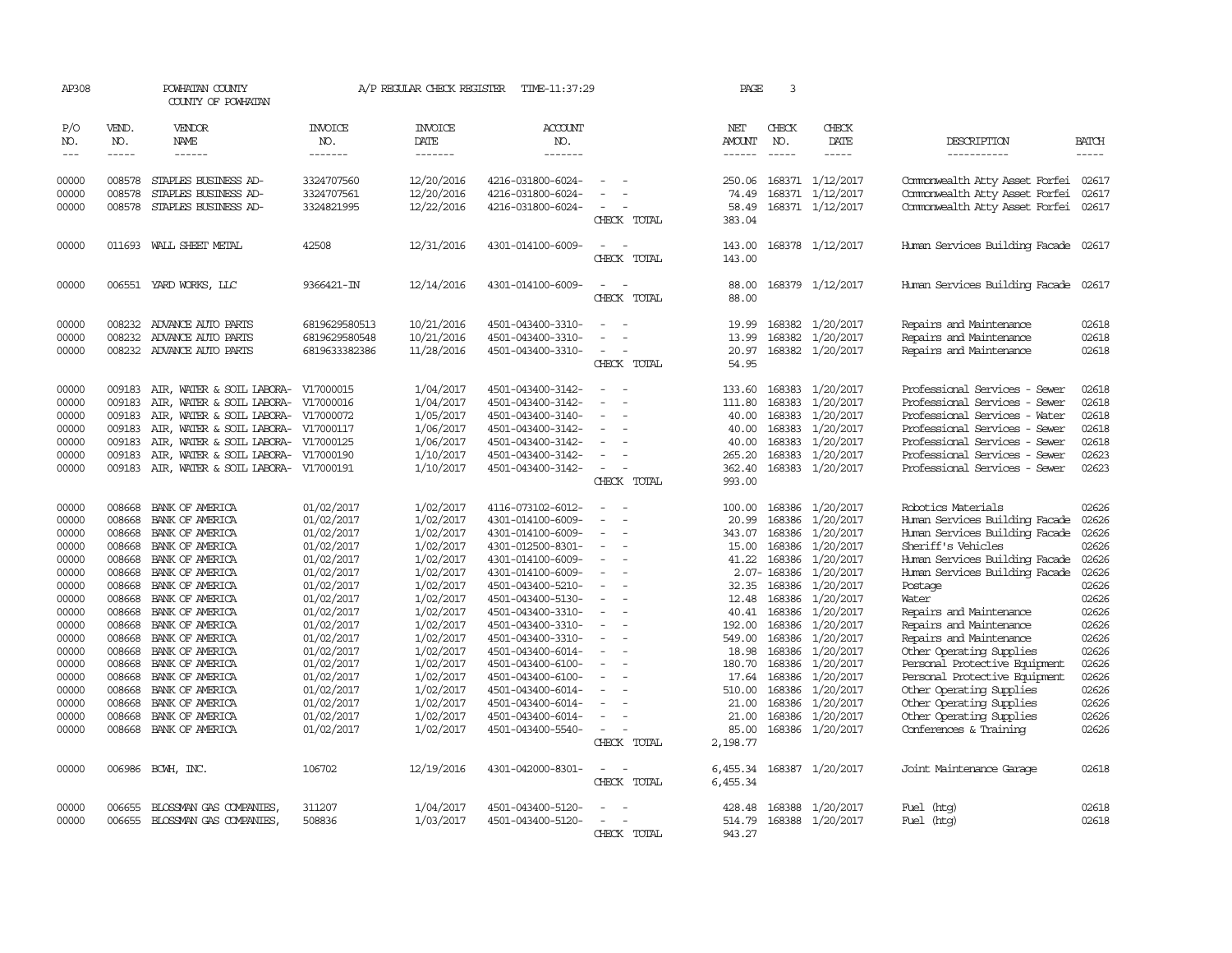| AP308                            |                             | POWHATAN COUNTY<br>COUNTY OF POWHATAN                                                                                           |                                     | A/P REGULAR CHECK REGISTER                           | TIME-11:37:29                                                                    |                                                                     | PAGE                                        | 4                             |                                                                              |                                                                                                                                        |                             |
|----------------------------------|-----------------------------|---------------------------------------------------------------------------------------------------------------------------------|-------------------------------------|------------------------------------------------------|----------------------------------------------------------------------------------|---------------------------------------------------------------------|---------------------------------------------|-------------------------------|------------------------------------------------------------------------------|----------------------------------------------------------------------------------------------------------------------------------------|-----------------------------|
| P/O<br>NO.<br>$--$               | VEND.<br>NO.<br>$- - - - -$ | <b>VENDOR</b><br>NAME<br>$- - - - - -$                                                                                          | <b>INVOICE</b><br>NO.<br>-------    | <b>INVOICE</b><br>DATE<br>-------                    | <b>ACCOUNT</b><br>NO.<br>-------                                                 |                                                                     | NET<br>AMOUNT                               | CHECK<br>NO.<br>$\frac{1}{2}$ | CHECK<br>DATE<br>-----                                                       | DESCRIPTION<br>-----------                                                                                                             | <b>BATCH</b><br>$- - - - -$ |
| 00000<br>00000                   |                             | 011439 BUSINESS CARD<br>011439 BUSINESS CARD                                                                                    | 12/27/2016<br>12/27/2016            | 12/27/2016<br>12/27/2016                             | 4116-031201-5540-<br>4116-031201-5540-                                           | $\sim$<br>$\sim$<br>CHECK TOTAL                                     | 735.33<br>39.95<br>775.28                   |                               | 168391 1/20/2017<br>168391 1/20/2017                                         | Triad Expenses<br>Triad Expenses                                                                                                       | 02627<br>02627              |
| 00000<br>00000                   | 000540<br>000540            | CENTRAL VIRGINIA WASTE<br>CENTRAL VIRGINIA WASTE                                                                                | 21777<br>21778                      | 12/07/2016<br>12/07/2016                             | 4501-043400-3185-<br>4116-083500-8215-                                           | CHECK TOTAL                                                         | 32.04<br>700.00<br>732.04                   |                               | 168393 1/20/2017<br>168393 1/20/2017                                         | Trash Removal<br>DEQ - Grant for Litter Control                                                                                        | 02618<br>02623              |
| 00000<br>00000<br>00000          | 006965<br>006965<br>006965  | CINIAS CORPORATION<br>CINIAS CORPORATION<br>CINIAS CORPORATION                                                                  | 143113294<br>143116973<br>143120625 | 12/28/2016<br>1/04/2017<br>1/11/2017                 | 4501-043400-6011-<br>4501-043400-6011-<br>4501-043400-6011-                      | $\overline{\phantom{a}}$<br>$\overline{\phantom{a}}$<br>CHECK TOTAL | 94.16<br>94.16<br>115.63<br>303.95          |                               | 168395 1/20/2017<br>168395 1/20/2017<br>168395 1/20/2017                     | <b>Uniforms</b><br>Uniforms<br>Uniforms                                                                                                | 02623<br>02623<br>02623     |
| 00000                            | 011697                      | COMONWEALTH OF VIRGINIA                                                                                                         | CHG LOCATION                        | 1/11/2017                                            | 4116-035100-6023-                                                                | CHECK TOTAL                                                         | 150.00<br>150.00                            |                               | 168399 1/20/2017                                                             | Animal Shelter Supplies                                                                                                                | 02618                       |
| 00000<br>00000                   | 000860<br>000860            | DOMINION VIRGINIA POWER<br>DOMINION VIRGINIA POWER                                                                              | 0998223150 1/17<br>1875198911 1/17  | 1/04/2017<br>1/05/2017                               | 4501-043400-5110-<br>4501-043400-5110-                                           | $\overline{\phantom{a}}$<br>CHECK TOTAL                             | 141.30<br>75.75<br>217.05                   | 168403                        | 1/20/2017<br>168403 1/20/2017                                                | Electricity<br>Electricity                                                                                                             | 02623<br>02623              |
| 00000<br>00000                   | 000860<br>000860            | DOMINION VIRGINIA POWER<br>DOMINION VIRGINIA POWER                                                                              | 2907028530 1/17<br>3085476897 1/17  | 1/04/2017<br>1/04/2017                               | 4501-043400-5110-<br>4501-043400-5110-                                           | CHECK TOTAL                                                         | 83.96<br>270.84<br>354.80                   |                               | 168404 1/20/2017<br>168404 1/20/2017                                         | Electricity<br>Electricity                                                                                                             | 02623<br>02623              |
| 00000                            | 000860                      | DOMINION VIRGINIA POWER                                                                                                         | 6656300552 1/17                     | 1/04/2017                                            | 4501-043400-5110-                                                                | $\sim$ $\sim$<br>CHECK TOTAL                                        | 520.88<br>520.88                            |                               | 168405 1/20/2017                                                             | Electricity                                                                                                                            | 02623                       |
| 00000<br>00000                   | 000860<br>000860            | DOMINION VIRGINIA POWER<br>DOMINION VIRGINIA POWER                                                                              | 7897055856 1/17<br>9052426195 1/17  | 1/04/2017<br>1/05/2017                               | 4501-043400-5110-<br>4501-043400-5110-                                           | CHECK TOTAL                                                         | 2,762.58<br>152.96<br>2,915.54              |                               | 168406 1/20/2017<br>168406 1/20/2017                                         | Electricity<br>Electricity                                                                                                             | 02623<br>02623              |
| 00000                            |                             | 007147 DRAPER ADEN ASSOCIATES,                                                                                                  | 2016110152                          | 11/30/2016                                           | 4501-043400-3140-                                                                | CHECK TOTAL                                                         | 2,300.00<br>2,300.00                        |                               | 168409 1/20/2017                                                             | Professional Services - Water                                                                                                          | 02624                       |
| 00000                            | 009639                      | EMS MANAGEMENT &                                                                                                                | 029396                              | 12/31/2016                                           | 4120-032300-5845-                                                                | CHECK TOTAL                                                         | 2,562.85<br>2,562.85                        |                               | 168411 1/20/2017                                                             | EMS Transport Third Party Bill                                                                                                         | 02619                       |
| 00000<br>00000                   | 000166                      | LUCK STONE CORP.<br>000166 LUCK STONE CORP.                                                                                     | IV-100665085<br>IV-100665085        | 12/31/2016<br>12/31/2016                             | 4301-014500-0016-<br>4501-043400-3310-                                           | $\sim$<br>$\overline{\phantom{a}}$<br>CHECK TOTAL                   | 915.49<br>76.86<br>992.35                   |                               | 168424 1/20/2017<br>168424 1/20/2017                                         | Resurface/Regrade Access Rd WW<br>Repairs and Maintenance                                                                              | 02620<br>02620              |
| 00000<br>00000                   |                             | 011110 MOSELEY ARCHITECTS<br>011110 MOSELEY ARCHITECTS                                                                          | 550394-015<br>550394-015            | 12/31/2016<br>12/31/2016                             | 4301-046000-8301-<br>4301-062100-8302-                                           | $\equiv$<br>CHECK TOTAL                                             | 30, 334.22<br>15,079.68<br>45, 413.90       |                               | 168430 1/20/2017<br>168430 1/20/2017                                         | Water Tower - Village Area<br>RJHS Replacement/Renovation De                                                                           | 02620<br>02620              |
| 00000<br>00000<br>00000<br>00000 | 000620<br>000620<br>000620  | R. C. GOODWYN & SONS, INC<br>R. C. GOODWYN & SONS, INC<br>R. C. GOODWYN & SONS, INC<br>000620 R. C. GOODWYN & SONS, INC 0747845 | 0747741<br>0747744 12/29<br>0747783 | 12/29/2016<br>12/29/2016<br>12/29/2016<br>12/29/2015 | 4301-071120-8301-<br>4301-014100-6009-<br>4301-014100-6009-<br>4301-014100-6009- | $\overline{\phantom{a}}$<br>CHECK TOTAL                             | 107.64<br>16.80<br>26.10<br>32.99<br>183.53 |                               | 168446 1/20/2017<br>168446 1/20/2017<br>168446 1/20/2017<br>168446 1/20/2017 | Field Improvements - Bonds<br>Human Services Building Facade<br>Human Services Building Facade<br>Human Services Building Facade 02621 | 02621<br>02621<br>02621     |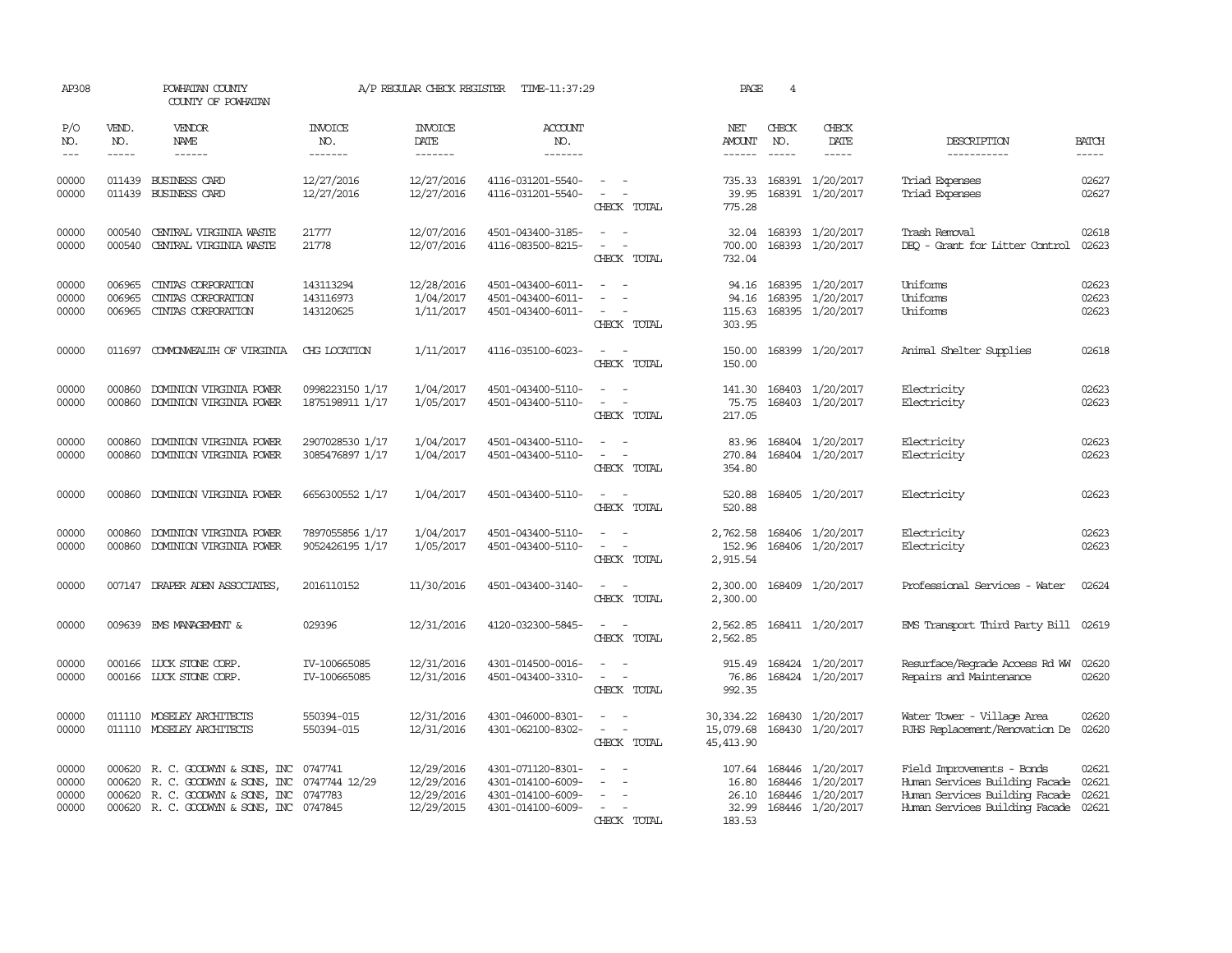| AP308          |                  | POWHATAN COUNTY<br>COUNTY OF POWHATAN             |                       | A/P REGULAR CHECK REGISTER | TIME-11:37:29                          |                                                                | PAGE                   | 5                |                               |                                                           |                |
|----------------|------------------|---------------------------------------------------|-----------------------|----------------------------|----------------------------------------|----------------------------------------------------------------|------------------------|------------------|-------------------------------|-----------------------------------------------------------|----------------|
| P/O<br>NO.     | VEND.<br>NO.     | <b>VENDOR</b><br><b>NAME</b>                      | <b>INVOICE</b><br>NO. | <b>INVOICE</b><br>DATE     | <b>ACCOUNT</b><br>NO.                  |                                                                | NET<br>AMOUNT          | CHECK<br>NO.     | CHECK<br>DATE                 | DESCRIPTION                                               | <b>BATCH</b>   |
| $\frac{1}{2}$  | $- - - - -$      | ------                                            | -------               | -------                    | -------                                |                                                                | ------                 | $- - - - -$      | -----                         | -----------                                               | $- - - - -$    |
| 00000<br>00000 | 007325           | 007325 RICHMOND OXYGEN CO.<br>RICHMOND OXYGEN CO. | 242504<br>242505      | 12/07/2016<br>12/07/2016   | 4120-032301-6013-<br>4120-032301-6013- |                                                                | 39.00<br>47.00         | 168449<br>168449 | 1/20/2017<br>1/20/2017        | Medical Supplies<br>Medical Supplies                      | 02625<br>02625 |
| 00000          | 007325           | RICHMOND OXYGEN CO.                               | 243054                | 12/21/2016                 | 4120-032301-6013-                      |                                                                | 31.00                  | 168449           | 1/20/2017                     | Medical Supplies                                          | 02625          |
| 00000          |                  | 007325 RICHMOND OXYGEN CO.                        | 243055                | 12/21/2016                 | 4120-032301-6013-                      | CHECK TOTAL                                                    | 104.00<br>221.00       |                  | 168449 1/20/2017              | Medical Supplies                                          | 02625          |
| 00000          | 009460           | SETON IDENTIFICATION                              | 9332750154            | 12/15/2016                 | 4301-014100-6009-                      | $\sim$<br>$\sim$<br>CHECK TOTAL                                | 225.57<br>225.57       |                  | 168454 1/20/2017              | Human Services Building Facade                            | 02621          |
| 00000          |                  | 006593 SHEEHY FORD                                | NOHB950101            | 12/29/2016                 | 4301-012500-8301-                      | CHECK TOTAL                                                    | 9,001.22               |                  | 9,001.22 168455 1/20/2017     | Sheriff's Vehicles                                        | 02625          |
| 00000          | 007310           | SOUTHEASTERN EMERGENCY                            | 734756                | 1/05/2017                  | 4120-032301-6013-                      | . —<br>CHECK TOTAL                                             | 799.06<br>799.06       |                  | 168458 1/20/2017              | Medical Supplies                                          | 02625          |
| 00000<br>00000 | 001940<br>001940 | STANDBY SYSTEMS, INC.<br>STANDBY SYSTEMS, INC.    | 01170007<br>01170007  | 1/06/2017<br>1/06/2017     | 4501-043400-3320-<br>4501-043400-3310- | $\overline{\phantom{a}}$<br>$\sim$<br>$\overline{\phantom{a}}$ | 160.00<br>15.50        | 168461           | 168461 1/20/2017<br>1/20/2017 | Maintenance and Service Contra<br>Repairs and Maintenance | 02621<br>02621 |
| 00000          | 001940           | STANDBY SYSTEMS, INC.                             | 01170009              | 1/06/2017                  | 4501-043400-3320-                      |                                                                | 150.00                 |                  | 168461 1/20/2017              | Maintenance and Service Contra                            | 02621          |
| 00000          | 001940           | STANDBY SYSTEMS, INC.                             | 01170009              | 1/06/2017                  | 4501-043400-3310-                      |                                                                | 165.81                 | 168461           | 1/20/2017                     | Repairs and Maintenance                                   | 02621          |
| 00000          | 001940           | STANDBY SYSTEMS, INC.                             | 12163040              | 12/28/2016                 | 4501-043400-3320-                      |                                                                | 153.00                 | 168461           | 1/20/2017                     | Maintenance and Service Contra                            | 02621          |
| 00000          |                  | 001940 STANDBY SYSTEMS, INC.                      | 12163042              | 12/28/2016                 | 4501-043400-3320-                      | CHECK TOTAL                                                    | 160.00<br>804.31       |                  | 168461 1/20/2017              | Maintenance and Service Contra                            | 02621          |
| 00000          |                  | 006722 SYDNOR HYDRO INC.                          | 35700                 | 1/01/2017                  | 4501-043400-3320-                      | CHECK TOTAL                                                    | 518.00<br>518.00       |                  | 168463 1/20/2017              | Maintenance and Service Contra                            | 02622          |
| 00000          |                  | 007450 THOMSON REUTERS -                          | 835359837             | 1/01/2017                  | 4116-021100-6012-                      | CHECK TOTAL                                                    | 377.87<br>377.87       |                  | 168465 1/20/2017              | Law Library Expenses                                      | 02622          |
| 00000          | 006679           | TREASURER, CHESTERFIELD                           | 141360201539316       | 12/28/2016                 | 4501-043400-5112-                      | CHECK TOTAL                                                    | 50,722.47<br>50,722.47 |                  | 168469 1/20/2017              | Chesterfield Water Bi-monthly                             | 02623          |
| 00000          |                  | 011169 VERIZON                                    | 1357471455Y1216       | 12/28/2016                 | 4501-043400-5230-                      | CHECK TOTAL                                                    | 41.01<br>41.01         |                  | 168472 1/20/2017              | Telephone System                                          | 02622          |
| 00000          |                  | 007415 VIRGINIA UTILITY                           | 12160328              | 12/31/2016                 | 4501-043400-3140-                      | CHECK TOTAL                                                    | 44.10<br>44.10         |                  | 168476 1/20/2017              | Professional Services - Water                             | 02625          |
| 00000          | 011181           | WELLS FARGO FINANCIAL                             | 5003616592            | 12/26/2016                 | 4501-043400-3320-                      | CHECK TOTAL                                                    | 234.52<br>234.52       |                  | 168480 1/20/2017              | Maintenance and Service Contra 02619                      |                |
| 00000          |                  | 006005 WORK ENVIRONMENT                           | 6307                  | 12/29/2016                 | 4301-062100-8302-                      | CHECK TOTAL                                                    | 6,385.00<br>6,385.00   |                  | 168484 1/20/2017              | RJHS Replacement/Renovation De 02622                      |                |
| 00000          |                  | 009183 AIR, WATER & SOIL LABORA- V17000315        |                       | 1/13/2017                  | 4501-043400-3140-                      | $\overline{\phantom{a}}$                                       | 40.00                  |                  | 168540 1/31/2017              | Professional Services - Water                             | 02631          |
| 00000          | 009183           | AIR, WATER & SOIL LABORA- V17000317               |                       | 1/13/2017                  | 4501-043400-3142-                      |                                                                | 40.00                  | 168540           | 1/31/2017                     | Professional Services - Sewer                             | 02631          |
| 00000          | 009183           | AIR, WATER & SOIL LABORA- V17000353               |                       | 1/16/2017                  | 4501-043400-3142-                      |                                                                | 111.80                 | 168540           | 1/31/2017                     | Professional Services - Sewer                             | 02631          |
| 00000          | 009183           | AIR, WATER & SOIL LABORA- V17000366               |                       | 1/17/2017                  | 4501-043400-3142-                      |                                                                | 133.60                 | 168540           | 1/31/2017                     | Professional Services - Sewer                             | 02631          |
| 00000          | 009183           | AIR, WATER & SOIL LABORA- V17000419               |                       | 1/18/2017                  | 4501-043400-3142-                      |                                                                | 227.40                 | 168540           | 1/31/2017                     | Professional Services - Sewer                             | 02631          |
| 00000          | 009183           | AIR, WATER & SOIL LABORA- V17000463               |                       | 1/20/2017                  | 4501-043400-3142-                      |                                                                | 40.00                  | 168540           | 1/31/2017                     | Professional Services - Sewer                             | 02631          |
| 00000          |                  | 009183 AIR, WATER & SOIL LABORA- V17000464        |                       | 1/20/2017                  | 4501-043400-3142-                      |                                                                | 40.00                  |                  | 168540 1/31/2017              | Professional Services - Sewer                             | 02631          |
|                |                  |                                                   |                       |                            |                                        | CHECK TOTAL                                                    | 632.80                 |                  |                               |                                                           |                |